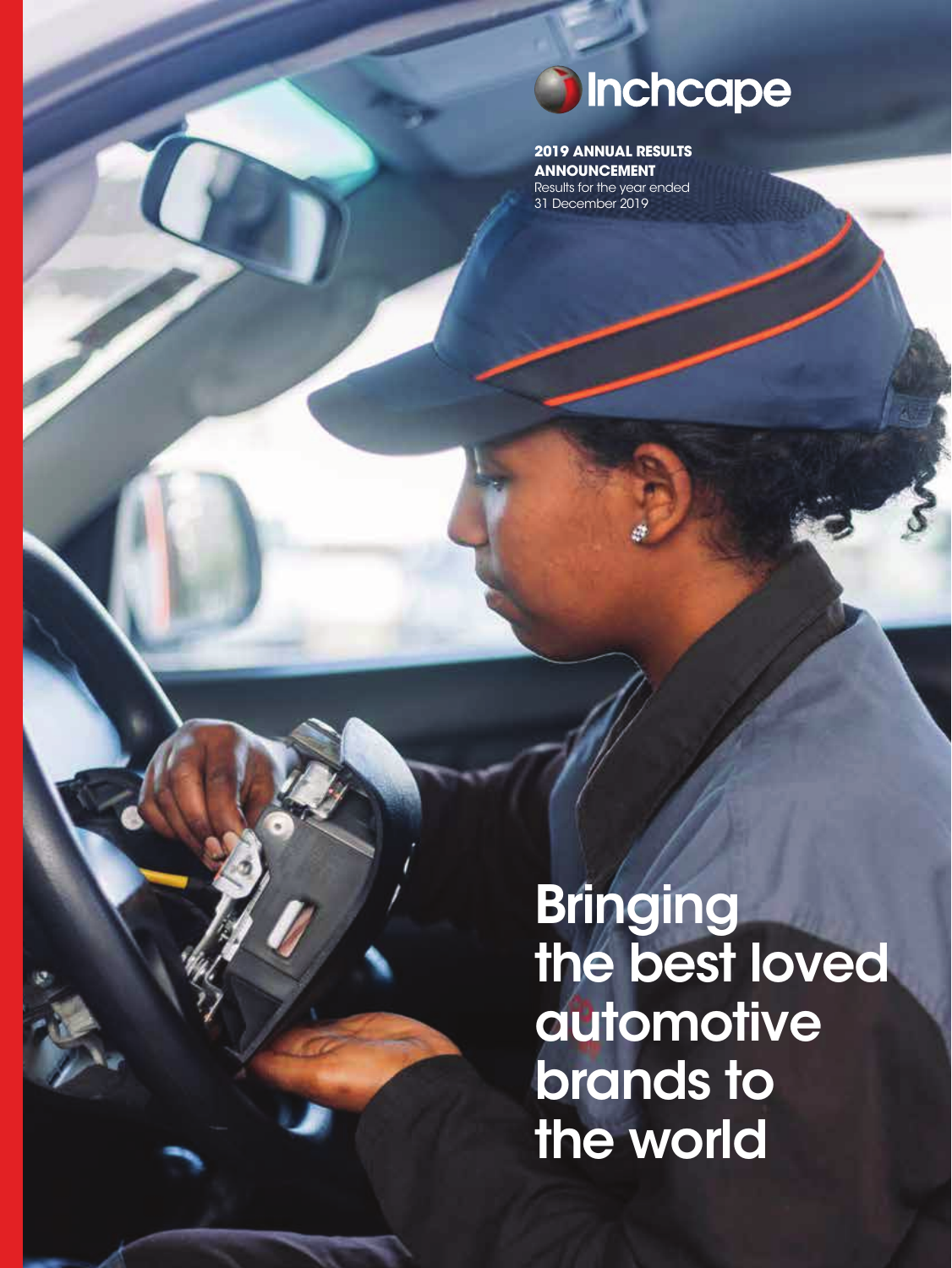

# Resilience and a year of strategic repositioning

### 2019 HIGHLIGHTS:

- Reported PBT of £402m up 256% y-o-y, reflecting 2019 gains on disposals and 2018 impairment charges
- Pre-exceptional PBT down 7.4% y-o-y in constant currency; stable y-o-y excluding transactional currency impact
- Underlying resilience of profit reflective of Distribution business model and diversification of operations
- Further strategic progress re-shaping the portfolio towards Distribution; first Daimler distribution contract wins
- Continued disciplined capital allocation; £100m buyback completed in 2019 and new £150m buyback for 2020

# KEY FINANCIALS (AUDITED)

| <b>Actual Currency Rates</b>                      | <b>FY 19</b> <sup>1</sup> | <b>FY 18</b><br>(restated) $1$ | <b>Actual</b><br><b>Currency YoY</b> | <b>Constant</b><br><b>Currency YoY</b> |
|---------------------------------------------------|---------------------------|--------------------------------|--------------------------------------|----------------------------------------|
|                                                   |                           |                                |                                      |                                        |
| Reported performance measures                     |                           |                                |                                      |                                        |
| Revenue                                           | £9,380m                   | £9,277m                        | $+1.1%$                              | $+1.3%$                                |
| Operating profit                                  | £448.6m                   | £174.9m                        | $+156%$                              |                                        |
| Profit before tax                                 | £401.8m                   | £113.0m                        | $+256%$                              |                                        |
| <b>Basic EPS</b>                                  | 79.0 <sub>p</sub>         | 7.8p                           | $+913%$                              |                                        |
| Dividend per share                                | 26.8p                     | 26.8p                          | 0.0%                                 |                                        |
| Pre-exceptional performance measures <sup>2</sup> |                           |                                |                                      |                                        |
| Operating profit 3,4                              | £373.1m                   | £398.6m                        | $(6.4\%)$                            | (6.7%)                                 |
| Profit before tax <sup>5</sup>                    | £326.3m                   | £350.6m                        | $(6.9\%)$                            | $(7.4\%)$                              |
| <b>Basic EPS</b>                                  | 59.9p                     | 63.8 <sub>D</sub>              | (6.1%)                               |                                        |
| Distribution trading profit <sup>4</sup>          | £354.2m                   | £382.8m                        | (7.5%)                               | $(7.8\%)$                              |
| Retail trading profit                             | £36.1m                    | £32.1m                         | $+12.5%$                             | $+12.1%$                               |
| Vehicle gross profit                              | £772.3m                   | £809.7m                        | $(4.6\%)$                            | $(4.8\%)$                              |
| Aftersales gross profit                           | £499.8m                   | £491.6m                        | $+1.7%$                              | $+1.5%$                                |

1. IFRS 16 has been adopted on a fully retrospective basis, with all 2018 comparatives restated within this statement including segmental information. See note 13.

2. These measures are Alternative Performance Measures, see note 14.

3. FY 2019 operating exceptional income is £75.5m driven by gains on disposals, net of restructuring costs, asset write-offs and impairments associated with the disposals, and acquisition costs. FY 2018 operating profit included a primarily non-cash charge of £223.7m, comprising £211.1m of goodwill<br>and asset impairment (UK & Europe; restated due to IFRS16), £5.4m of non-c acquisitions. See note 3.

4. Our Central American acquisition generated £3.5m pre-exceptional trading profit over January to March 2019, i.e. prior to the acquisition's first year consolidation annualisation as part of Inchcape Group.

5. FY 18 adjusted profit before tax excludes a £13.9m exceptional non-cash finance cost relating to fair value adjustments against repayment of US Private Placement loans in 2009.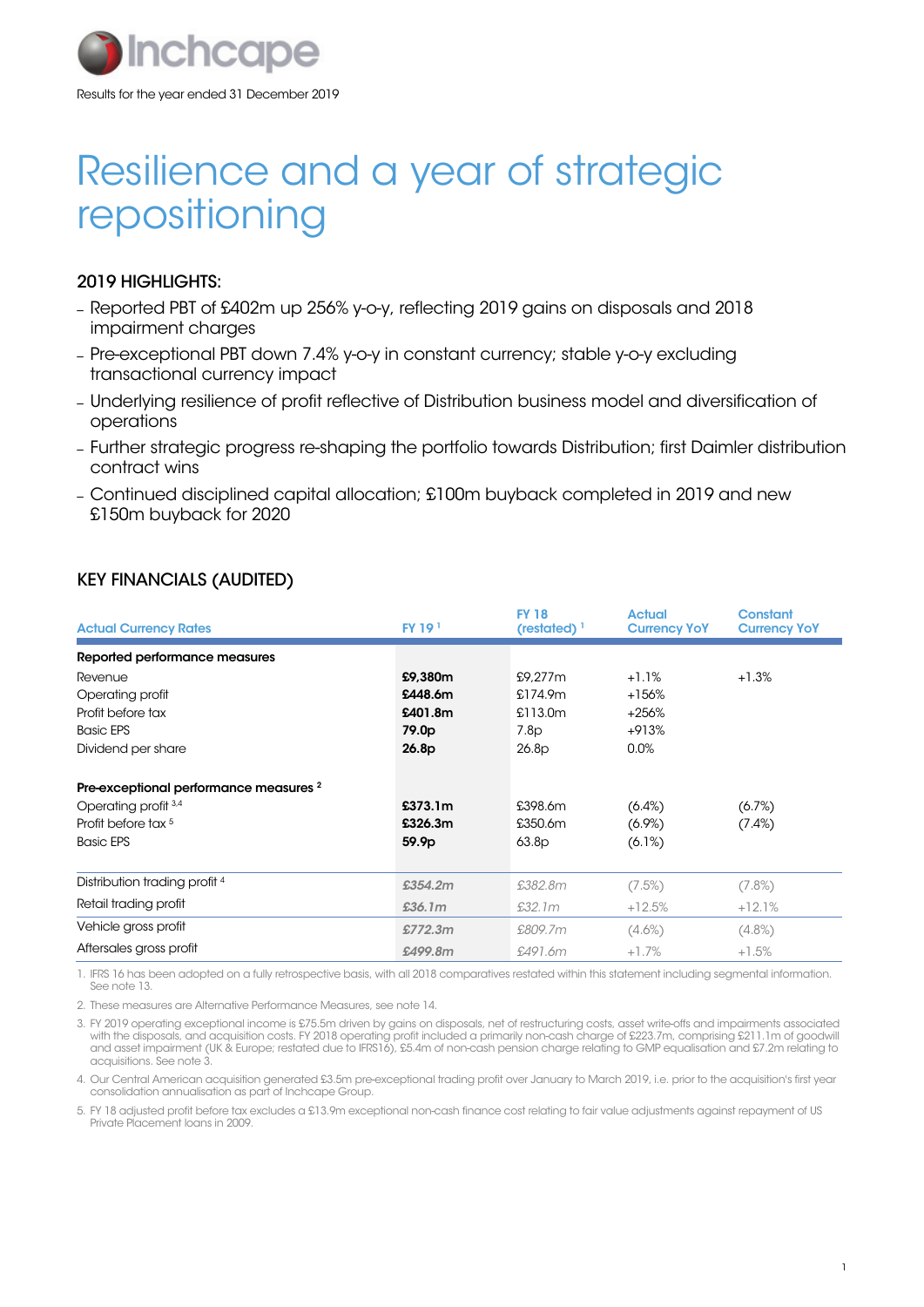# STEFAN BOMHARD, GROUP CEO OF INCHCAPE PLC, COMMENTED:

"Our performance in 2019 against the backdrop of challenging dynamics in several markets demonstrates the resilience in Inchcape's business model.

Distribution continues to generate 91% of our trading profits and, setting aside the yen headwind, profit before tax, was flat year on year. Our businesses in Europe reported a strong performance and we saw underlying resilience in Australasia, and Asia growth despite the headwinds in Singapore and Hong Kong, offset by the impact of a contraction in the Chilean market. The supply constraints experienced in Australia and Ethiopia over the first half eased materially in the second half, improving our underlying performance. Our continuing Retail operations delivered a stable performance over the year.

The Ignite strategy has continued to drive growth and we made transformative strategic progress last year. We strengthened our portfolio, acquiring Distribution contracts in Uruguay, Ecuador, Colombia, Kenya and Lithuania and disposing of certain retail-only operations in China, Australia and the UK. The acquisitions in Latin America demonstrate the success of Inchcape's OEM Partner of Choice focus, establishing our first Daimler distribution operations after more than 30 years of retail-only partnership, as well as illustrate Inchcape's regional consolidation strategy. In addition, we achieved both our F&I income and procurement saving targets in 2019 and continued to develop our omnichannel capabilities through our trial in Australia, with the trial ready to be exported to a couple of other markets for further development in 2020.

Inchcape's capital allocation process has remained disciplined, with excess cash returned to shareholders. We have today announced a new £150m buyback to be completed within the next 12 months.

We expect challenging market dynamics to continue through 2020, particularly in Singapore, Hong Kong and Chile, although we are encouraged by the outlook for our European businesses. In addition, we continue to monitor how the Coronavirus situation develops. Against this backdrop, we will continue to focus on near-term opportunities whilst driving our medium-term aspirations.

After five years as CEO I will be leaving Inchcape. This is a strong and sustainable business which I believe is well placed today and for the future. The weighting to markets with good structural growth prospects, focus on optimising performance, seizing investment opportunities, and long history of cash generation are set to continue our long track record of delivering attractive shareholder value."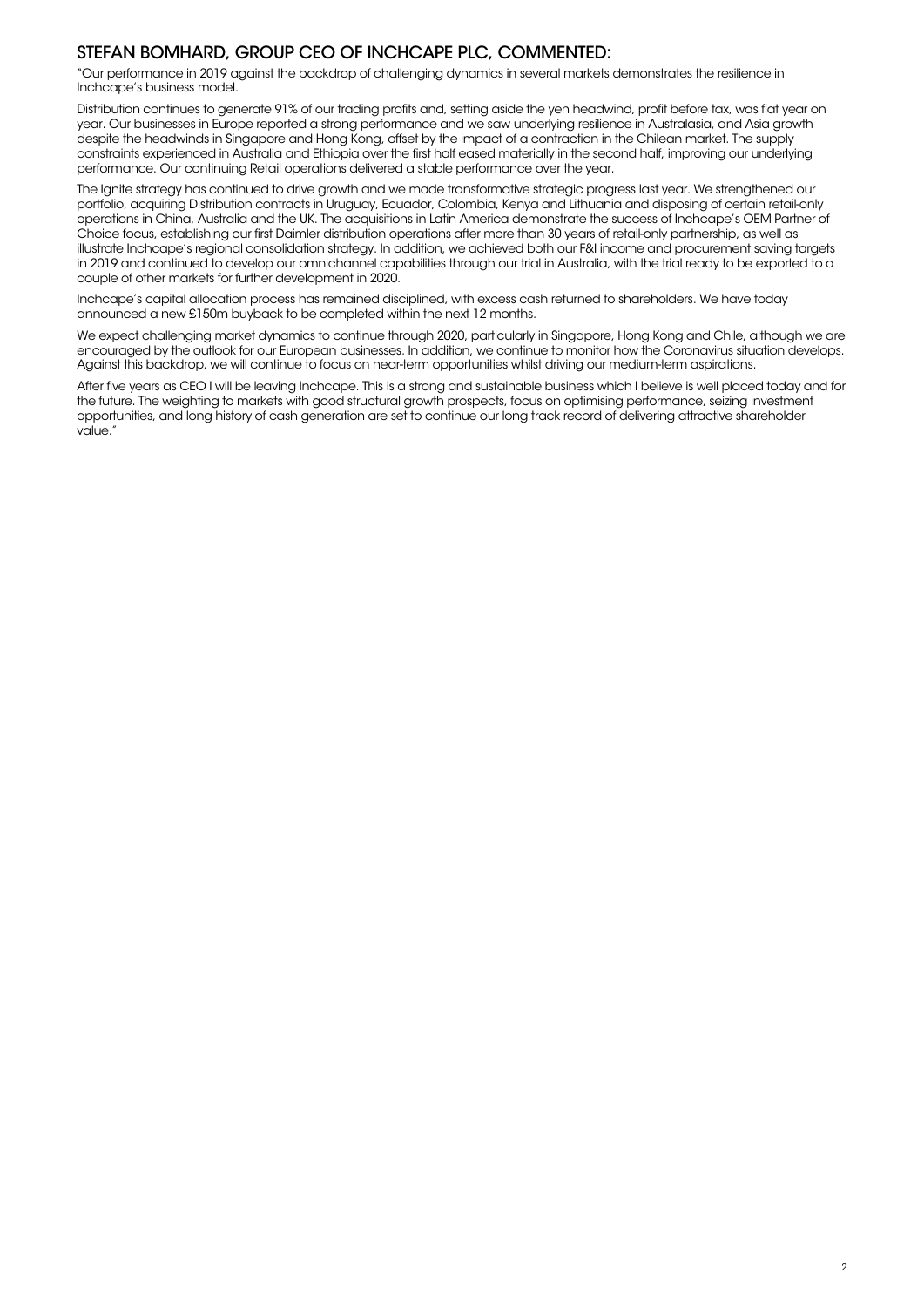# CEO'S REVIEW

Whilst we continued to experience a range of short-term headwinds and market fluctuations, the story of 2019 was really about the actions taken to position the business for growth.

It is my pleasure to present this review of 2019, a year in which we continued to deliver significant progress towards achieving our strategic objective of transforming the Group around our proven Distribution model.

We entered two brand new markets as a distributor for Daimler and extended our representation with them into a third in January 2020. This represents an exciting development in our platform strategy with a core OEM partner in the high growth potential LatAm region. We sold several sites across Australia, China and the UK that were outside our core focus on Distribution activities, realising value of around £250 million. We also maintained focus on our policy of efficient allocation of capital with the completion of a £100m share buyback in the year.

Overall, the actions taken during the year, in line with our Ignite strategy, have further reinforced the trajectory of the Group, positioning it for sustainable growth over the longer term.

### A resilient performance

Group revenue was £9.4 billion (2018: £9.3 billion) including £5.0 billion in our Distribution business. Group Profit Before Tax (pre exceptionals) was £326.3 million (2018: £350.6 million) with Distribution accounting for 91% of trading profits.

Whilst the trading environment was challenging across a number of markets, our 2019 results were in line with the expectations we set at the beginning of the year, once again demonstrating the resilience of our Distribution model.

Against the impact of disruption in the Hong Kong and Chilean markets and the ongoing AUD / JPY headwind, we saw a normalisation of the Subaru supply in Australasia, which impacted the first half of the year, and improved currency availability in **Ethiopia.** 

With a stronger underlying H2 over H1 performance, we delivered flat pre-exceptional profit year-on-year, excluding the AUD / JPY headwind. With the AUD / JPY a drag to profit, we delivered Distribution trading profit of £354.2 million (2018: £382.8 million).

Whilst we expect a number of headwinds to continue into 2020, we remain focused on our Ignite initiatives which will support our medium-term growth aspirations as our Distribution activities drive the performance of the Group.

### A unique and sustainable business model

Inchcape has a unique business model; we are the only independent automotive Distributor and Retailer with global scale. Our underlying organisational strength is the foundation of Inchcape's resilience to the effect of cyclical changes in the automotive industry.

The heart of our business, and our core set of competencies, is in automotive Distribution, that is the management of the post-factory value chain for our vehicle manufacturer or 'OEM' (original equipment manufacturer) partners. The Distribution model allows us to capture a greater portion of the value chain and drive higher margins and returns. We have long-standing strategic Distribution partnerships, providing end-to-end routes-to-market for some of the world's leading and most recognisable vehicle manufacturers; our portfolio of these brands is diverse and includes premium, volume and commercial OEMs, which gives us a balanced segmental representation across our operations.

Within that value chain we also operate as a Retailer, giving us true insight into our customers and allowing us to develop world-class customer experience solutions that are globally scalable. In fact, through the full-spectrum Distribution value chain Inchcape manages business partner and customer touchpoints from vehicle product planning right through to servicing customers' cars.

The diversity of our global portfolio of 33 markets and over 30 OEM partners provides a high level of defence against the fluctuating volatility of the automotive industry, and this organisational strength is enhanced by the Ignite strategy.

### Ignite-driven portfolio development

Our Ignite strategy is the enabler that drives our inorganic growth objective.

Over the year, we made significant strategic progress on our transformation journey by further optimising our portfolio through selective Retail disposals. This reflects our strategy to focus on businesses that support global Distribution activities and on the optimal deployment of capital.

In the UK, our actions have been centred on optimising our portfolio of Retail sites where we were less able to leverage costs efficiently through a local scale presence. Consequently, we disposed of several Retail centres as well as Inchcape Fleet Solutions (IFS). In the case of IFS, we were able to agree the sale with the European arm of our core OEM partner, Toyota, supporting their ambition to become a leader in the mobility space. Fleet capability remains of importance to Inchcape as we seek to develop the revenue streams of the future, however we see the major opportunity for Inchcape where we control the end-to-end value chain in Distribution markets such as in Singapore and Hong Kong. Additionally, we disposed of our remaining retail sites in China and the majority of our non-Subaru retail businesses in Australia, significantly reducing our exposure where we were less able to leverage a scale retail position.

It is important to note that divesting of retail sites in any territory, does not necessarily mean that we are exiting that market. Indeed, in Australia, we see a market with an exciting future where we can, through optimally deploying our capital, reconfigure our activities there around our Distribution model. We remain excited around the prospects for our Subaru and Peugeot Citroen Distribution contracts and have reconfigured our operations in the market, creating a more efficient and focused business unit.

During the year we were awarded new BMW Distribution businesses in Lithuania and Kenya, consolidating our position with BMW in the Baltics alongside our operations in Estonia and Latvia. We were also pleased to pioneer our partnership with BMW in East Africa, where again we see significant growth potential springing from the platform we have created.

Continuing on the path to develop our core higher-margin, capital-light Distribution business, the Group reinvested some of the proceeds realised through disposals into the acquisition of Autolider, a distributor of Daimler brands, in Uruguay and Ecuador. Subsequently, we have also been awarded the Mercedes-Benz passenger vehicles Distribution contract for Colombia. These acquisitions typify our strategic rationale and approach.

These Daimler acquisitions were a key milestone for Inchcape and for our OEM partner of choice strategy. They saw Inchcape enter new geographies and, more importantly, extended our partnership with a core OEM partner. Until this year, our relationship with Daimler has been focused on the Mercedes-Benz Retail business in the UK, and it is partly due to the strength of that partnership that we have been able to secure these first Distribution contracts with the OEM.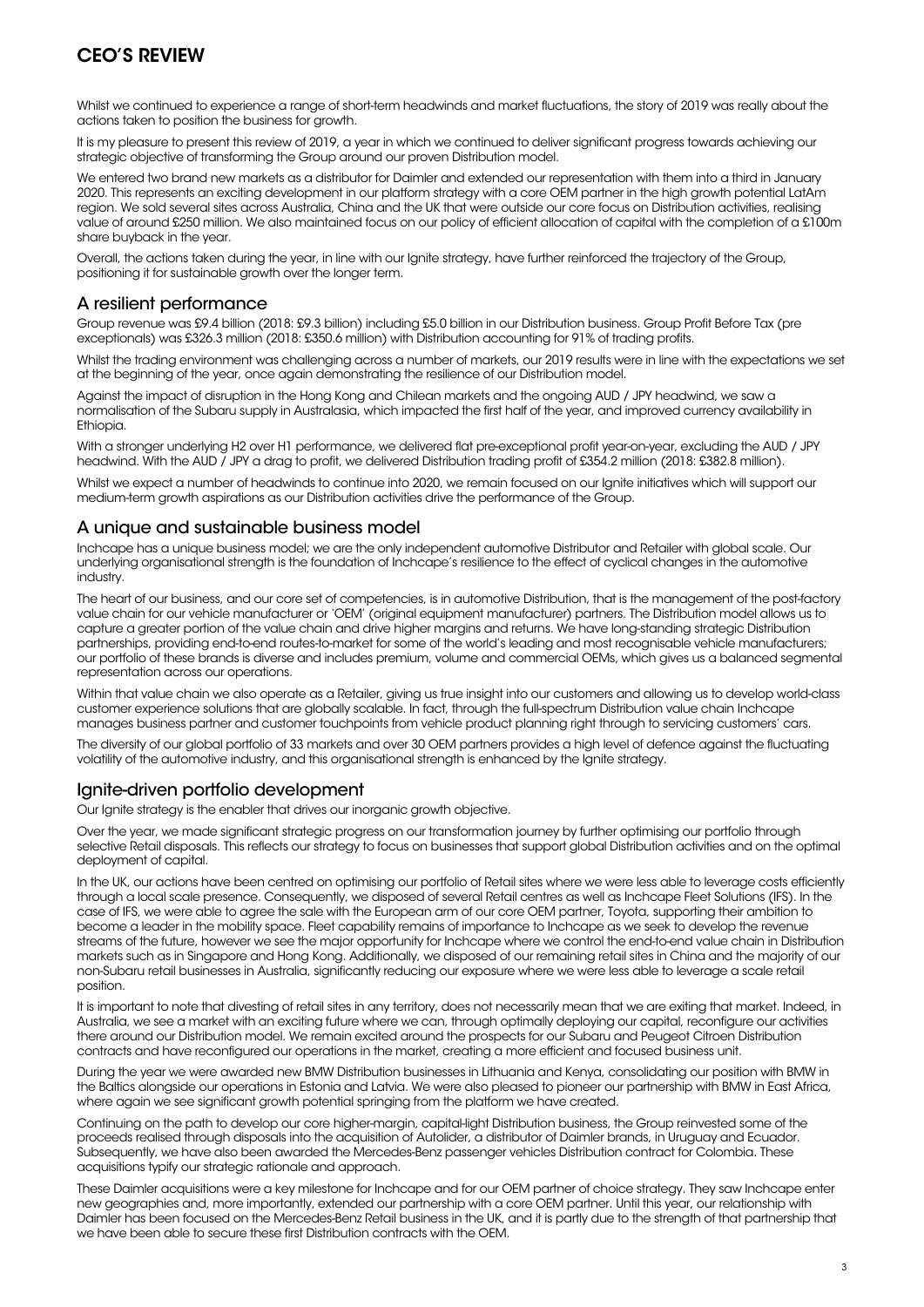This expansion represented Inchcape's 11th and 12th Distribution business win since 2016, and we have grown from two to eight markets in South and Central America during that time. As we increase our presence across LatAm and add further OEM relationships to an already strong and balanced portfolio, we have an exciting opportunity to generate significant economies of scale, translating a series of acquisitions into a regional platform for growth.

We have an attractive pipeline of growth opportunities which meet our strict criteria and will accelerate the development of major regional presences across key growth markets.

#### Ignite-driven business optimisation

Ignite is also the powertrain to maximise our potential for efficiency, to share best practice across the Group, and to optimise our existing business and core capabilities.

Of particular note, we saw further progress in our next generation customer experience, significant procurement savings, Aftersales gross profit outperformance and Finance & Insurance profit growth.

We believe that the key to our long-term success lies both in providing end-to-end routes to market for our OEM partners and in owning the life-cycle customer journey, ensuring that we build the capability to answer our key stakeholders' needs, now and for the future. We have made great headway on the Ignite 'lead on customer experience' objective, for example with the omni-channel platform in Subaru Melbourne which is where we are developing and implementing our future model of how we interact with our customers, before deploying it to other markets.

To maximise the potential across all our revenue streams, we have invested in a range of new and innovative initiatives. We plan to extend our trial with Grab, the leading shared mobility services provider in South East Asia, with technology-based solutions for quick turnaround servicing and parts provision, and we continued to partner with Easymile on the autonomous transport trial at the National University of Singapore. Whilst this is not an immediate driver of profits, it is important that we build the internal capabilities to future-proof the business in the face of rapid developments across the automotive industry. We are therefore investing in areas, and seeking out partnerships, where we see profit and growth potential in the future.

Aftersales, Parts Distribution and Used Car sales provide further defence against the effects of cyclicality in the New car market especially in markets where we control more of the value chain ourselves, as in Ethiopia where Aftersales is a key driver. Examples of success here include Russia, where a strong performance in Aftersales, Used and F&I offset the impact of competitor discounting activities; and in the UK, where progress in Aftersales was a contributing factor in stabilising performance. Within distribution we turned Costa Rica's used operation to profitability in our first year of operation and saw improved parts and accessories sales processes support Australasia Aftersales.

Additionally, we have achieved our £30m target in Finance and Insurance products, two years after the target was announced, helped by continued expansion of vehicle car products, as well as the implementation of finance retention products in several markets.

We have also achieved our procurement savinas target of £50m cumulatively, demonstrating a key Ignite focus of leveraging our scale optimally. We have achieved these savings since 2016 and over 2019 some key milestones include 50% of our global spend being tracked through our global procurement system, with 85% targeted by the end of 2020. More than 20% of 2019's savings were achieved through improved vehicle logistics and storage spending, and we were able to establish a global view of oil spend which has enabled a 30% reduction in LatAm spend on oil in 2019, with Asia's oil spend to be aggregated in 2020.

#### Investment proposition

Inchcape is well placed to deliver attractive shareholder value both in-year and for the long term through structured earnings growth and cash returns.

Whilst we continued to see a number of anticipated challenges during the year, I absolutely believe that the business will continue its track record of delivering shareholder value. The development of our Distribution activities is core to our investment proposition. This is underpinned by our focus on ensuring that we are deploying our capital effectively towards both existing and new opportunities. Through Inchcape's weighting to markets with greater structural opportunity, our focus on optimising performance, our consolidation activity and our solid cash generation have positioned the business strongly for the future.

We have a disciplined capital allocation policy targeting an optimal allocation of funds to enable both the continued development of the business and the returns we can deliver to our shareholders.

In line with this policy, given the strength of our cash generation and strong balance sheet, we embarked on our £100m share buyback programme, which was successfully completed by the end of 2019. We have also announced a new buyback to return £150m of cash to shareholders over the next 12 months. Inclusive of this buyback, since 2016 we have paid around £500m in dividends, invested around £550m in acquisitions, and distributed around £400m of excess cash through buybacks.

### Looking ahead

While 2020 is expected to be challenging, a continued focus on improving operations for the medium-term and enhancing the global footprint through the Ignite strategy, along with ongoing cost controls, will ensure further meaningful strategic progress.

I am confident that when markets improve we will see Inchcape delivering on its real potential for sustainable profitable growth.

This is my last statement as Group CEO. It has been a privilege to lead such a high-quality organisation as Inchcape in this exciting and dynamic sector. I would like to offer my sincere thanks to the many industry-leading vehicle manufacturer brands with whom Inchcape has built strong partnerships based on Trust, the central tenet of the Ignite strategy.

I would like to thank the Board for their support and advice during my tenure, and to acknowledge my Group Executive colleagues whose talent, experience and capability contributes so much to the underlying strength of this business. I would also like to thank all of our employees throughout the Group whose dedication and expertise is what has made Inchcape so successful in the past and I am fully confident will continue to do so for the long term. I wish everyone at Inchcape all the best for the future.

Stefan Bomhard, Group CEO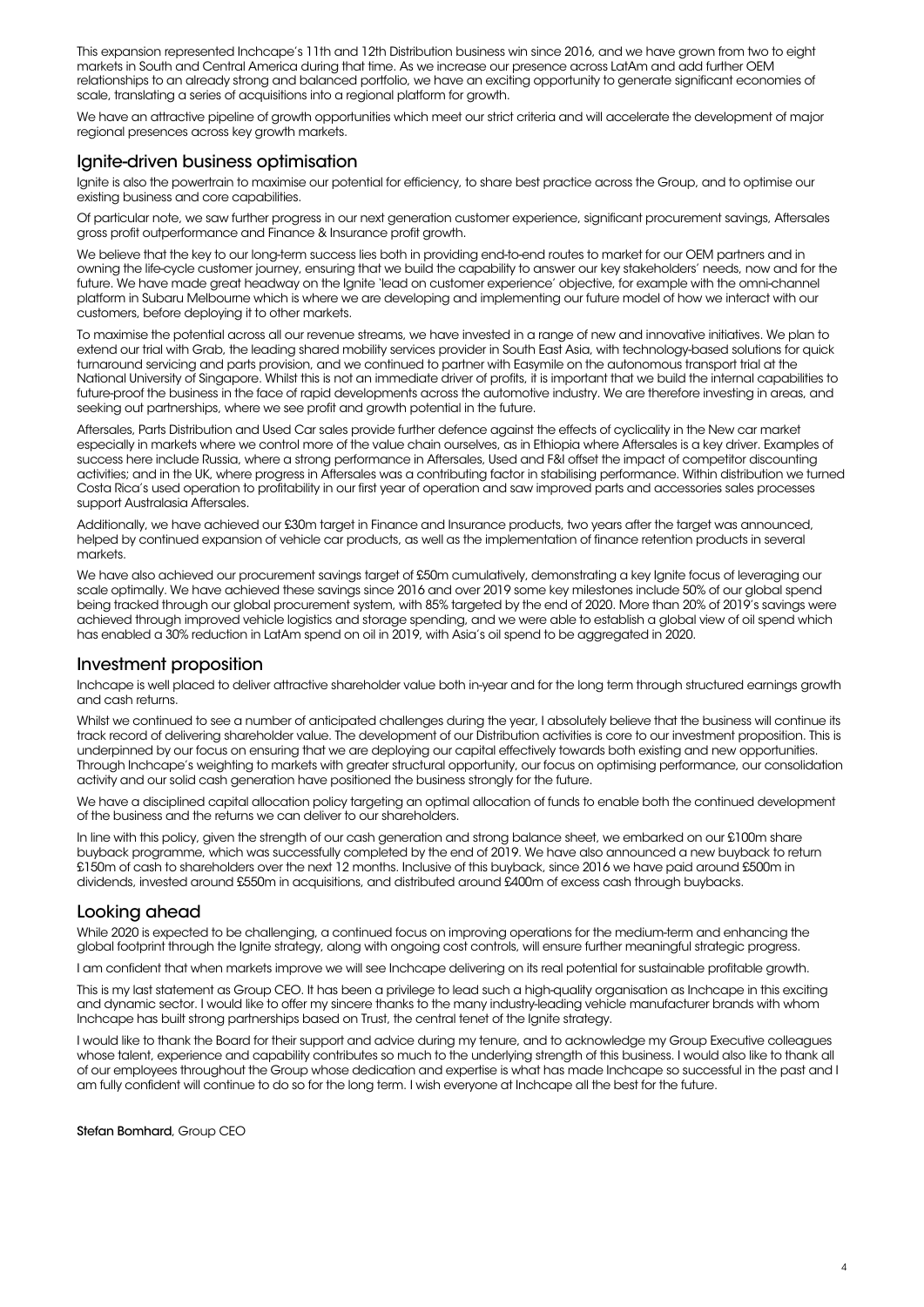# KEY PERFORMANCE INDICATORS

KPIs provide insight into how the Board and Executive Committee monitor the Group's strategic and financial performance, as well as directly linking to the key measures for Executive remuneration. KPIs are stated in actual rates of exchange and note 14 provides definitions of Key Performance Indicators and other Alternative Performance Measures.

| Key Performance Indicator                                                   | <b>Definition</b>                                                                                                                                                                                       | Why we measure it                                                                                                                                                           | 2019 Highlights                                                                                                                    |
|-----------------------------------------------------------------------------|---------------------------------------------------------------------------------------------------------------------------------------------------------------------------------------------------------|-----------------------------------------------------------------------------------------------------------------------------------------------------------------------------|------------------------------------------------------------------------------------------------------------------------------------|
| Revenue<br>$£9.4$ bn<br>2018: £9.3bn                                        | Consideration receivable from the<br>sale of goods and services. It is<br>stated net of rebates and any<br>discounts, and excludes sales<br>related taxes.                                              | Top-line growth is a key financial<br>metric of both 'Becoming the<br>OEMs' Partner of Choice' and<br>'Leading in Customer Experience'.                                     | The Group has delivered<br>£9.4bn, growth of 1.1% vs. last<br>year. This was 3% excluding the<br>impact of announced<br>disposals. |
| <b>Operating margin</b><br>4.0%<br>2018: 4.3%                               | Operating profit (before<br>exceptional items) divided by<br>sales.                                                                                                                                     | A key metric of operational<br>efficiency, ensuring that we are<br>leveraging global scale to<br>translate sales growth to profit.                                          | Operating margin at 4.0% is<br>30bps lower than the operating<br>margin achieved in 2018.                                          |
| Profit before tax &<br><b>Exceptional Items</b><br>£326.3m<br>2018: £350.6m | Represents the profit made after<br>operating and interest expense<br>excluding the impact of<br>exceptional items and before tax<br>is charged.                                                        | A key driver of delivering<br>sustainable and growing earnings<br>to shareholders.                                                                                          | In 2019 this decreased by 6.9%<br>to £326.3m. The impact from<br>announced disposals was<br>immaterial to profits over 2019.       |
| Free cash flow<br>£212.9m<br>2018: £278.9m                                  | Net cash flows from operating<br>activities, before exceptional cash<br>flows, less net capital expenditure<br>and dividends paid to non-<br>controlling interests.                                     | A key driver of the Group's ability<br>to 'Invest to Accelerate Growth'<br>and to make distributions to<br>shareholders.                                                    | The Group delivered free cash<br>flow of £212.9m, a 24%<br>decrease on 2018.                                                       |
| Return on capital<br>employed<br>22%<br>2018: 22%                           | Operating profit (before<br>exceptional items) divided by the<br>average of opening and closing<br>capital employed, where capital<br>employed is defined as net assets<br>add net debt/less net funds. | A key measure of Ignite (Invest to<br>Accelerate Growth), ROCE is a<br>measure of the Group's ability to<br>drive better returns for investors on<br>the capital we invest. | The Group delivered ROCE of<br>$22%$ .                                                                                             |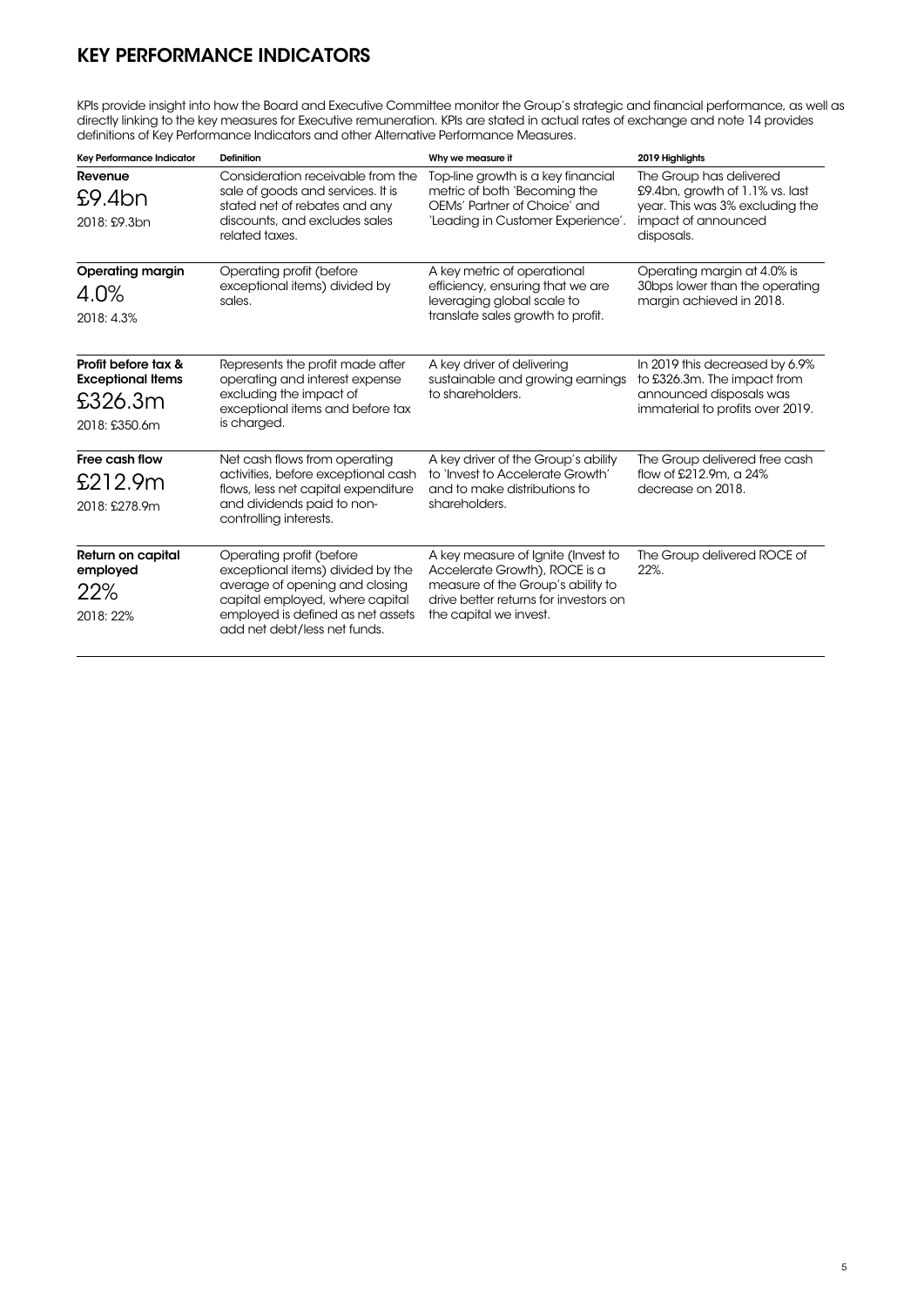# OPERATING AND FINANCIAL REVIEW

Our results are stated at actual rates of exchange. However, to enhance comparability we also present year-on-year changes in sales and trading profit in constant currency, thereby isolating the impact of translational exchange rate effects. Unless otherwise stated, changes in sales and trading profit in the operating review are at constant currency. The 2020 outlook commentary is also referenced at constant currency. Note that all our financials are now on an IFRS16 basis.

Segmental detail can also be found in Note 2 of the accounts, and our appendix contains the list of markets that fall within each region.

### Key Performance Indicators – results

|                                                        | 12 months to<br>31.12.19<br>£m | 12 months to<br>31.12.18<br>$(Restated)^2$<br>£m | % change       | % change in<br>constant<br>currency |
|--------------------------------------------------------|--------------------------------|--------------------------------------------------|----------------|-------------------------------------|
| Revenue                                                | 9.379.7                        | 9.277.0                                          | $+1.1%$        | $+1.3%$                             |
| Operating profit before exceptional items <sup>1</sup> | 373.1                          | 398.6                                            | $(6.4\%)$      | (6.7%)                              |
| Operating margin before exceptional items <sup>1</sup> | 4.0%                           | 4.3%                                             | $(0.3$ ppt $)$ | $(0.3$ ppt $)$                      |
| Profit before tax and exceptional items <sup>1</sup>   | 326.3                          | 350.6                                            | $(6.9\%)$      | $(7.4\%)$                           |
| Profit before tax                                      | 401.8                          | 113.0                                            | $+256%$        |                                     |
| Free Cash Flow <sup>1</sup>                            | 212.9                          | 278.9                                            | (23.7%)        |                                     |
| Return on capital employed                             | 22%                            | 22%                                              |                |                                     |

1. See note 14 for definition of Key Performance Indicators and other Alternative Performance Measures.

2. IFRS 16 has been adopted on a fully retrospective basis, with all 2018 comparatives restated. See note 13.

### Performance review

Our performance in 2019 was in-line with our expectations for the year, with the pre-exceptional profit decline for the Group largely driven by an adverse transactional currency impact. Excluding this currency impact our portfolio of markets delivered a stable profit performance. Over the year Inchcape also made significant strategic progress around reshaping the Inchcape portfolio towards attractive distribution businesses, with the disposal of selective retail operations that were outside of Inchcape's distribution operations. These disposals included exiting China retail, largely exiting non-Subaru and non-Peugeot Citroen retail in Australia, the sale of UK fleet operations and the selective sale of less productive UK retail sites. Given the timing of completion on these disposals they had an immaterial impact on 2019's trading profit, although they have had some impact on 2019 revenue and gross profit.

Group revenue of £9.4bn is up 1.1% year-on-year in actual currency and 1.3% in constant currency, excluding the impact of disposals, revenue grew 3% in constant currency. The driver of this growth was Europe, where there was broad-based growth across markets outside of the UK, and the Emerging markets with Russia's momentum remaining strong for the year although with meaningful margin pressure experienced in the second half. Asia's revenue declined slightly given political instability in Hong Kong and market contraction in Singapore, and Australasia's revenue decline reflected the Subaru supply constraints experienced in the first half of the year, although normalisation from May onwards supported an improved second half revenue performance despite a challenging market.

The Group delivered an operating profit before exceptional items of £373.1m, down 6.4% year-on-year in actual currency and down 6.7% in constant currency. The impact of a material second half-weighted transactional AUD/JPY headwind drove this decline, with the impact falling within Distribution and the Group's Distribution's trading profit correspondingly declining 7.8% at constant currency. Excluding this currency impact Distribution's performance was broadly flat, with the second half's performance materially improved on the first half following normalisation of Subaru supply constraints in Australia and reduced impact of currency-driven supply constraints in Ethiopia. Distribution in Europe saw the strongest growth, with growth broadly based across markets, whilst Asia saw a small growth despite revenue contraction supported by good cost control. Australasia's Distribution profits were also stable excluding the transactional FX impact, despite supply constraints in the first half and a challenging market, similarly with good cost control helping to drive this. Emerging Markets Distribution was much improved in the second half with Ethiopia fulfilling two large orders, but the segment was impacted by the sharp contraction of the Chilean market.

Our Retail trading profit grew 12.1% at constant currency off a low base, to £36.1m, with a reduction of losses in Australia over the year supported by cost savings. However, the business has now largely been sold although given the timing of these disposals the benefit to 2019's profit was immaterial. The UK & Europe business were stable despite continued market pressures, Russia was also stable over the year, with competitor-driven pressure impacting margins in the second half.

Overall, our Group operating margin for 2019 was 4.0% compared with 4.3% in 2018, driven by the yen headwind.

Profit before tax and exceptional items of £326.3m is down 6.9% year-on-year in actual currency and 7.4% in constant currency. Excluding the effect of the AUD/JPY impact, Group profit before tax and exceptionals was stable in comparison to the period last year. Reported profit before tax grew 256% year-on-year in actual currency. In 2019 there is a net positive operating exceptional gain of £75.5m resulting from the profit on announced disposals, offset to an extent by restructuring costs and asset write-offs and impairments relating to the disposals, as well as acquisition costs. In 2018 we saw an operating exceptional charge of £224m largely relating to impairments in our UK and Europe Retail segment. 2018 profit before tax also included a £13.9m exceptional non-cash finance cost relating to fair value adjustments in respect of US Private Placement loans.

The Group delivered Free Cash Flow of £213m, compared with £279m in the prior year. The Free Cash Flow decline year-on-year reflects lower operating profit, a higher working capital outflow, and an £11m exceptional pension cash inflow in 2018. The working capital outflow results from the impact of completing disposals and an acquisition towards year end, as well as higher receivables in Ethiopia, due to the delivery of government orders towards the end of the year. In contrast 2018's working capital had benefited from one-time benefits of improved net working capital management in our Central America businesses. 2019's working capital move was only partially offset through a lower capex spend year-on-year, with reductions in tangible investments in the UK in particular. We achieved a FCF conversion of 57% overall, but excluding the one-off working capital movements described in 2019 our conversion would have been above 60%.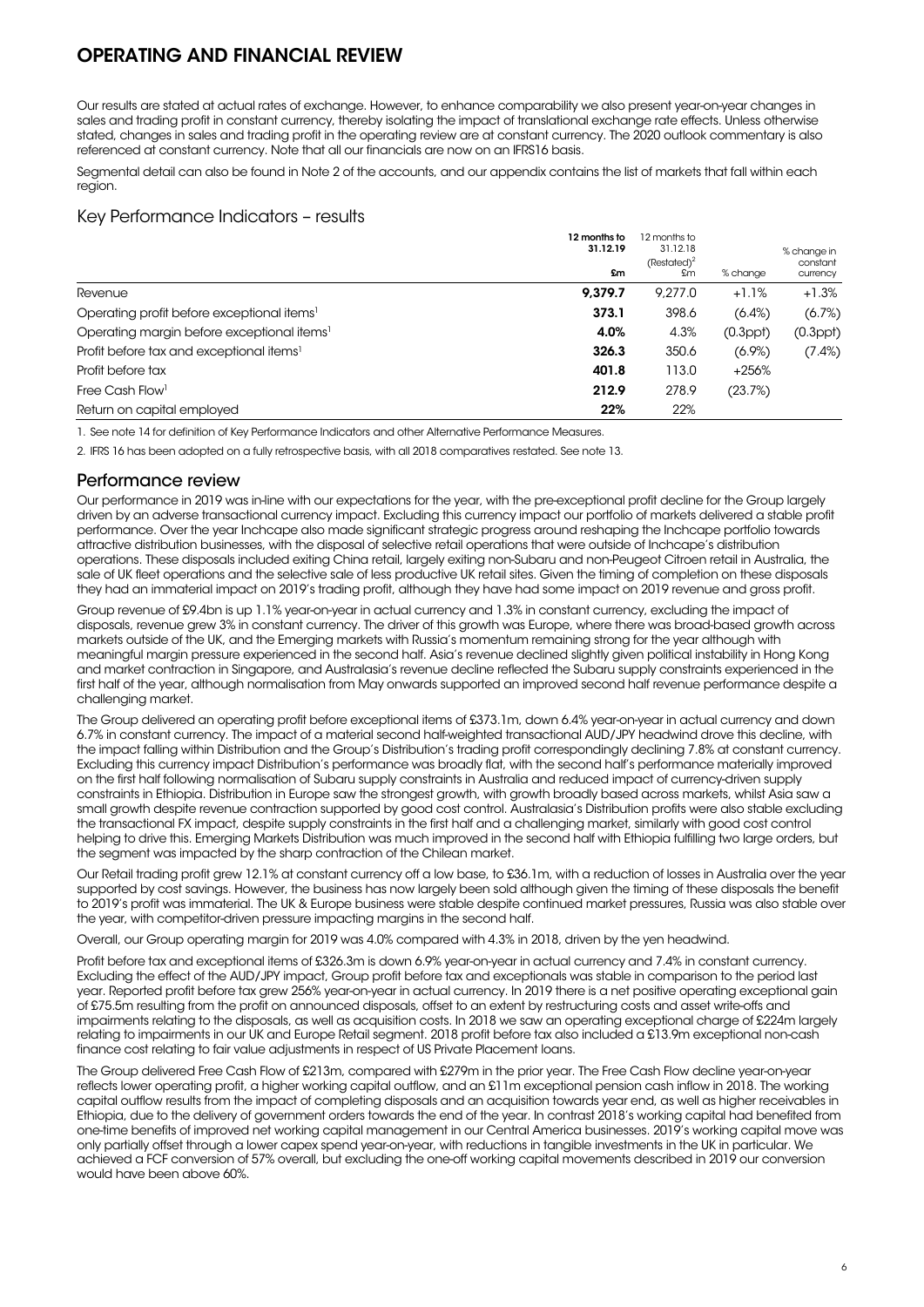After adopting the new accounting standard IFRS 16 that capitalises leases, we ended the period with net debt of £250m vs. £446m in 2018, reflecting in part the benefit of cash received through our disposal programme. Excluding these leases, net funds of £103m compares to £15m in the prior year. Our ROCE over the period was 22%, on an IFRS 16 basis, compared to 22% in the prior year, with lower profits offset by a lower asset base given impairments at the end of 2018 and disposals over 2019.

### **Distribution**

The Distribution segment delivered year-on-year revenue growth of 1.2%. Trading profit declined 7.8%. Group Distribution trading margin declined 70bps to 7.0%, driven by the impact of AUD / JPY transaction headwind. The impact of announced disposals on 2019 revenue and trading profit was immaterial. Given its modest contribution to Asia's revenue and profit, China retail has historically been consolidated into Asia Distribution.

|                              | 12 months to<br>31.12.19 | 12 months to<br>31.12.18 |                |                   |
|------------------------------|--------------------------|--------------------------|----------------|-------------------|
|                              |                          | (Restated) <sup>1</sup>  |                | % change in       |
|                              | £m                       | £m                       | % change       | constant currency |
| Revenue                      |                          |                          |                |                   |
| Asia                         | 1,681.9                  | 1,687.7                  | (0.3%)         | (3.7%)            |
| Australasia                  | 1,036.3                  | 1,198.4                  | (13.5%)        | (11.2%)           |
| UK & Europe                  | 1,329.6                  | 1,145.5                  | $+16.1%$       | $+17.1%$          |
| <b>Emerging Markets</b>      | 993.5                    | 956.5                    | $+3.9%$        | $+6.4%$           |
| <b>Total Distribution</b>    | 5,041.3                  | 4,988.1                  | $+1.1%$        | $+1.2%$           |
| <b>Trading profit</b>        |                          |                          |                |                   |
| Asia                         | 181.9                    | 172.2                    | $+5.6%$        | $+2.0%$           |
| Australasia                  | 60.8                     | 89.4                     | (32.0%)        | (30.1%)           |
| UK & Europe                  | 43.7                     | 34.7                     | $+25.9%$       | $+27.1%$          |
| <b>Emerging Markets</b>      | 67.8                     | 86.5                     | (21.6%)        | (19.6%)           |
| <b>Total Distribution</b>    | 354.2                    | 382.8                    | (7.5%)         | (7.8%)            |
| <b>Trading profit margin</b> |                          |                          |                |                   |
| Asia                         | 10.8%                    | 10.2%                    | 0.6ppt         | 0.6ppt            |
| Australasia                  | 5.9%                     | 7.5%                     | $(1.6$ ppt $)$ | $(1.6$ ppt $)$    |
| UK & Europe                  | 3.3%                     | 3.0%                     | 0.3ppt         | 0.3ppt            |
| <b>Emerging Markets</b>      | 6.8%                     | 9.0%                     | $(2.2$ ppt $)$ | $(2.2$ ppt $)$    |
| <b>Total Distribution</b>    | 7.0%                     | 7.7%                     | $(0.7$ ppt $)$ | $(0.7$ ppł $)$    |

1. IFRS 16 has been adopted on a fully retrospective basis, with all 2018 comparatives restated. See note 13.

- Asia revenue declined 3.7% and trading profit grew +2.0%. Whilst the Singapore market benefited from a Commercial Vehicle scrappage scheme in the first half of the year, the market overall contracted 5% in 2019 driven by more limited permit availability. However, Inchcape's Passenger Vehicle sales were supported by product launches, including the new Toyota Rav4, which helped to drive market share +70bps. In Hong Kong, although the launch of attractive new products like the Toyota Rav4 and Toyota CHR, as well as new taxis, supported performance, the underlying market was challenging. The Hong Kong market declined 10% over the year, with an already weak market impacted further by civil unrest in H2. However, a strong focus on cost enabled good management of profit in both markets, and the region as a whole benefited from good growth in Guam, Thailand and Brunei where we have driven market share growth. Trading profit margins grew by a 60bps to 10.8%, reflecting the region's focus on margin against weaker revenue. China, which has now been disposed, contributed £9m of trading profit over the period.
- Australasia revenue declined by 11.2% and trading profit was down 30.1%. Whilst the weakness in the Australian market persisted over the period, with the market down 8% over 2019, the contraction in profit was driven by the AUD/JPY. Given the AUD/JPY exchange rate and the lag generated by our hedging policy, the impact to profit was £26m. The temporary slowdown in Subaru supply over the January to April period, which materially impacted H1, normalised during the second half, resulting in 2019 Australasia profit, excluding the transactional currency headwind being broadly flat year-on-year. We started to raise prices later in the year, where possible, to partially offset the headwind and we expect this, alongside other mitigating factors such as product mix, to be a greater benefit in 2020. Trading profit margins declined 160bps to 5.9%.
- UK & Europe revenue grew 17.1% and trading profit was up 27.1%, with profit growth broad-based across regions. In the Balkans we benefited from strong market growth and market share gains, with Romania's growth particularly strong. Performance in the Baltics was similarly supported by market growth and the inclusion of the new Lithuanian business. The Greek market's recovery continues to support the region, and growth of F&I also provided a tailwind to our performance.
- **Emerging Markets** revenue increased 6.4% but trading profit declined by 19.6%. Within the Emerging Markets division, we saw strong growth in Ethiopia over the second half, with the fulfilment of two large orders and improved currency availability easing supply constraints. Demand remains very strong in Ethiopia in this high margin Aftersales-driven business. Our South American business saw good performance in Peru, following a more challenging 2018. Good performance in the segment was offset by an 11% volume contraction in the Chilean market, driven by a decline in the copper market and civil unrest, after achieving 16% growth in 2018. The Colombian market saw strong growth in Commercial Vehicles, which benefited Hino volumes, but passenger volumes were weaker.
- The Central America acquisition made in March 2018 contributed £41m of revenue and £3.5m of trading profit in the January to March 2019 period, prior to its annualisation as part of the Group. We continue to make progress with the business despite the market weakness. We are pleased with the strategic advantage the business has brought Inchcape for the longer term through the scale with Suzuki it has provided and through the market presence in Central America it has established.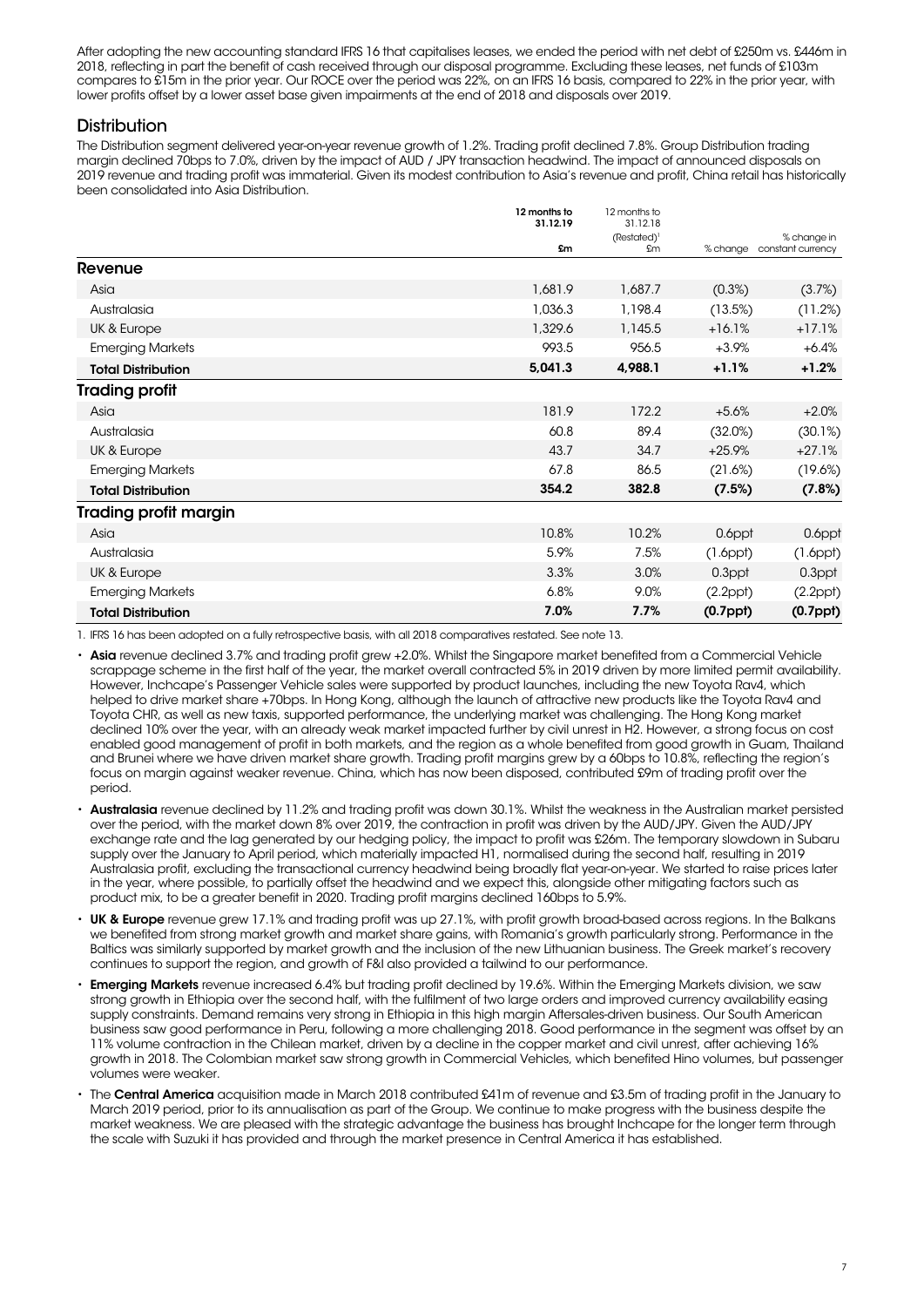# Retail

The Retail segment delivered a solid revenue performance, growing by 1.4%, and grew 5% when excluding the impact on 2019 revenue growth from announced disposals. Trading profit increased 12.1% year-on-year, from a low base, with margins up 10bps year-on-year. The impact of disposals on trading profit in 2019 was immaterial.

|                              | 12 months to<br>31.12.19 | 12 months to<br>31.12.18      |                | % change in<br>constant currency |
|------------------------------|--------------------------|-------------------------------|----------------|----------------------------------|
|                              | £m                       | (Restated) <sup>1</sup><br>£m | % change       |                                  |
| Revenue                      |                          |                               |                |                                  |
| Australasia                  | 306.7                    | 382.2                         | (19.8%)        | (17.5%)                          |
| UK & Europe                  | 3,004.9                  | 3,057.6                       | (1.7%)         | (1.6%)                           |
| <b>Emerging Markets</b>      | 1,026.8                  | 849.1                         | $+20.9%$       | $+20.7%$                         |
| <b>Total Retail</b>          | 4,338.4                  | 4,288.9                       | $+1.2%$        | $+1.4%$                          |
| <b>Trading profit</b>        |                          |                               |                |                                  |
| Australasia                  | (1.4)                    | (5.8)                         | $+75.9%$       | $+75.5%$                         |
| UK & Europe                  | 17.5                     | 17.7                          | (1.1%)         | (0.6%)                           |
| <b>Emerging Markets</b>      | 20.0                     | 20.2                          | $(1.0\%)$      | (1.0%)                           |
| <b>Total Retail</b>          | 36.1                     | 32.1                          | $+12.5%$       | $+12.1%$                         |
| <b>Trading profit margin</b> |                          |                               |                |                                  |
| Australasia                  | (0.5%)                   | (1.5%)                        | $+1.0$ ppt     | $+1.0$ ppt                       |
| UK & Europe                  | 0.6%                     | 0.6%                          | $+0.0$ ppt     | $+0.0$ ppt                       |
| <b>Emerging Markets</b>      | 1.9%                     | 2.4%                          | $(0.5$ ppt $)$ | $(0.5$ ppt $)$                   |
| <b>Total Retail</b>          | 0.8%                     | 0.7%                          | $+0.1$ ppt     | $+0.1$ ppt                       |

1. IFRS 16 has been adopted on a fully retrospective basis, with all 2018 comparatives restated. See Note 13.

• UK and Europe revenue declined 1.6% year-on-year and trading profit declined 0.6% on a small base. Revenue grew 1% when excluding the 2019 impact of the announced disposals. The stabilisation of profit was pleasing considering the declines experienced over 2018 and amidst continuing UK market pressures. The UK market was down 2% over the year, with diesel decreasing by a further 22% leading to a continued oversupply of New Car product in the market. An improved opening inventory position at the start of the year, a focus on driving all value drivers and a focus on costs helped to stabilise performance. Poland Retail performed well over the period. Inchcape Fleet Solutions (UK), which has now been disposed, contributed £9m of trading profit over the period.

- Emerging Markets, which for Retail includes only Russia, saw 20.7% revenue growth in the reporting period although trading profit decreased 1.0%. The 50bps decline in margins was largely owing to competitor-discounting activity in New cars, in the secondhalf, which we expect to be temporary. However, over the year performance in Aftersales, Used and F&I remained strong, offsetting the new car impact.
- Australasia will no longer be disclosed as a retail seament as of 2020, following our sale of most of the business in H2 2019, but performance in 2019 was good. Despite revenue declining 17.5% year-on-year, the business reported a significantly smaller loss over the period compared to the prior year.

### Value Drivers

Our gross profit is split into Aftersales and Vehicle sales as per the following definition:

- Gross profit attributable to Vehicles New Vehicles, Used Vehicles and the associated F&I income; and
- Gross profit attributable to Aftersales Service and Parts.

|       |                   |                          | Gross profit             | % change | % change in<br>constant currency |  |
|-------|-------------------|--------------------------|--------------------------|----------|----------------------------------|--|
|       |                   | 12 months to<br>31.12.19 | 12 months to<br>31.12.18 |          |                                  |  |
|       |                   | £m                       | £m                       |          |                                  |  |
| Group | <b>Vehicles</b>   | 772.3                    | 809.7                    | (4.6%)   | (4.8%)                           |  |
|       | <b>Aftersales</b> | 499.8                    | 491.6                    | $+1.7%$  | $+1.5%$                          |  |
|       | Total             | 1,272.1                  | 1,301.3                  | (2.2%)   | (2.4%)                           |  |

Over the reporting period we saw a 4.8% decline in Vehicle gross profit and a 1.5% increase in Aftersales gross profit. We operate across the automotive value chain and over 2019 generated 39% of gross profit through Aftersales, compared to 38% in the prior year.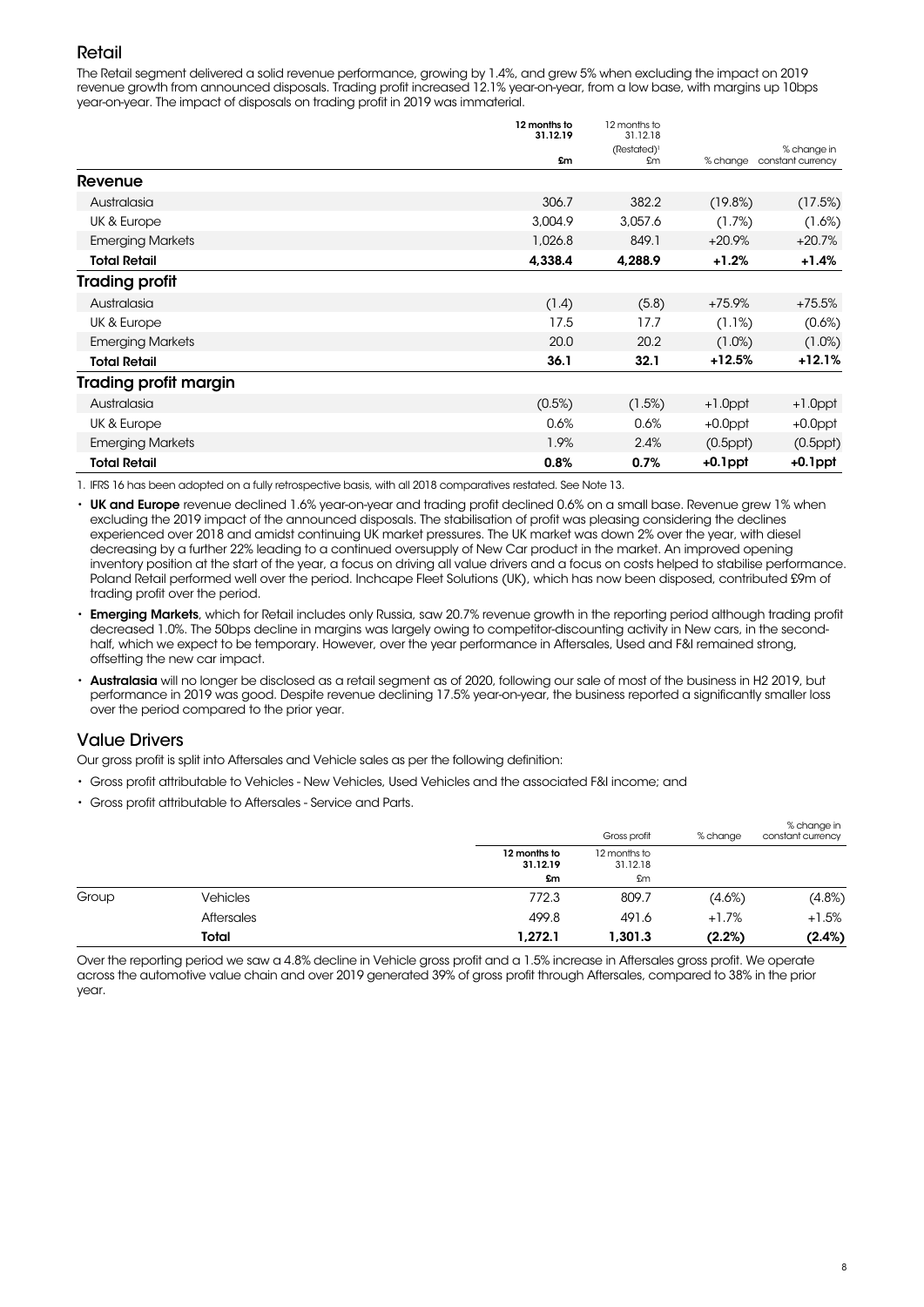# 2020 OUTLOOK

We expect profits to be down modestly year on year. This excludes an anticipated transactional AUD/JPY headwind, profit lost following the disposals in 2019, and any impact from coronavirus. Key drivers to this include the market contraction in Singapore, continued political uncertainty in Hong Kong and weakness in the Australian market. Offsetting factors are expected to be the continued strength in Europe and solid growth in Emerging Markets, with support from announced acquisitions. Looking beyond 2020 we expect the declines in Singapore to have a lower impact on the Group.

Whilst we also anticipate a gross £25m AUD/JPY headwind over the year in Australasia we expect to offset this partially through mitigation factors which should reduce the net headwind to £15m on profits. Profit attributable to the announced disposals will reduce trading profit by £18m in 2020.

The effect of coronavirus on demand and supply remains uncertain and we continue to monitor the situation closely. In February we have seen a small impact on our Asia business, with reduced footfall in Hong Kong, Singapore and Macau. Our primary focus remains the health and safety of our employees and our customers. One of the attractive qualities of Inchcape's business model is the diversification of revenue streams and geographies, which provide opportunities to support performance.

We remain focused on improving the efficiency of the business through our Ignite initiatives and controlling costs to manage the headwinds expected over the year.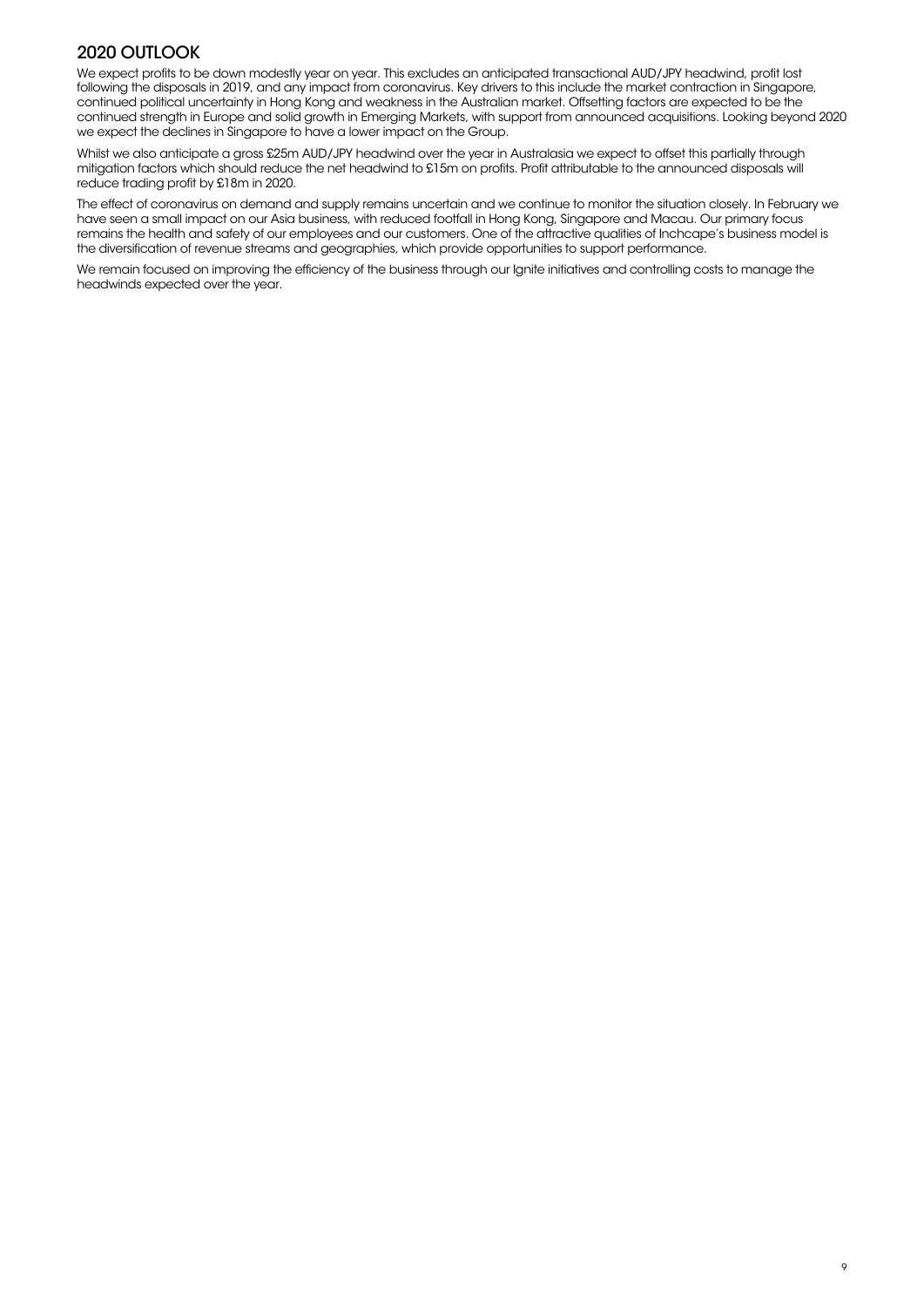# OTHER FINANCIAL ITEMS

### Central costs

Unallocated central costs for the year were £17.2m before exceptional items (FY 18: £16.3m). The small increase in costs reflects continued cost control, despite the reversal of one-off benefits seen in the prior year relating to central insurance operations.

### Operating exceptional items

Over 2019, we have benefited from a £75.5m exceptional operating gain which reflects a £108.8m gain largely relating to the disposal of our UK fleet business and China Retail business, offset by some restructuring costs and asset impairments relating to these disposals, as well as acquisition costs. In 2018, the Group recorded exceptional operating costs of £223.7m comprising goodwill and other asset impairments of £211.1m, costs of £7.2m relating to the acquisition and integration of businesses, primarily the Grupo Rudelman business in Central America, and £5.4m as a result of equalising Guaranteed Minimum Pensions in the Group's UK pension schemes following a ruling in the High Court.

### Net financing costs

Net financing costs, before exceptional finance costs, were £47.1m (FY 18: £48.1m). The interest charge is stated on an IFRS 16 basis and excluding interest relating to leases our net finance charge was £27.7m vs. £28.1m in the prior year.

In 2018 we incurred an exceptional finance cost of £13.9m. This represented a one-off correction to the fair value basis of assessment of the Group's US\$ Private Placement Loan Notes. This amount was reported as an exceptional item in order to provide additional useful information regarding the Group's underlying business performance.

We expect net financing costs in 2020 will amount to c£44m.

### **Tax**

The effective tax rate for the period before exceptional items is 23.2% (FY 18: 22.6%), the increase being primarily due to the recognition of a provision in respect of European Commission's judgment in respect of the UK's controlled foreign company rules.

We expect the effective rate to be 24-25% in 2020 given profit mix and the impact of unrecognised trading losses in certain markets.

### Non-controlling interests

Profits attributable to our non-controlling interests were £5.8m (FY 18: 7.0m). The Group's non-controlling interests principally comprise a 33% minority holding in UAB Vitvela in Lithuania, a 30% share in NBT Brunei, a 10% share of Subaru Australia and 6% of the Motor Engineering Company of Ethiopia.

### Foreign currency

The Group benefitted from a gain of £4.5m (FY 18: a loss of £15.5m) from the translation of its overseas profits before tax into sterling at the average exchange rate over the 12 months when compared with the average exchange rates used over the comparable period for translation in 2018.

### Dividend

The Board recommends a final ordinary dividend of 17.9p per ordinary share which is subject to the approval of shareholders at the 2020 Annual General Meeting. This gives a total dividend for the year of 26.8p per ordinary share (2018: 26.8p). The dividend will be paid on 19 June 2020 to all shareholders on the register of members on 15 May 2020. A Dividend Reinvestment Plan (DRIP) is available to Ordinary shareholders and the final date for receipt of elections to participate in the DRIP is 29 May 2020.

### Pensions

At the end of 2019, the IAS 19 net post-retirement surplus was £9.5m (2018: £81.9m), with the decrease driven largely by changes in financial assumptions which were partially offset by a higher value of plan assets. In line with the funding programme agreed with the Trustees, the Group made additional cash contributions to the UK pension schemes amounting to £2.8m (2018: £2.7m).

The Trustees of the Inchcape Motors Pension Scheme are currently progressing with the actuarial valuation as at 5 April 2019, and future levels of contributions will be agreed with the Trustees in due course.

During 2018 the trustees of the TKM pension scheme returned £16.8m before tax (£10.9m after tax) to the Group following the wind up of that scheme.

### Acquisitions and disposals

During 2019 Inchcape spent a total cash consideration of £41.2m (net of cash acquired) to purchase the BMW business in Lithuania from Modus Group and Autolider, the distributor of certain Daimler brands in Uruguay and Ecuador. The acquisition of Daimler's own Mercedes passenger car and private vans distribution operations in Colombia was announced on 22<sup>nd</sup> January 2020.

Over 2019 Inchcape disposed of various businesses that fell within our Retail-only business for a total of £249.8m (net of cash within the business).

In March 2018, the Group acquired Grupo Rudelman, a Suzuki focused distribution business with integrated retail assets operating in Costa Rica and Panama. The total cost of this acquisition was £155.5m including cash acquired of £8.5m. During 2018 the Group also entered into a distribution contract with Jaguar Land Rover to distribute the Jaguar and Land Rover brands in Kenya and acquired one Lexus site in the UK. The Group also disposed of its Jaguar Land Rover operations in Shaoxing and a dealership in the UK generating disposal proceeds of £13.4m.

### **Financing**

Driven by upcoming maturities, in February 2019 we refinanced our core Revolving Credit Facility (RCF). This has increased our committed facilities from £620m to £700m at improved rates. The RCF matures in February 2024 and has an option to renew until 2026.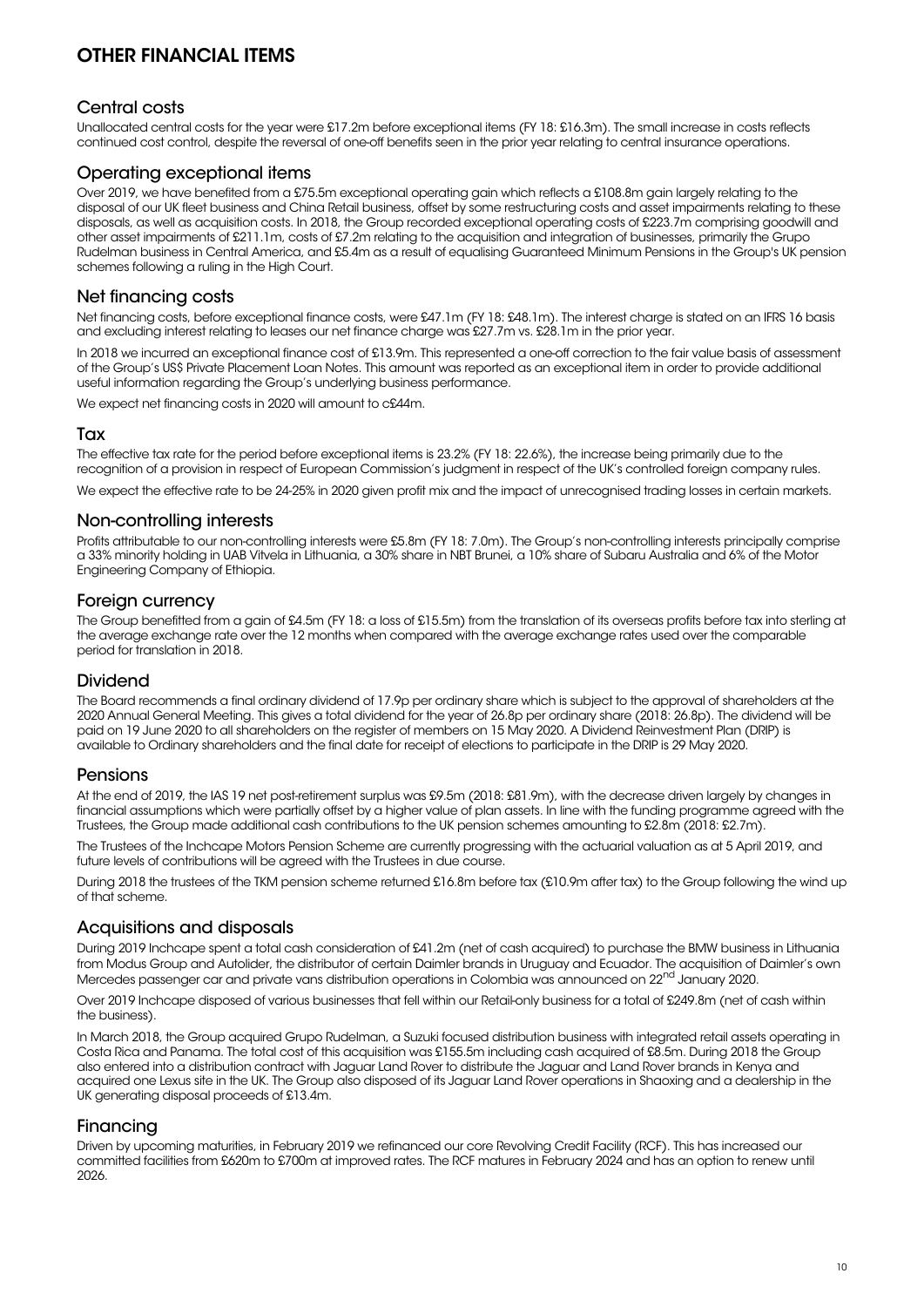# Capital expenditure

During 2019 the Group invested in £53.9m, significantly lower year-on-year given a reduction in tangible investments, particularly in the UK, although our spend on digital investments increased year-on-year. Key 2019 projects included capacity investments in Ethiopia and investments around our development of an omnichannel proposition. During 2018, the Group invested a total of £99.3m of net capital expenditure, although excluding exceptional investments in the UK, capex spend was c.£75m in 2018.

In 2020 we expect capex to resume to a more normalised level of c.£75m.

### Cash flow and net debt

The Group generated Free Cash Flow of £212.9m (FY 18: £278.9m) given a meaningful swing in working capital. After the acquisition of businesses in the year as well as disposal proceeds relating to disposals in China, Australia and the UK, the payment of the final dividend for 2018 and £100m of share buybacks, the Group had net debt of £249.9m (FY 18: net debt of £445.9m). Net funds excluding lease liabilities is £102.9m (FY 18: net funds of £14.5m).

# RECONCILIATION OF FREE CASH FLOW

|                                                                        | 12 months to<br>31.12.19 | 12 months to<br>31.12.19 | 12 months to<br>31.12.18      | 12 months to<br>31.12.18      |
|------------------------------------------------------------------------|--------------------------|--------------------------|-------------------------------|-------------------------------|
|                                                                        | £m                       | £m                       | (Restated) <sup>1</sup><br>£m | (Restated) <sup>1</sup><br>£m |
| Net cash generated from operating activities                           |                          | 327.2                    |                               | 436.9                         |
| Add back: Payments in respect of exceptional items                     |                          | 10.5                     |                               | 10.1                          |
| Net cash generated from operating activities, before exceptional items |                          | 337.7                    |                               | 447.0                         |
| Purchase of property, plant and equipment                              | (90.8)<br>(44.9)         |                          |                               |                               |
| Purchase of intangible assets                                          | (24.7)                   |                          | (34.4)                        |                               |
| Proceeds from disposal of property, plant and equipment                | 25.9<br>15.7             |                          |                               |                               |
| Net capital expenditure                                                |                          | (53.9)                   |                               | (99.3)                        |
| Net payment in relation to leases                                      | (65.1)                   |                          | (63.0)                        |                               |
| Dividends paid to non-controlling interests                            |                          | (5.8)                    |                               | (5.8)                         |
| <b>Free Cash Flow</b>                                                  |                          | 212.9                    |                               | 278.9                         |

1. Included within Free Cash Flow are movements in restricted cash balances described in note 9.

2. IFRS 16 has been adopted on a fully retrospective basis, with all 2018 comparatives restated. See note 13.

### CLARIFYING OUR FINANCIAL METRICS

The following table shows the key profit measures that we use throughout this report to most accurately describe underlying operating performance and how they relate to statutory measures.

|                                                                  | 12 months to<br>31.12.19 |                                                                                 |
|------------------------------------------------------------------|--------------------------|---------------------------------------------------------------------------------|
| Metric                                                           | £m                       | Use of Metric                                                                   |
| <b>Gross Profit</b>                                              | 1.272.1                  | Direct profit contribution from Value Drivers (e.g. Vehicles<br>and Aftersales) |
| Less: Segment operating expenses                                 | (881.8)                  |                                                                                 |
| <b>Trading Profit</b>                                            | 390.3                    | Underlying profit generated by our Segments                                     |
| Less: Central Costs                                              | (17.2)                   |                                                                                 |
| <b>Operating Profit (pre-exceptional Items)</b>                  | 373.1                    | Underlying profit generated by the Group                                        |
| Less: Exceptional Items                                          | 75.5                     |                                                                                 |
| <b>Operating Profit</b>                                          | 448.6                    | <b>Statutory measure of Operating Profit</b>                                    |
| Less: Net Finance Costs and JV profit<br>(inc exceptional items) | (46.8)                   |                                                                                 |
| <b>Profit before Tax</b>                                         | 401.8                    | Statutory measure of profit after the costs of financing the<br>Group           |
| Add back: Exceptional Items                                      | (75.5)                   |                                                                                 |
| <b>Profit Before Tax &amp; Exceptional Items</b>                 | 326.3                    | One of the Group's KPIs                                                         |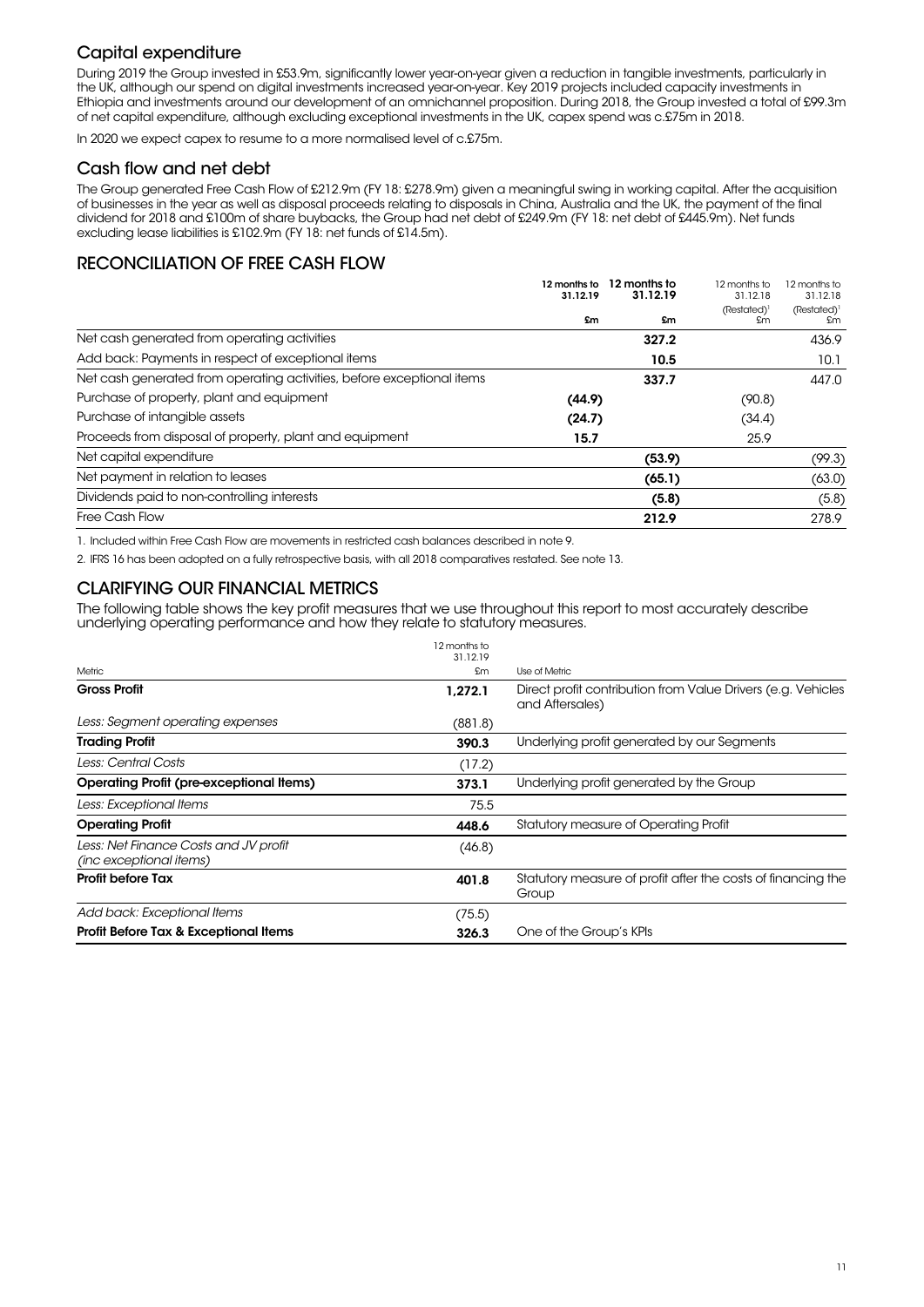# APPENDIX – BUSINESS MODELS

### ASIA

At the heart of the Asia region, we are the Distributor and exclusive Retailer for Toyota, Lexus, Hino and Suzuki and operate Distribution and exclusive Retail for Jaguar, Land Rover and Ford in Hong Kong with additional Distribution and Retail franchises across the region.

| Country       | Route to market                 | <b>Brands</b>                                                  |
|---------------|---------------------------------|----------------------------------------------------------------|
| Hong Kong     | Distribution & Exclusive Retail | Toyota, Lexus, Hino, Daihatsu, Jaguar, Land Rover, Ford, Maxus |
| Macau         |                                 |                                                                |
| Singapore     | Distribution & Exclusive Retail | Toyota, Lexus, Hino, Suzuki                                    |
| <b>Brunei</b> | Distribution & Exclusive Retail | Toyota, Lexus                                                  |
| Guam          | Distribution & Exclusive Retail | Toyota, Lexus, BMW, Chevrolet                                  |
| Saipan        | Distribution & Exclusive Retail | Tovota                                                         |
| Thailand      | Distribution & Exclusive Retail | Jaquar, Land Rover                                             |
| China         | Retail <sup>1</sup>             | Porsche, Lexus, Mercedes                                       |

### AUSTRALASIA

We are the Distributor for Subaru in both Australia and New Zealand, in addition to Peugeot and Citroen in Australia. We also operate multi-franchise Retail operations in Sydney, Melbourne and Brisbane.

| Country     | Route to market       | <b>Brands</b>                                                                                             |
|-------------|-----------------------|-----------------------------------------------------------------------------------------------------------|
| Australia   | Distribution & Retail | Subaru, Peugeot, Citroen                                                                                  |
|             | Retail <sup>1</sup>   | BMW, Jaguar, Land Rover, VW, MINI, Isuzu, Kia, Aston Martin, Bentley, McLaren,<br>Rolls-Royce, Mitsubishi |
| New Zealand | Distribution          | Subaru                                                                                                    |

### UK AND EUROPE

We have scale Retail operations across the core regions of the UK focused on premium and luxury brands. Our European operations are centred on Toyota and Lexus Distribution in Belgium, Greece and the Balkans, BMW Retail in Poland and a number of fastgrowing businesses in the Baltic region focused on Jaguar Land Rover, Mazda and other brands.

| Country         | <b>Business Model</b> | <b>Brands</b>                                                                       |
|-----------------|-----------------------|-------------------------------------------------------------------------------------|
| <b>UK</b>       | Retail                | Toyota, Lexus, Audi, BMW, MINI, Jaguar, Land Rover, Mercedes, VW, Porsche,<br>Smart |
| Belgium         | Distribution & Retail | Toyota, Lexus                                                                       |
| Luxembourg      |                       |                                                                                     |
| Greece          |                       |                                                                                     |
| Romania         |                       |                                                                                     |
| <b>Bulgaria</b> |                       |                                                                                     |
| Macedonia       |                       |                                                                                     |
| Albania         |                       |                                                                                     |
| Finland         | <b>Distribution</b>   | Jaquar, Land Rover, Mazda                                                           |
| Estonia         | Distribution & Retail | Jaguar, Land Rover, Mazda, BMW, MINI, Kia                                           |
| Latvia          | Retail                | BMW, MINI, Ford, Jaguar, Land Rover, Mazda,                                         |
| Lithuania       | Distribution & Retail | Mitsubishi, Jaguar, Land Rover, Mazda, Ford, Hyundai, BMW, MINI, Rolls Royce        |
| Poland          | Retail                | <b>BMW, MINI</b>                                                                    |

# EMERGING MARKETS

In South America, we have BMW Distribution businesses in Chile and Peru as well as Subaru and Hino operations across these markets, Colombia and Argentina. Our business in Ethiopia is centred on Distribution and exclusive Retail for Toyota. In Russia we operate 22 retail centres in Moscow and St Petersburg representing a number of our global OEM brand partners.

| Country             | <b>Business Model</b>           | <b>Brands</b>                                                                            |
|---------------------|---------------------------------|------------------------------------------------------------------------------------------|
| Ethiopia & Djibouti | Distribution & Exclusive Retail | Toyota, Daihatsu, Komatsu, New Holland, Hino                                             |
| Kenya               | Distribution & Retail           | Jaquar, Land Rover, BMW                                                                  |
| Russia              | Retail                          | Toyota, Audi, BMW, Jaguar, Land Rover, Lexus, MINI, Rolls Royce, Volvo                   |
| Chile               | Distribution & Retail           | BMW, Subaru, Rolls Royce, Hino, DFSK, Kia                                                |
| Peru                | Distribution & Retail           | BMW, Subaru, DFSK, BYD                                                                   |
| Colombia            | Distribution & Retail           | Subaru, Hino, DFSK, Mack, Jaguar, Land Rover, Daihatsu, BAIC, Mercedes-Benz <sup>2</sup> |
| Argentina           | Distribution & Retail           | Subaru, Suzuki                                                                           |
| Costa Rica          | Distribution & Retail           | Suzuki, BAIC, JAC, Changan, Kubota                                                       |
| Panama              | Distribution & Retail           | Suzuki, JAC, Changan, Great Wall                                                         |
| Uruguay             | Distribution & Retail           | Mercedes-Benz, Freightliner and Fuso                                                     |
| Ecuador             | Distribution & Retail           | Mercedes-Benz                                                                            |

1. The sale of retail operations in China completed on 12<sup>th</sup> December 2019, whilst the majority disposal of Australia retail operations completed at various dates over H2 2019 but with the largest component completing on 2<sup>nd</sup> December 2019. The UK's Fleet Solutions business disposal completed on 31st December 2019.

2. The acquisition of Mercedes-Benz distribution in Colombia has been announced and is yet to complete.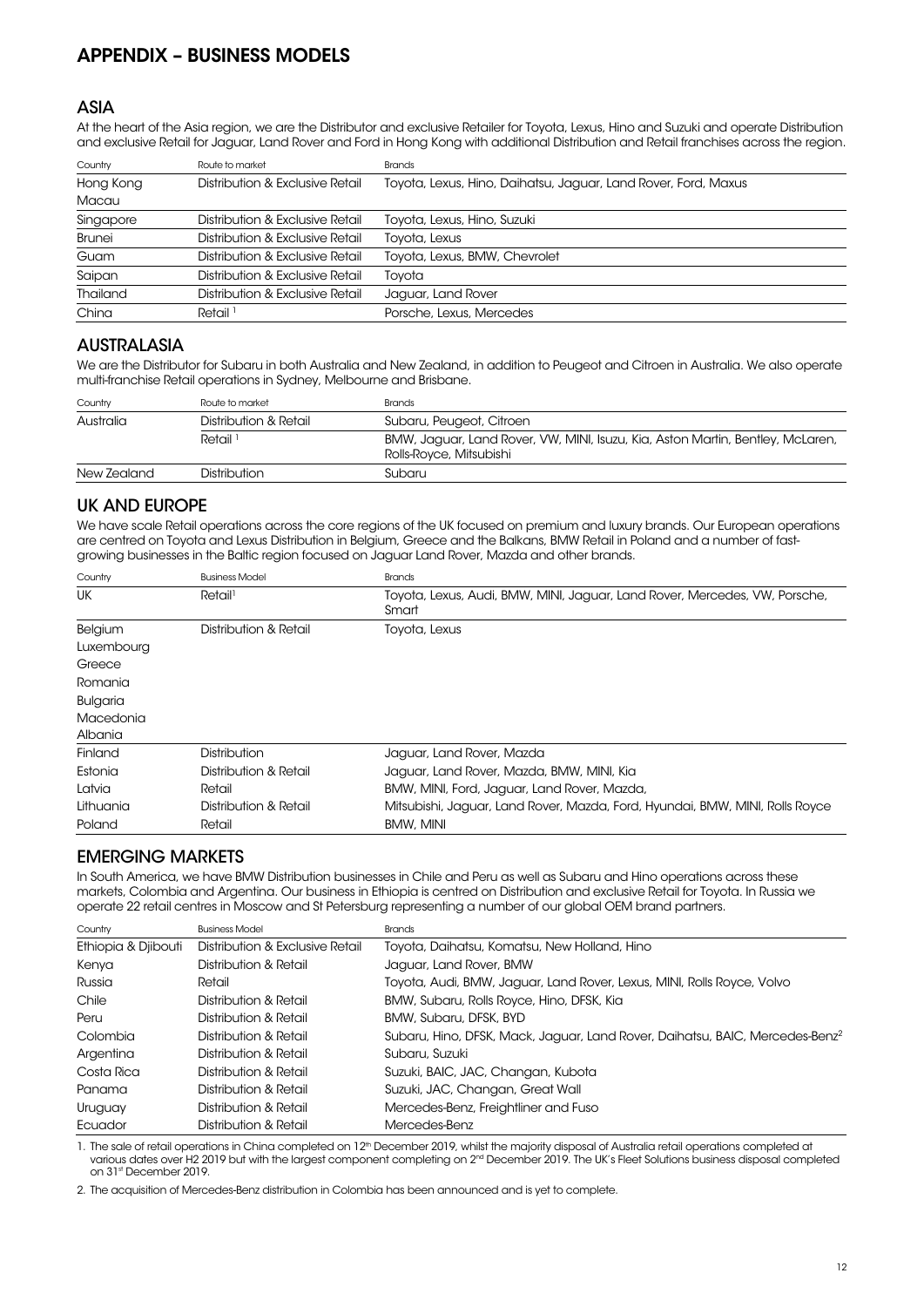# Contact details

Inchcape plc: Group Communications, +44 (0) 20 7546 0022 Investor Relations, +44 (0) 20 7546 8225

Instinctif Partners: Mark Garraway +44 (0)7771 860 938 Inchcape@instinctif.com

# AMERICAN DEPOSITORY RECEIPTS

Inchcape American Depositary Receipts are traded in the US on the OTC Pink market: (OTC Pink: INCPY) http://www.otcmarkets.com/stock/INCPY/quote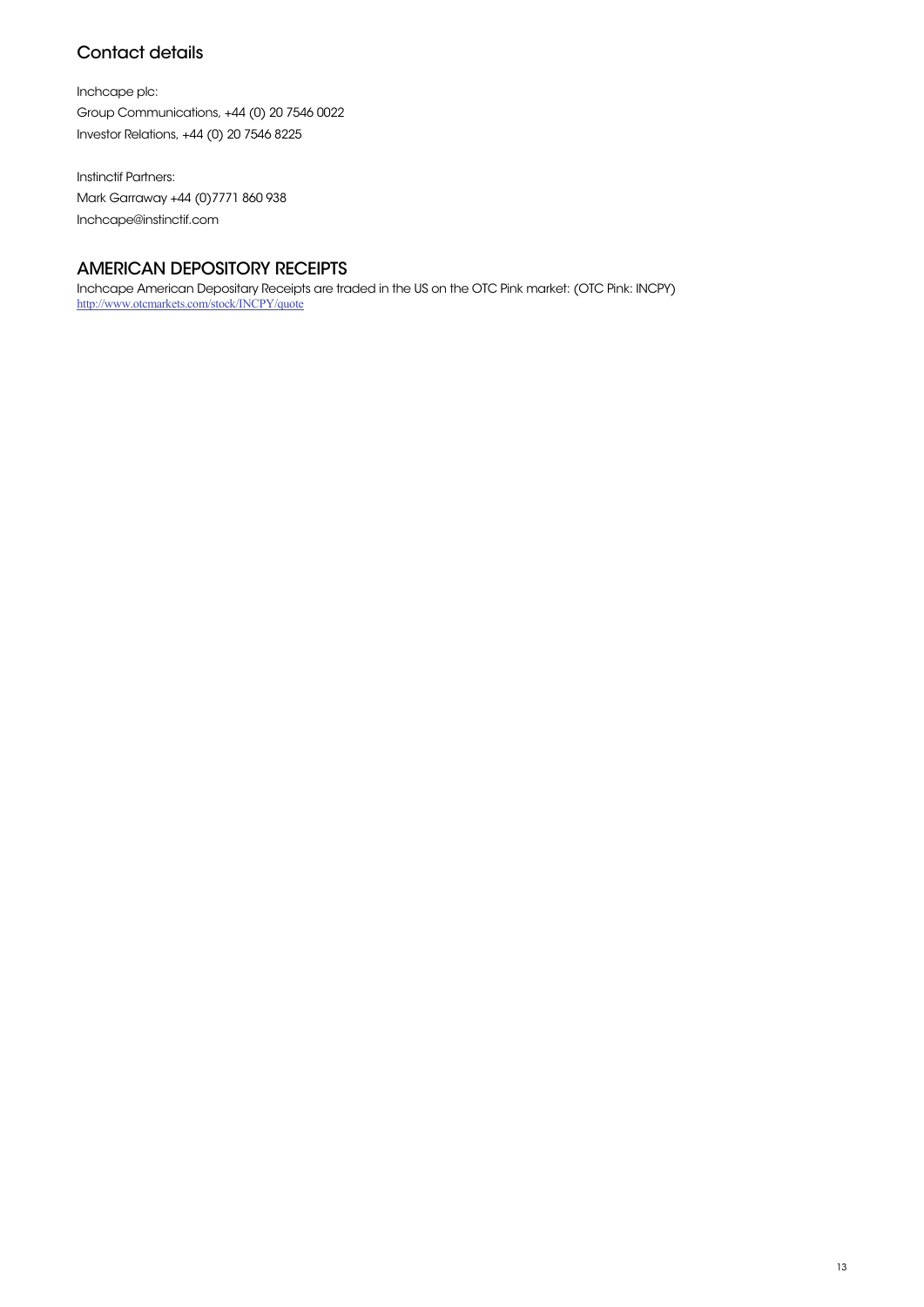# CONSOLIDATED INCOME STATEMENT

For the year ended 31 December 2019

|                                                            | <b>Notes</b> | <b>Before</b><br>exceptional<br>items<br>2019<br>£m | Exceptional<br>items<br>(note 3)<br>2019<br>£m | Total<br>2019<br>£m | Before<br>exceptional<br>items<br>2018<br>(Restated) <sup>1</sup><br>£m | Exceptional<br>items<br>(note 3)<br>2018<br>(Restated) <sup>1</sup><br>£m | Total<br>2018<br>$(Restated)^1$<br>£m |
|------------------------------------------------------------|--------------|-----------------------------------------------------|------------------------------------------------|---------------------|-------------------------------------------------------------------------|---------------------------------------------------------------------------|---------------------------------------|
| Revenue                                                    | 2            | 9,379.7                                             |                                                | 9,379.7             | 9,277.0                                                                 | -                                                                         | 9,277.0                               |
| Cost of sales                                              |              | (8,107.6)                                           |                                                | (8,107.6)           | (7, 975.7)                                                              |                                                                           | (7, 975.7)                            |
| Gross profit                                               |              | 1,272.1                                             |                                                | 1,272.1             | 1,301.3                                                                 | -                                                                         | 1,301.3                               |
| Net operating expenses                                     |              | (899.0)                                             | 75.5                                           | (823.5)             | (902.7)                                                                 | (223.7)                                                                   | (1, 126.4)                            |
| <b>Operating profit</b>                                    | 2,3          | 373.1                                               | 75.5                                           | 448.6               | 398.6                                                                   | (223.7)                                                                   | 174.9                                 |
| Share of profit after tax of joint ventures and associates |              | 0.3                                                 |                                                | 0.3                 | 0.1                                                                     |                                                                           | 0.1                                   |
| Profit before finance and tax                              |              | 373.4                                               | 75.5                                           | 448.9               | 398.7                                                                   | (223.7)                                                                   | 175.0                                 |
| Finance income                                             | 4            | 24.1                                                |                                                | 24.1                | 20.1                                                                    |                                                                           | 20.1                                  |
| Finance costs                                              | 5            | (71.2)                                              |                                                | (71.2)              | (68.2)                                                                  | (13.9)                                                                    | (82.1)                                |
| Profit before tax                                          |              | 326.3                                               | 75.5                                           | 401.8               | 350.6                                                                   | (237.6)                                                                   | 113.0                                 |
| Tax                                                        | 6            | (75.6)                                              | $2.5\,$                                        | (73.1)              | (79.1)                                                                  | 5.5                                                                       | (73.6)                                |
| Profit for the year                                        |              | 250.7                                               | 78.0                                           | 328.7               | 271.5                                                                   | (232.1)                                                                   | 39.4                                  |
| Profit attributable to:                                    |              |                                                     |                                                |                     |                                                                         |                                                                           |                                       |
| • Owners of the parent                                     |              |                                                     |                                                | 322.9               |                                                                         |                                                                           | 32.4                                  |
| • Non-controlling interests                                |              |                                                     |                                                | 5.8                 |                                                                         |                                                                           | 7.0                                   |
|                                                            |              |                                                     |                                                | 328.7               |                                                                         |                                                                           | 39.4                                  |
| Basic earnings per share (pence)                           | 7            |                                                     |                                                | 79.0 <sub>p</sub>   |                                                                         |                                                                           | 7.8p                                  |
| Diluted earnings per share (pence)                         | 7            |                                                     |                                                | 78.4p               |                                                                         |                                                                           | 7.8p                                  |

1. See note 13.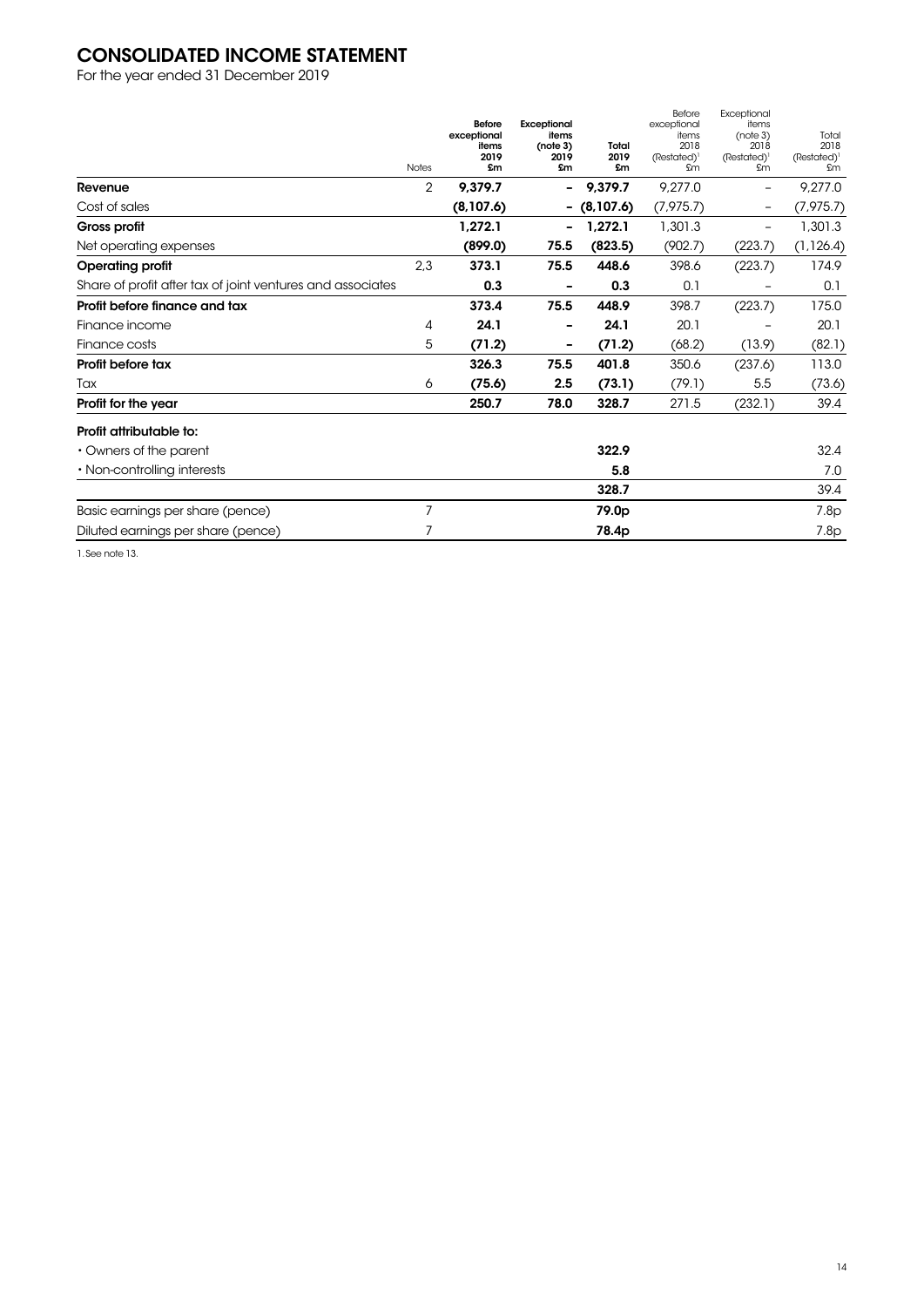# CONSOLIDATED STATEMENT OF COMPREHENSIVE INCOME

For the year ended 31 December 2019

|                                                                                               | 2019        | 2018<br>(Restated) <sup>1</sup> |
|-----------------------------------------------------------------------------------------------|-------------|---------------------------------|
| Profit for the year                                                                           | £m<br>328.7 | £m<br>39.4                      |
| Other comprehensive (loss) / income:                                                          |             |                                 |
| Items that will not be reclassified to the consolidated income statement                      |             |                                 |
| Defined benefit pension scheme remeasurements                                                 | (71.7)      | 36.4                            |
| Current tax recognised in consolidated statement of comprehensive income                      |             | (6.1)                           |
| Deferred tax recognised in consolidated statement of comprehensive income                     | 10.1        | (0.1)                           |
|                                                                                               | (61.6)      | 30.2                            |
| Items that may be or have been reclassified subsequently to the consolidated income statement |             |                                 |
| Cash flow hedges                                                                              | (25.9)      | 25.4                            |
| Exchange differences on translation of foreign operations                                     | (98.6)      | (9.6)                           |
| Current tax recognised in consolidated statement of comprehensive income                      |             | (0.6)                           |
| Deferred tax recognised in consolidated statement of comprehensive income                     | 7.0         | (5.8)                           |
|                                                                                               | (117.5)     | 9.4                             |
| Other comprehensive (loss) / income for the year, net of tax                                  | (179.1)     | 39.6                            |
| Total comprehensive income for the year                                                       | 149.6       | 79.0                            |
| Total comprehensive income attributable to:                                                   |             |                                 |
| • Owners of the parent                                                                        | 146.8       | 70.3                            |
| • Non-controlling interests                                                                   | 2.8         | 8.7                             |
|                                                                                               | 149.6       | 79.0                            |

1. See note 13.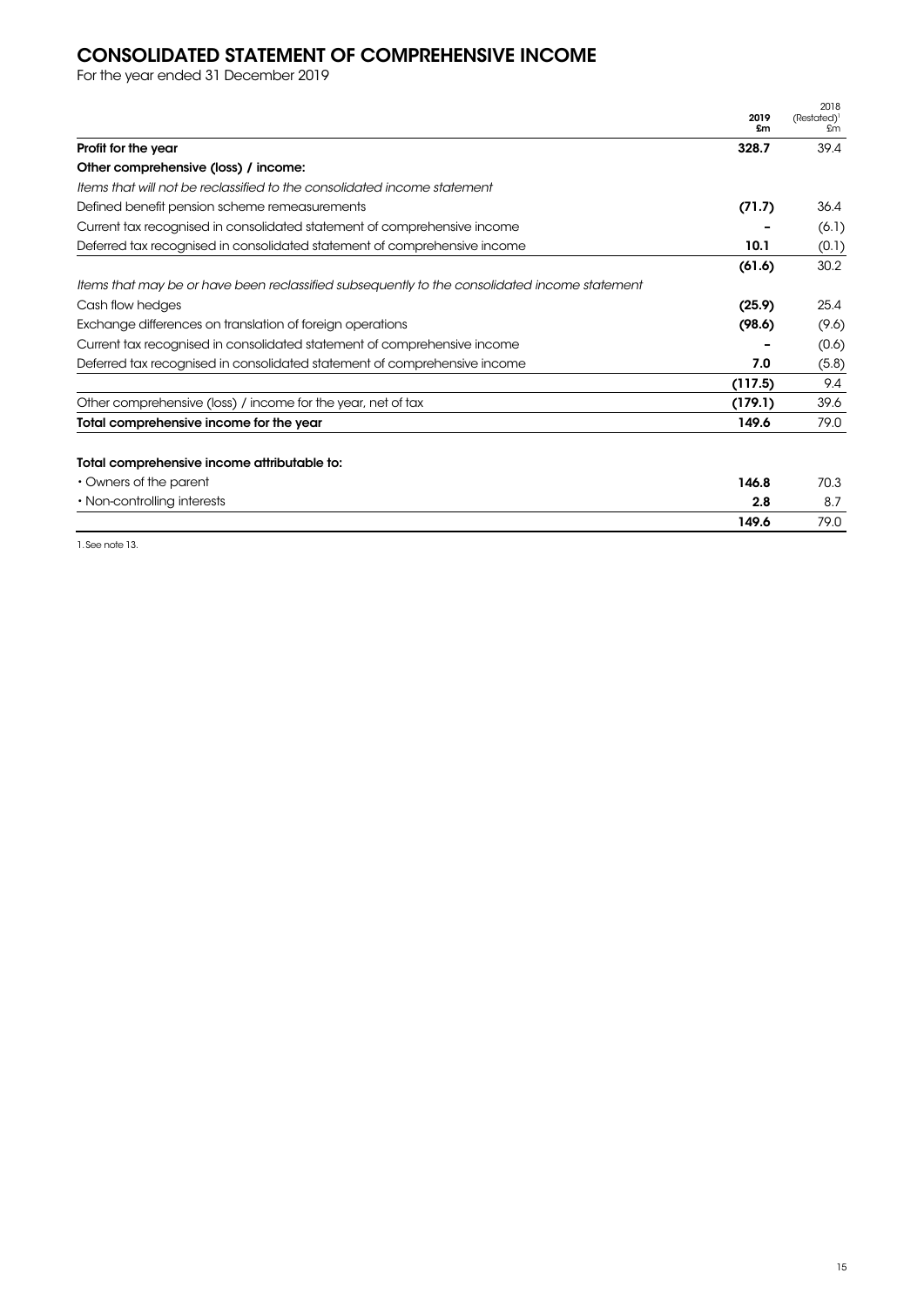# CONSOLIDATED STATEMENT OF FINANCIAL POSITION

As at 31 December 2019

|                                                                   |              |            |                                 | 1 January                       |  |
|-------------------------------------------------------------------|--------------|------------|---------------------------------|---------------------------------|--|
|                                                                   |              | 2019       | 2018<br>(Restated) <sup>1</sup> | 2018<br>(Restated) <sup>1</sup> |  |
|                                                                   | <b>Notes</b> | £m         | £m                              | £m                              |  |
| Non-current assets                                                |              |            |                                 |                                 |  |
| Intangible assets                                                 |              | 577.9      | 606.0                           | 639.5                           |  |
| Property, plant and equipment                                     |              | 695.1      | 821.7                           | 787.5                           |  |
| Right-of-use assets                                               |              | 313.3      | 415.2                           | 393.2                           |  |
| Investments in joint ventures and associates                      |              | 4.3        | 4.3                             | 4.2                             |  |
| Financial assets at fair value through other comprehensive income |              | 6.9        | 6.6                             | 7.3                             |  |
| Trade and other receivables                                       |              | 38.7       | 52.4                            | 42.3                            |  |
| Deferred tax assets                                               |              | 58.3       | 33.3                            | 39.9                            |  |
| Retirement benefit asset                                          |              | 78.7       | 116.5                           | 105.9                           |  |
|                                                                   |              | 1,773.2    | 2,056.0                         | 2,019.8                         |  |
| <b>Current assets</b>                                             |              |            |                                 |                                 |  |
| Inventories                                                       |              | 1,566.9    | 1,851.9                         | 1,768.6                         |  |
| Trade and other receivables                                       |              | 512.3      | 512.6                           | 462.8                           |  |
| Financial assets at fair value through other comprehensive income |              | 0.2        | 0.8                             | 0.2                             |  |
| Derivative financial instruments                                  |              | 16.2       | 92.1                            | 52.4                            |  |
| Current tax assets                                                |              | 21.6       | 22.6                            | 10.1                            |  |
| Cash and cash equivalents                                         | 9            | 423.0      | 589.3                           | 926.9                           |  |
|                                                                   |              | 2,540.2    | 3,069.3                         | 3,221.0                         |  |
| Assets held for sale and disposal group                           |              | 149.4      | 8.9                             |                                 |  |
|                                                                   |              |            |                                 | 13.8                            |  |
|                                                                   |              | 2,689.6    | 3,078.2                         | 3,234.8                         |  |
| <b>Total assets</b>                                               |              | 4,462.8    | 5,134.2                         | 5,254.6                         |  |
| <b>Current liabilities</b>                                        |              |            |                                 |                                 |  |
| Trade and other payables                                          |              | (1,996.4)  | (2,356.6)                       | (2,234.9)                       |  |
| Derivative financial instruments                                  |              | (27.4)     | (13.3)                          | (21.6)                          |  |
| Current tax liabilities                                           |              | (82.4)     | (86.4)                          | (73.7)                          |  |
| Provisions                                                        |              | (23.0)     | (20.3)                          | (22.2)                          |  |
| Lease liabilities                                                 |              | (56.8)     | (66.3)                          | (56.4)                          |  |
| Borrowings                                                        |              | (50.1)     | (417.0)                         | (532.8)                         |  |
|                                                                   |              | (2, 236.1) | (2,959.9)                       | (2,941.6)                       |  |
| Liabilities directly associated with the disposal group           |              | (106.1)    |                                 |                                 |  |
|                                                                   |              | (2,342.2)  | (2,959.9)                       | (2,941.6)                       |  |
| <b>Non-current liabilities</b>                                    |              |            |                                 |                                 |  |
| Trade and other payables                                          |              | (77.2)     | (67.3)                          | (58.9)                          |  |
| Provisions                                                        |              | (12.9)     | (14.3)                          | (11.2)                          |  |
| Deferred tax liabilities                                          |              | (96.7)     | (92.3)                          | (73.8)                          |  |
| Lease liabilities                                                 |              | (296.0)    | (394.1)                         | (365.9)                         |  |
| <b>Borrowings</b>                                                 |              | (270.0)    | (210.0)                         | (360.5)                         |  |
| Retirement benefit liability                                      |              | (69.2)     | (34.6)                          | (33.6)                          |  |
|                                                                   |              | (822.0)    | (812.6)                         | (903.9)                         |  |
| <b>Total liabilities</b>                                          |              | (3,164.2)  | (3,772.5)                       | (3,845.5)                       |  |
| Net assets                                                        |              | 1,298.6    | 1,361.7                         | 1,409.1                         |  |
| Equity                                                            |              |            |                                 |                                 |  |
| <b>Share capital</b>                                              |              | 40.0       | 41.6                            | 41.6                            |  |
| Share premium                                                     |              | 146.7      | 146.7                           | 146.7                           |  |
| Capital redemption reserve                                        |              | 140.6      | 139.0                           | 139.0                           |  |
| Other reserves                                                    |              | (190.4)    | (75.9)                          | (83.6)                          |  |
| Retained earnings                                                 |              | 1,141.4    | 1,087.0                         | 1,145.0                         |  |
| Equity attributable to owners of the parent                       |              | 1,278.3    | 1,338.4                         | 1,388.7                         |  |
| Non-controlling interests                                         |              | 20.3       | 23.3                            | 20.4                            |  |
| <b>Total equity</b>                                               |              | 1,298.6    | 1,361.7                         | 1,409.1                         |  |
|                                                                   |              |            |                                 |                                 |  |
| 1. See note 13.                                                   |              |            |                                 |                                 |  |

**STEFAN BOMHARD,** 

Group Chief Executive

**GIJSBERT DE ZOETEN,** 

Chief Financial Officer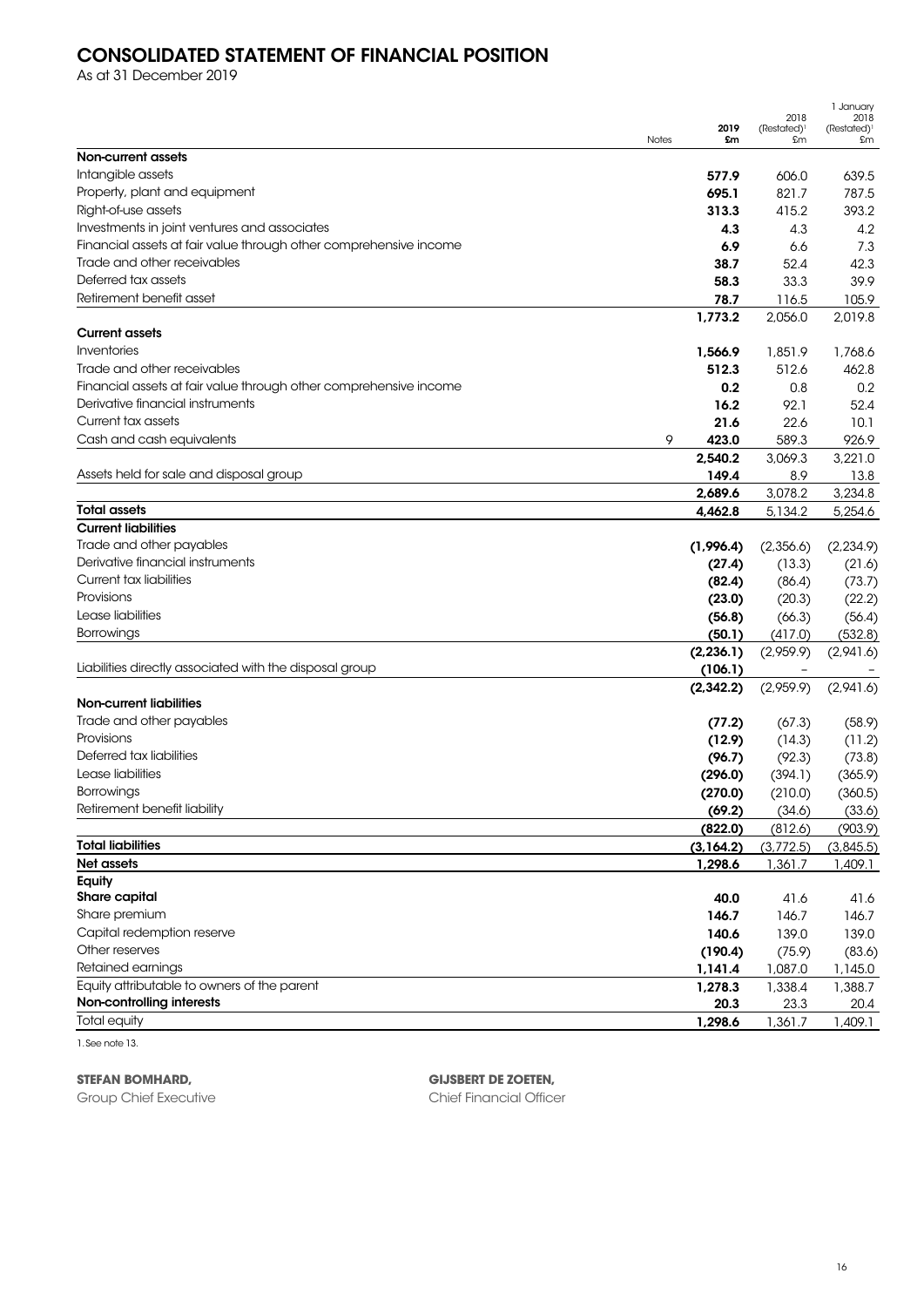# CONSOLIDATED STATEMENT OF CHANGES IN EQUITY

For the year ended 31 December 2019

| At 31 December 2019                                                                                     |              | 40.0          | 146.7          | 140.6             | (190.4)           | 1,141.4       | 1,278.3                | 20.3              | 1,298.6       |
|---------------------------------------------------------------------------------------------------------|--------------|---------------|----------------|-------------------|-------------------|---------------|------------------------|-------------------|---------------|
| - Non-controlling interests                                                                             |              |               |                |                   |                   |               |                        | (5.8)             | (5.8)         |
| - Owners of the parent                                                                                  | 8            |               |                |                   |                   | (110.5)       | (110.5)                |                   | (110.5)       |
| Dividends:                                                                                              |              |               |                |                   |                   |               |                        |                   |               |
| Net purchase of own shares by the Inchcape<br><b>Employee Trust</b>                                     |              |               |                |                   |                   | (9.3)         | (9.3)                  |                   | (9.3)         |
| Share buyback programme                                                                                 |              | (1.6)         |                | 1.6               |                   | (100.0)       | (100.0)                |                   | (100.0)       |
| Share-based payments, net of tax                                                                        |              |               |                |                   |                   | 6.8           | 6.8                    |                   | 6,8           |
| Total comprehensive (loss) / income for the year                                                        |              |               |                | $\qquad \qquad -$ | (114.5)           | 261.3         | 146.8                  | 2.8               | 149.6         |
| Other comprehensive loss for the year                                                                   |              |               |                |                   | (114.5)           | (61.6)        | (176.1)                | (3.0)             | (179.1)       |
| Profit for the year                                                                                     |              |               |                |                   |                   | 322.9         | 322.9                  | 5.8               | 328.7         |
| Adjustment for IFRIC 23 <sup>2</sup>                                                                    |              |               |                |                   |                   | 6.1           | 6.1                    |                   | 6.1           |
| At 1 January 2019 (restated) <sup>1</sup>                                                               |              | 41.6          | 146.7          | 139.0             | (75.9)            | 1,087.0       | 1,338.4                | 23.3              | 1,361.7       |
| - Non-controlling interests                                                                             |              |               |                |                   |                   |               |                        | (5.8)             | (5.8)         |
| - Owners of the parent                                                                                  | 8            |               |                |                   |                   | (115.2)       | (115.2)                |                   | (115.2)       |
| Dividends:                                                                                              |              |               |                |                   |                   |               |                        |                   |               |
| Share-based payments, net of tax<br>Net purchase of own shares by the Inchcape<br><b>Employee Trust</b> |              |               |                |                   | $\qquad \qquad -$ | 7.2<br>(12.6) | 7.2<br>(12.6)          | $\qquad \qquad -$ | 7.2<br>(12.6) |
|                                                                                                         |              |               |                |                   |                   |               |                        |                   |               |
| Total comprehensive income for the year (restated) <sup>1</sup>                                         |              |               |                |                   | 7.7               | 62.6          | 70.3                   | 8.7               | 79.0          |
| Other comprehensive income<br>for the year (restated) <sup>1</sup>                                      |              |               |                |                   | 7.7               | 30.2          | 37.9                   | 1.7               | 39.6          |
| Profit for the year (restated) <sup>1</sup>                                                             |              |               |                |                   |                   | 32.4          | 32.4                   | 7.0               | 39.4          |
| At 1 January 2018 (restated) <sup>1</sup>                                                               |              | 41.6          | 146.7          | 139.0             | (83.6)            | 1,145.0       | 1,388.7                | 20.4              | 1,409.1       |
| Adjustment for IFRS 16                                                                                  | 13           |               | $\overline{a}$ | -                 | (0.1)             | (38.5)        | (38.6)                 | (0.2)             | (38.8)        |
| At 1 January 2018                                                                                       |              | 41.6          | 146.7          | 139.0             | (83.5)            | 1,183.5       | 1,427.3                | 20.6              | 1,447.9       |
|                                                                                                         | <b>Notes</b> | capital<br>£m | premium<br>£m  | reserve<br>£m     | £m                | £m            | the parent<br>£m       | interests<br>£m   | equity<br>£m  |
|                                                                                                         |              | Share         | Share          | redemption        | reserves          | earnings      | to owners of           | controlling       | shareholders' |
|                                                                                                         |              |               |                | Capital           | Other             | Retained      | Equity<br>attributable | Non-              | Total         |

1. See note 13.

2. See note 1.

Share-based payments include a net tax credit of £0.7m (current tax charge of £nil and a deferred tax credit of £0.7m) (2018 – net tax charge of £0.3m (current tax charge of £0.1m and a deferred tax charge of £0.2m)).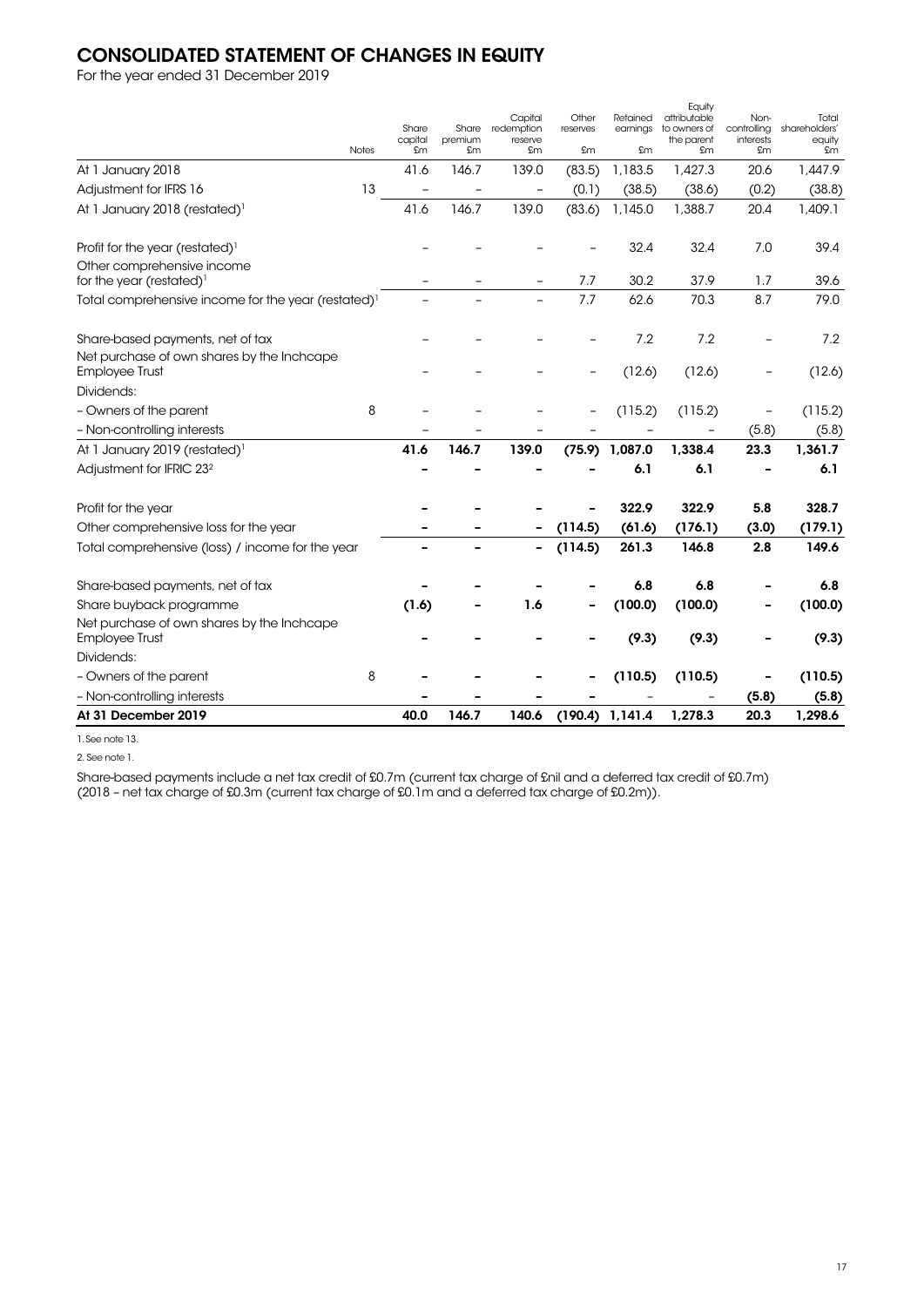# CONSOLIDATED STATEMENT OF CASH FLOWS

For the year ended 31 December 2019

|                                                                                         | <b>Notes</b> | 2019<br>£m | 2018<br>(Restated) <sup>1</sup><br>£m |
|-----------------------------------------------------------------------------------------|--------------|------------|---------------------------------------|
| Cash generated from operating activities                                                |              |            |                                       |
| Cash generated from operations                                                          | 9α           | 445.9      | 581.8                                 |
| Tax paid                                                                                |              | (74.1)     | (98.7)                                |
| Interest received                                                                       |              | 22.0       | 17.9                                  |
| Interest paid                                                                           |              | (66.6)     | (64.1)                                |
| Net cash generated from operating activities                                            |              | 327.2      | 436.9                                 |
| Cash flows from investing activities                                                    |              |            |                                       |
| Acquisition of businesses, net of cash and overdrafts acquired                          | 10           | (41.2)     | (152.7)                               |
| Net cash inflow from sale of businesses                                                 | 10           | 230.4      | 13.4                                  |
| Net cash inflow from disposal of investments in joint ventures and associates           |              | 0.1        |                                       |
| Purchase of property, plant and equipment                                               |              | (44.9)     | (90.8)                                |
| Purchase of intangible assets                                                           |              | (24.7)     | (34.4)                                |
| Proceeds from disposal of property, plant and equipment                                 |              | 15.7       | 25.9                                  |
| Purchase of financial assets at fair value through other comprehensive income           |              |            | (0.6)                                 |
| Proceeds from sale of financial assets at fair value through other comprehensive income |              |            | 0.5                                   |
| Receipt from sub-lease receivables                                                      |              | 0.6        | 1.0                                   |
| Net cash generated from / (used in) investing activities                                |              | 136.0      | (237.7)                               |
| Cash flows from financing activities                                                    |              |            |                                       |
| Share buyback programme                                                                 |              | (99.3)     |                                       |
| Net purchase of own shares by the Inchcape Employee Trust                               |              | (9.3)      | (12.6)                                |
| Repayment of Private Placement Ioan notes                                               |              | (75.4)     |                                       |
| Net cash (outflow) / inflow from other borrowings                                       |              | (122.0)    | 35.6                                  |
| Payment of capital element of lease liabilities                                         |              | (65.7)     | (64.0)                                |
| Equity dividends paid                                                                   | 8            | (110.5)    | (115.2)                               |
| Dividends paid to non-controlling interests                                             |              | (5.8)      | (5.8)                                 |
| Net cash used in financing activities                                                   |              | (488.0)    | (162.0)                               |
| Net (decrease) / increase in cash and cash equivalents                                  |              | (24.8)     | 37.2                                  |
| Cash and cash equivalents at beginning of the period                                    |              | 463.4      | 416.6                                 |
| Effect of foreign exchange rate changes                                                 |              | (59.4)     | 9.6                                   |
| Cash and cash equivalents at the end of the year                                        |              | 379.2      | 463.4                                 |
| Cash and cash equivalents consist of:                                                   |              |            |                                       |
| • Cash at bank and cash equivalents                                                     | 9            | 321.5      | 370.3                                 |
| • Short-term deposits                                                                   | 9            | 101.5      | 219.0                                 |
| $\cdot$ Bank overdrafts                                                                 |              | (43.8)     | (125.9)                               |
|                                                                                         |              | 379.2      | 463.4                                 |

1. See note 13.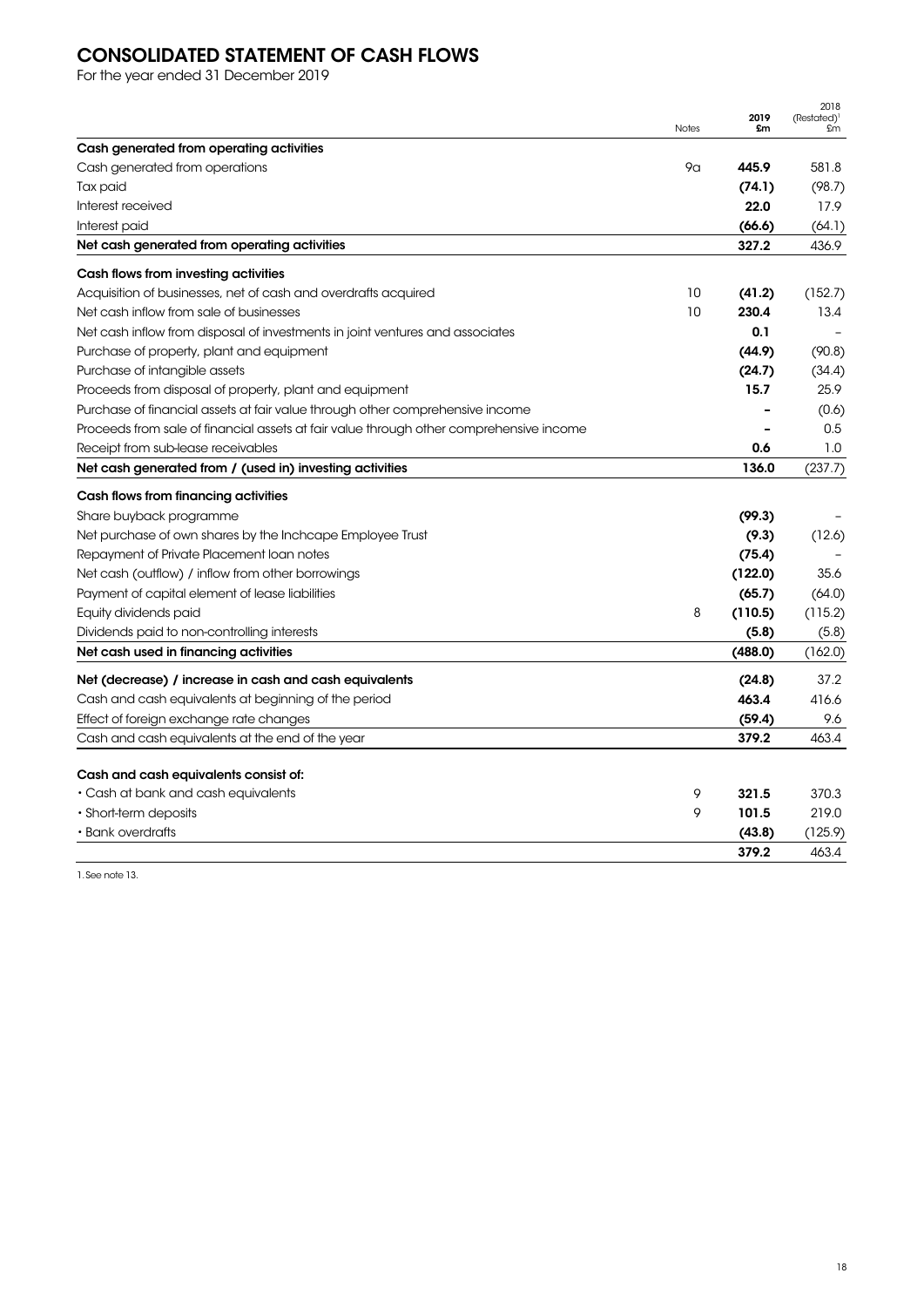# NOTES TO THE FINANCIAL STATEMENTS

### 1 Basis of preparation and accounting policies

The consolidated financial statements have been prepared in accordance with International Financial Reporting Standards (IFRS) as adopted by the European Union and International Financial Reporting Interpretation Committee (IFRIC) interpretations and with those parts of the Companies Act 2006 applicable to companies reporting under IFRS.

The condensed set of financial information presented for the years ended 31 December 2017, 2018 and 2019 do not constitute statutory accounts within the meaning of Section 434 of the Companies Act 2006. The Group's published consolidated financial statements for the year ended 31 December 2018 have been reported on by the Group's auditors and filed with the Registrar of Companies. The report of the auditors was unqualified and did not contain an emphasis of matter paragraph or a statement under Section 498 of the Companies Act 2006. The financial information for the year ended 31 December 2019 and the comparative information have been extracted from the audited consolidated financial statements for the year ended 31 December 2019 prepared under IFRS, which have not yet been approved by the shareholders and have not yet been delivered to the Registrar. The report of the auditors on the consolidated financial statements for 2019 was unqualified and did not contain a statement under Section 498 (2) or (3) of the Companies Act 2006.

#### **Accounting policies**

The condensed set of consolidated financial information have been prepared on a going concern basis and have adopted accounting policies consistent with those of the Group's Annual Report and Accounts 2018 except for the following standards which have been newly adopted from 1 January 2019.

#### **IFRS 16 Leases**

IFRS 16 introduces a comprehensive model for the identification of lease arrangements and accounting treatments for both lessees and lessors. IFRS 16 superseded the previous guidance on leases including IAS 17 Leases and the related interpretations when it became effective for the Group's financial year commencing 1 January 2019.

Under IFRS 16, the distinction between operating leases (off balance sheet) and finance leases (on balance sheet) is removed for lessee accounting and replaced with a model where a right-of-use asset and a corresponding liability are recognised for all leases by lessees. As a result, all leases are on balance sheet except for short-term leases and leases of low value assets. Payments associated with short-term leases and leases of low-value assets are recognised on a straight-line basis as an expense in profit or loss as the Group has elected to apply the transition exemptions available. Short-term leases are leases with a lease term of 12 months or less.

Right-of-use assets are initially measured at cost and subsequently measured at cost less accumulated depreciation. Lease liabilities are initially measured at the present value of the lease payments. Subsequently, lease liabilities are adjusted for interest and lease payments. Consequently, earnings before interest, tax, depreciation and amortisation (EBITDA) has increased because operating lease expenses previously included in EBITDA are now recognised instead as depreciation of the right-of-use asset and interest expense on the lease liability. However, there is an overall reduction in profit before tax in the early years of a lease because the depreciation and interest charges will exceed the previous straight-line expense incurred under IAS 17. In addition, the classification of cash flows has also been affected because operating lease payments under IAS 17 were presented within operating cash flows, whereas under IFRS 16 the payments are split into a principal and interest portion which are presented as financing and operating cash flows respectively.

For leases in which the Group is a lessor, the Group has reassessed the classification of sub-leases in which the Group is a lessor. When the Group is an intermediary lessor it will account for its interests in the head lease and sub-lease separately. It will assess the lease classification of a sub-lease with reference to the right-of-use asset arising from the head lease, not with reference to the underlying asset. Cash flows received from the principal and interest on finance lease receivables will be classified as cash flows from investing activities. As required by IFRS 9 an allowance for expected credit losses will be recognised on finance lease receivables where appropriate.

The Group has elected to apply the new standard on a fully retrospective basis to each prior reporting period and has accordingly restated the comparative information for the immediately preceding periods in accordance with IAS 8 Accounting Policies, Changes in Accounting Estimates and Errors. Further details of the restatement can be seen in Note 13.

On adoption of IFRS 16, the group recognised lease liabilities in relation to leases which had previously been classified as 'operating leases' under the principles of IAS 17 Leases. These liabilities were measured at the present value of the remaining lease payments, discounted using the lessee's incremental borrowing rate as of 1 January 2019. The weighted average lessee's incremental borrowing rate applied to the lease liabilities on 1 January 2019 was 4.7%.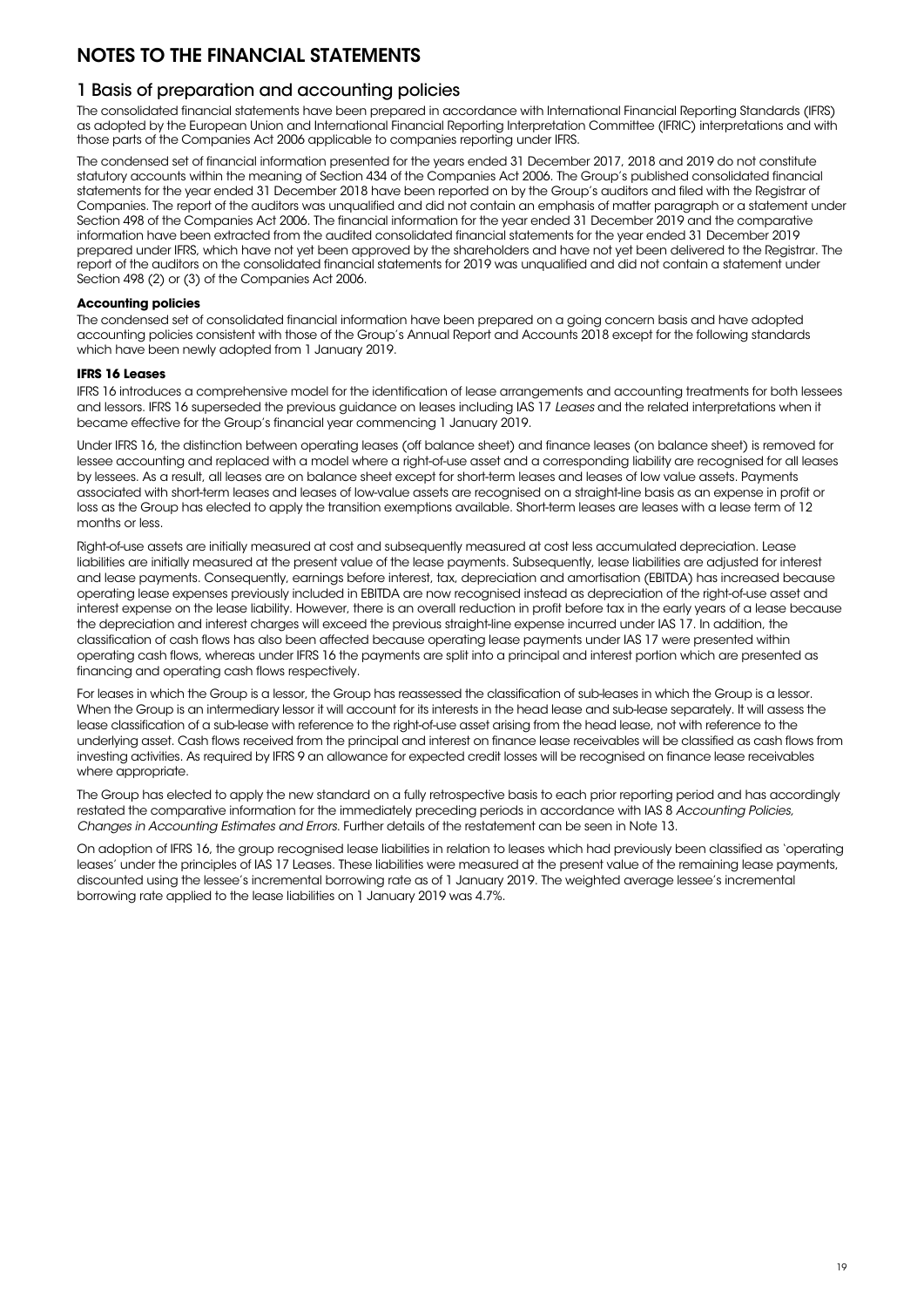# 1 Basis of preparation and accounting policies continued

As at 31 December 2018, the Group had non-cancellable operating lease commitments of £430.2m. When measuring lease liabilities for leases that were classified as operating leases, the Group discounted lease payments using incremental borrowing rates applicable at the date of initial application. Differences between the discounted operating lease commitment figure and total lease liabilities recognised relate to transition exemptions available for short-term and low-value leases recognised on a straight-line basis as an expense as well as adjustments as a result of a different treatment of extension and termination options. Additionally, finance lease liabilities of £1.8m recognised as at 31 December 2018 have been reclassified and included in total lease liabilities of £460.4m as at 31 December 2018.

|                                                                                                                 | £m      |
|-----------------------------------------------------------------------------------------------------------------|---------|
| Operating lease commitments disclosed as at 31 December 2018                                                    | 430.2   |
| Add: adjustments as a result of a different treatment of extension and termination options and additional lease |         |
| arrangements identified                                                                                         | 188.9   |
| (Less): short-term and low-value leases recognised on a straight-line basis as expense                          | (3.7)   |
| Discounted using the lessee's incremental borrowing rate at the date of initial application                     | (156.8) |
| Add: finance lease liabilities recognised as at 31 December 2018                                                | 1.8     |
| Lease liability recognised as at 1 January 2019                                                                 | 460.4   |

#### **IFRIC 23 Uncertainty over income tax treatments**

The Group adopted IFRIC 23 with effect from 1 January 2019 and has applied the interpretation retrospectively with the cumulative effect of adoption being recognised as an adjustment to the opening balance of retained earnings. Comparatives have not been restated. The standard clarifies the accounting for income tax when it is unclear whether a taxing authority accepts the tax treatment. On adoption, the group derecognised liabilities totalling £6.1m.

#### **Standards not effective at the balance sheet date**

The following standards were in issue but were not yet effective at the balance sheet date. These standards have not yet been early adopted by the Group, and will be applied for the Group's financial years commencing on or after 1 January 2020:

Amendments to IAS 1 and IAS 8 – Definition of Material;

Amendments to IFRS 3 – Definition of a Business;

Amendments to IAS 1 – Classification of liabilities;

Amendments to IFRS 9, IAS 39 and IFRS 7 – Interest rate benchmark reform; and

IFRS 17, Insurance contracts

Management are currently reviewing the new standards to assess the impact that they may have on the Group's reported position and performance. Management do not expect that the adoption of the standards listed above will have a material impact on the financial statements of the Group.

#### **Significant accounting judgements**

Goodwill

The Group's policy is that goodwill is not subject to amortisation but is tested for impairment annually and whenever events or circumstances indicate that the carrying amount may not be recoverable. An impairment loss is recognised for the amount by which the asset's carrying amount exceeds its recoverable amount, the latter being the higher of the asset's fair value less costs to sell and value in use. Value in use calculations are performed using cash flow projections, discounted at a pre-tax rate which reflects the asset specific risks and the time value of money.

In 2018, the Board reassessed its short and medium-term forecasts for the UK Retail CGU group following a 29.6% decline in the sale of diesel vehicles and an overall decline in the UK New car market of 6.8% (source: SMMT). The impairment test for the UK Retail CGU group was updated and the review indicated that the value in use calculation was less than the carrying value of the assets attributable to the UK Retail CGU group. Consequently, an impairment charge of £175m was recognised.

In 2019, the UK New car market declined by a further 2.4% (source: SMMT) broadly in line with previous forecasts. During the year, the UK Retail business also made meaningful progress in reshaping its retail footprint through the selective sale of less productive UK Retail sites. In light of the reduction in the UK Retail footprint, the Board has revisited its short and medium-term forecast for the UK Retail CGU group and updated the value-in use calculations. The key assumptions for these forecasts remain those relating to volumes, gross margins, the level of working capital required to support trading and capital expenditure. Due to the uncertainty regarding the terms of the UK/EU relationship after 31 December 2020, the forecasts assume that an orderly process for a trade agreement will be agreed between the UK government and the EU.

The results of the impairment review indicated that the value in use calculation now exceeded the carrying value of the assets attributable to the UK Retail CGU group by c£70m.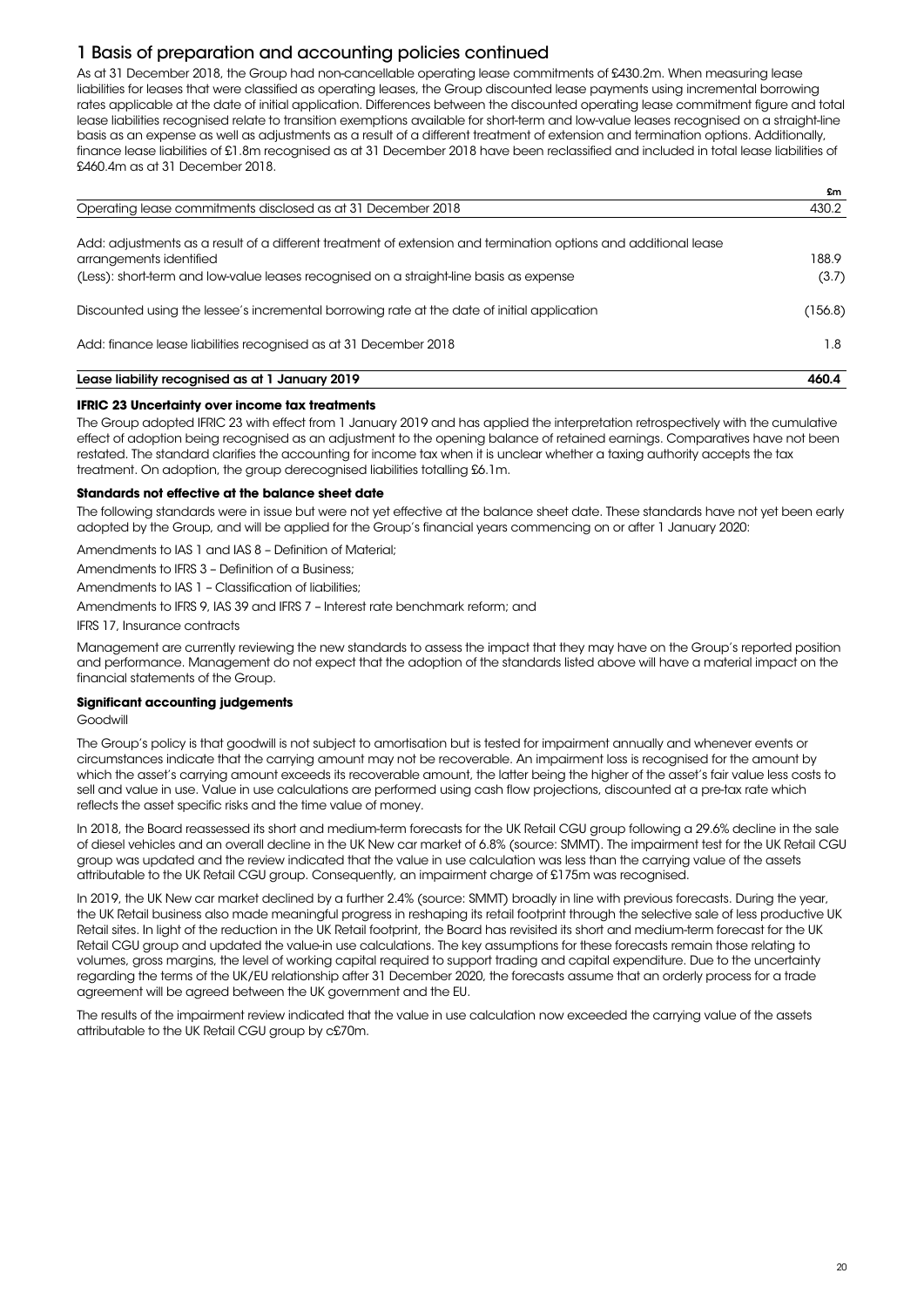# 1 Basis of preparation and accounting policies continued

The forecasts are however sensitive to changes in the key assumptions used. The table below shows the sensitivity of the value in use calculations for the UK Retail CGU group to possible changes in the more sensitive assumptions while holding all other assumptions constant.

|                          | Increase /<br>(decrease) in<br>assumption | Effect on<br>value-in-use<br>calculation<br>£m |
|--------------------------|-------------------------------------------|------------------------------------------------|
| New vehicle margins      | +/-20bps                                  | +/-£31m                                        |
| Used vehicle margins     | +/-20bps                                  | +/-£29m                                        |
| Aftersales gross margins | $+/-150$ bps                              | +/-£26m                                        |
| Overheads                | $+/-50$ bps                               | -/+£16m                                        |

### 2 Segmental analysis

The Group has eight reportable segments which have been identified based on the operating segments of the Group that are regularly reviewed by the chief operating decision-maker, which has been determined to be the Executive Committee, in order to assess performance and allocate resources. Operating segments are then aggregated into reporting segments to combine those with similar economic characteristics. The following summary describes the operations of each of the Group's reportable segments:

| <b>Distribution</b> | Australasia             | Distribution of new vehicles and parts in Australia and New Zealand together with associated<br>marketing and logistics operations. Sale of New and Used vehicles in Australia where the<br>Group is also the Distributor of those vehicles, together with associated Aftersales activities of<br>service, bodyshop repairs and parts sales. |
|---------------------|-------------------------|----------------------------------------------------------------------------------------------------------------------------------------------------------------------------------------------------------------------------------------------------------------------------------------------------------------------------------------------|
|                     | UK and Europe           | Distribution of New vehicles and parts, together with associated marketing activities, in<br>European markets. Sale of New and Used vehicles in Europe where the Group is also the<br>Distributor of those vehicles, together with associated Aftersales activities of service, bodyshop<br>repairs and parts sales.                         |
|                     | Asia                    | Exclusive distribution and sale of New vehicles and parts in Asian markets, together with<br>associated Aftersales activities of service and bodyshop repairs.                                                                                                                                                                               |
|                     | <b>Emerging Markets</b> | Distribution of New vehicles and parts in growing markets, together with associated Aftersales<br>activities of service and bodyshop repairs.                                                                                                                                                                                                |
| Retail              | Australasia             | Sale of New and Used vehicles in Australia together with associated Aftersales activities of<br>service, bodyshop repairs and parts sales.                                                                                                                                                                                                   |
|                     | UK and Europe           | Sale of primarily New and Used premium vehicles in European markets, together with<br>associated Aftersales activities of service, bodyshop repairs and parts sales.                                                                                                                                                                         |
|                     | <b>Emerging Markets</b> | Sale of New and Used vehicles in growing markets together with associated Aftersales activities<br>of service, bodyshop repairs and parts sales.                                                                                                                                                                                             |
| Central             |                         | Comprises the Group's head office function and includes all central activities including the<br>Board, finance, human resources, marketing, governance and global information services.                                                                                                                                                      |
|                     |                         |                                                                                                                                                                                                                                                                                                                                              |

|                                                            |                   |                               |            |                                  | <b>Distribution</b>                |
|------------------------------------------------------------|-------------------|-------------------------------|------------|----------------------------------|------------------------------------|
| 2019                                                       | Australasia<br>£m | <b>UK</b><br>and Europe<br>£m | Asia<br>£m | Emerging<br><b>Markets</b><br>£m | Total<br><b>Distribution</b><br>£m |
| Revenue                                                    |                   |                               |            |                                  |                                    |
| Total revenue                                              | 1,036.3           | 1,329.6                       | 1,681.9    | 993.5                            | 5,041.3                            |
| <b>Results</b>                                             |                   |                               |            |                                  |                                    |
| Trading profit / (loss)                                    | 60.8              | 43.7                          | 181.9      | 67.8                             | 354.2                              |
| Operating exceptional items                                | ۰                 |                               | 24.2       | (0.5)                            | 23.7                               |
| Operating profit / (loss) after exceptional items          | 60.8              | 43.7                          | 206.1      | 67.3                             | 377.9                              |
| Share of profit after tax of joint ventures and associates |                   |                               |            |                                  |                                    |
| Profit before finance and tax                              |                   |                               |            |                                  |                                    |
| Finance income                                             |                   |                               |            |                                  |                                    |
| Finance costs                                              |                   |                               |            |                                  |                                    |
| Profit before tax                                          |                   |                               |            |                                  |                                    |
| Tax                                                        |                   |                               |            |                                  |                                    |
| Profit for the year                                        |                   |                               |            |                                  |                                    |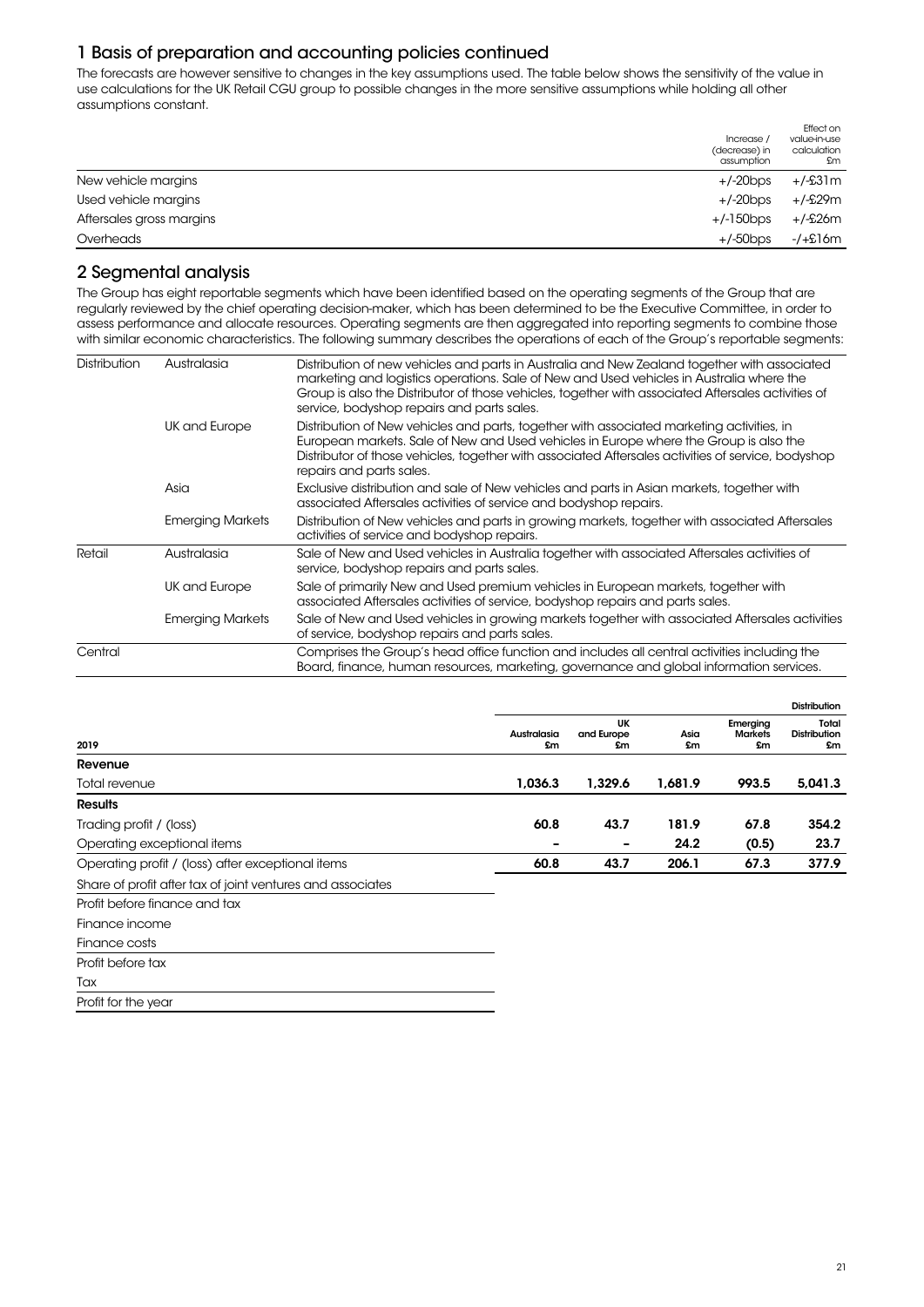|                                                               |                   |                        |                                  | Retail                |                                   |               |             |  |  |
|---------------------------------------------------------------|-------------------|------------------------|----------------------------------|-----------------------|-----------------------------------|---------------|-------------|--|--|
| 2019                                                          | Australasia<br>£m | UK<br>and Europe<br>£m | Emerging<br><b>Markets</b><br>£m | Total<br>Retail<br>£m | <b>Total pre</b><br>Central<br>£m | Central<br>£m | Total<br>£m |  |  |
| Revenue                                                       |                   |                        |                                  |                       |                                   |               |             |  |  |
| Total revenue                                                 | 306.7             | 3,004.9                | 1,026.8                          | 4,338.4               | 9.379.7                           |               | 9,379.7     |  |  |
| <b>Results</b>                                                |                   |                        |                                  |                       |                                   |               |             |  |  |
| Trading profit / (loss)                                       | (1.4)             | 17.5                   | 20.0                             | 36.1                  | 390.3                             | (17.2)        | 373.1       |  |  |
| Operating exceptional items                                   | (18.0)            | 72.7                   | -                                | 54.7                  | 78.4                              | (2.9)         | 75.5        |  |  |
| Operating profit / (loss) after exceptional items             | (19.4)            | 90.2                   | 20.0                             | 90.8                  | 468.7                             | (20.1)        | 448.6       |  |  |
| Share of profit after tax of joint ventures<br>and associates |                   |                        |                                  |                       |                                   |               | 0.3         |  |  |
| Profit before finance and tax                                 |                   |                        |                                  |                       |                                   |               | 448.9       |  |  |
| Finance income                                                |                   |                        |                                  |                       |                                   |               | 24.1        |  |  |
| Finance costs                                                 |                   |                        |                                  |                       |                                   |               | (71.2)      |  |  |
| Profit before tax                                             |                   |                        |                                  |                       |                                   |               | 401.8       |  |  |
| Tax                                                           |                   |                        |                                  |                       |                                   |               | (73.1)      |  |  |
| Profit for the year                                           |                   |                        |                                  |                       |                                   |               | 328.7       |  |  |

Net finance costs of £47.1m are not allocated to individual segments.

The Group's reported segments are based on the location of the Group's assets. Revenue earned from sales is disclosed by origin and is not materially different from revenue by destination. Revenue is further analysed as follows:

| 2019                           |                   |                               |            |                                  | £m                          |
|--------------------------------|-------------------|-------------------------------|------------|----------------------------------|-----------------------------|
| UK                             |                   |                               |            |                                  | 2,808.8                     |
| Rest of the world              |                   |                               |            |                                  | 6,570.9                     |
| Group                          |                   |                               |            |                                  | 9,379.7                     |
|                                |                   |                               |            |                                  | <b>Distribution</b>         |
| 2019                           | Australasia<br>£m | <b>UK</b><br>and Europe<br>£m | Asia<br>£m | Emerging<br><b>Markets</b><br>£m | Total<br>Distribution<br>£m |
| Segment assets and liabilities |                   |                               |            |                                  |                             |
| Segment assets                 | 215.4             | 332.5                         | 288.9      | 413.2                            | 1,250.0                     |
| Other current assets           |                   |                               |            |                                  |                             |
| Other non-current assets       |                   |                               |            |                                  |                             |
| Segment liabilities            | (368.1)           | (305.3)                       | (378.8)    | (297.9)                          | (1, 350.1)                  |
| Other liabilities              |                   |                               |            |                                  |                             |
| Net assets                     |                   |                               |            |                                  |                             |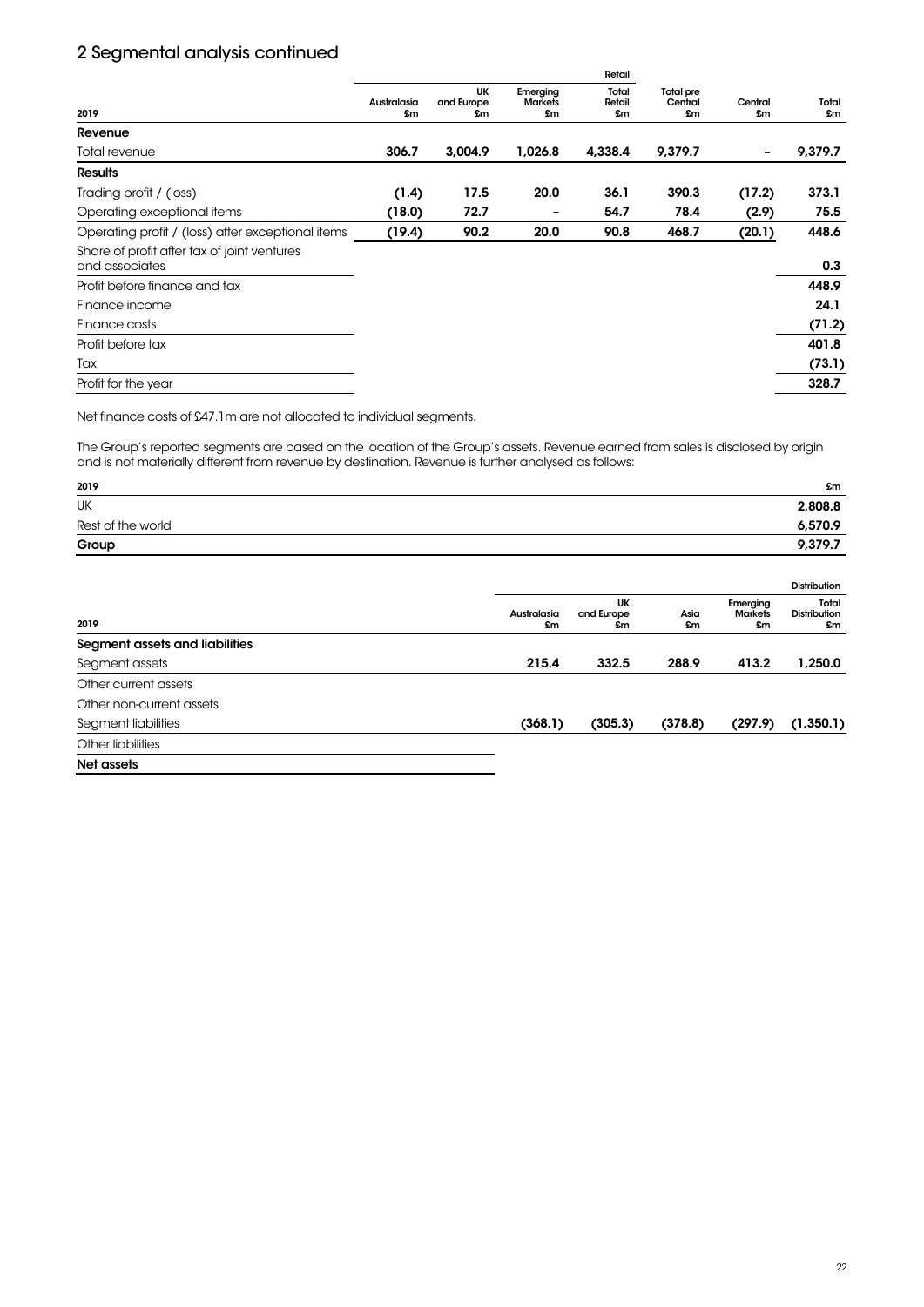Segment assets include net inventory, receivables and derivative assets. Segment liabilities include payables, provisions and derivative liabilities.

|                                                                             |                   |                               |            |                                  | <b>Distribution</b>         |
|-----------------------------------------------------------------------------|-------------------|-------------------------------|------------|----------------------------------|-----------------------------|
| 2019                                                                        | Australasia<br>£m | <b>UK</b><br>and Europe<br>£m | Asia<br>£m | Emerging<br><b>Markets</b><br>£m | Total<br>Distribution<br>£m |
| Other segment items                                                         |                   |                               |            |                                  |                             |
| Capital expenditure:                                                        |                   |                               |            |                                  |                             |
| • Property, plant and equipment                                             | 2.6               | 4.2                           | 3.7        | 10.3                             | 20.8                        |
| • Interest in leased vehicles                                               |                   | 0.3                           | 7.5        | 0.5                              | 8.3                         |
| • Right-of-use assets                                                       | 0.6               |                               | 9.6        | 4.7                              | 14.9                        |
| · Intangible assets                                                         | 1.5               | 2.6                           | 1.9        | 3.0                              | 9.0                         |
| Depreciation:                                                               |                   |                               |            |                                  |                             |
| • Property, plant and equipment                                             | 4.1               | 3.4                           | 8.8        | 8.5                              | 24.8                        |
| • Interest in leased vehicles                                               | 0.2               |                               | 3.9        | 1.4                              | 5.5                         |
| • Right-of-use assets                                                       | 9.7               | 4.5                           | 25.3       | 11.8                             | 51.3                        |
| Amortisation of intangible assets                                           | 3.2               | 2.0                           | 2.5        | 1.4                              | 9.1                         |
| Impairment of goodwill                                                      |                   |                               |            |                                  |                             |
| Impairment of other intangible assets                                       |                   |                               |            |                                  |                             |
| Impairment of Property, plant and equipment                                 | 1.8               |                               |            |                                  | 1.8                         |
| Impairment of right-of-use assets                                           | 3.8               |                               |            |                                  | 3.8                         |
| Impairment of disposal group                                                |                   |                               |            |                                  |                             |
| Net provisions charged / (credited) to the consolidated income<br>statement | 0.7               | 4.6                           | (2.4)      | 0.6                              | 3.5                         |

Net provisions include inventory, trade receivables impairment and other liability provisions.

|                                |                   |                        |                                  | Retail<br>Total<br>Retail<br>£m |             |
|--------------------------------|-------------------|------------------------|----------------------------------|---------------------------------|-------------|
| 2019                           | Australasia<br>£m | UK<br>and Europe<br>£m | Emerging<br><b>Markets</b><br>£m |                                 | Total<br>£m |
| Segment assets and liabilities |                   |                        |                                  |                                 |             |
| Segment assets                 | 30.0              | 647.2                  | 163.7                            | 840.9                           | 2.090.9     |
| Other current assets           |                   |                        |                                  |                                 | 636.8       |
| Other non-current assets       |                   |                        |                                  |                                 | 1,735.1     |
| Segment liabilities            | (17.8)            | (623.6)                | (93.0)                           | (734.4)                         | (2,084.5)   |
| Other liabilities              |                   |                        |                                  |                                 | (1,079.7)   |
| Net assets                     |                   |                        |                                  |                                 | 1,298.6     |
|                                |                   |                        |                                  |                                 |             |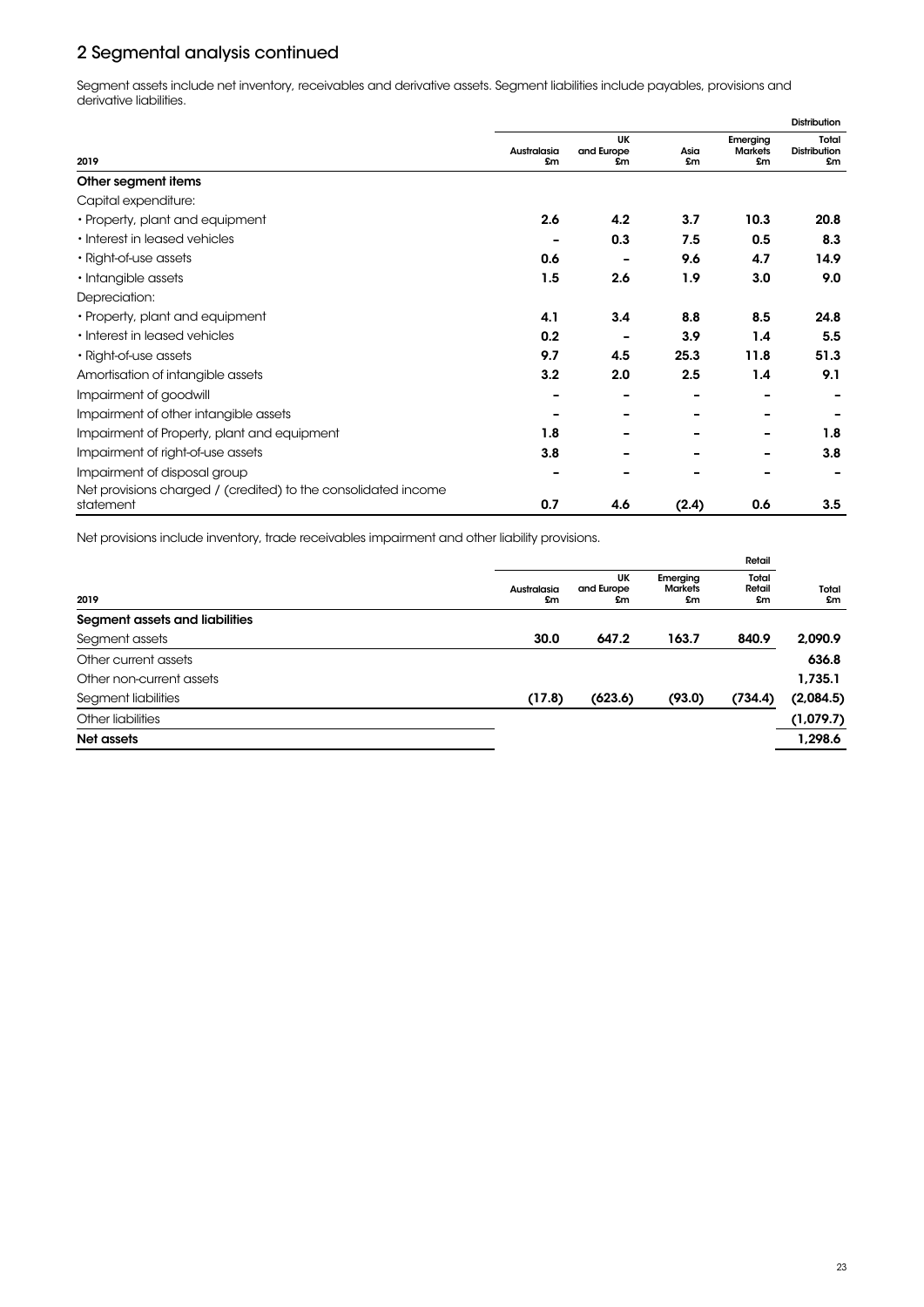Segment assets include net inventory, receivables and derivative assets. Segment liabilities include payables, provisions and derivative liabilities.

|                                                                             | Retail                   |                               |                                  |                       |                                   |               |             |
|-----------------------------------------------------------------------------|--------------------------|-------------------------------|----------------------------------|-----------------------|-----------------------------------|---------------|-------------|
| 2019                                                                        | Australasia<br>£m        | <b>UK</b><br>and Europe<br>£m | Emerging<br><b>Markets</b><br>£m | Total<br>Retail<br>£m | <b>Total pre</b><br>Central<br>£m | Central<br>£m | Total<br>£m |
| Other segment items                                                         |                          |                               |                                  |                       |                                   |               |             |
| Capital expenditure:                                                        |                          |                               |                                  |                       |                                   |               |             |
| • Property, plant and equipment                                             |                          | 16.9                          | 5.4                              | 22.3                  | 43.1                              | 0.2           | 43.3        |
| • Interest in leased vehicles                                               |                          | 0.8                           | -                                | 0.8                   | 9.1                               |               | 9.1         |
| • Right-of-use assets                                                       |                          | 4.5                           | 5.1                              | 9.6                   | 24.5                              | 1.8           | 26.3        |
| • Intangible assets                                                         | 2.3                      | 0.6                           | 0.2                              | 3.1                   | 12.1                              | 13.1          | 25.2        |
| Depreciation:                                                               |                          |                               |                                  |                       |                                   |               |             |
| • Property, plant and equipment                                             | 1.3                      | 12.3                          | 4.1                              | 17.7                  | 42.5                              | 0.1           | 42.6        |
| • Interest in leased vehicles                                               |                          | 1.4                           |                                  | 1.4                   | 6.9                               |               | 6.9         |
| • Right-of-use assets                                                       | 3.2                      | 9.0                           | 2.3                              | 14.5                  | 65.8                              | 0.5           | 66.3        |
| Amortisation of intangible assets                                           | $\overline{\phantom{0}}$ | 3.4                           | 1.4                              | 4.8                   | 13.9                              | 2.1           | 16.0        |
| Impairment of goodwill                                                      |                          |                               |                                  | -                     |                                   |               |             |
| Impairment of other intangible assets                                       | 0.7                      |                               |                                  | 0.7                   | 0.7                               |               | 0.7         |
| Impairment of property, plant and equipment                                 |                          | 3.0                           |                                  | 3.0                   | 4.8                               |               | 4.8         |
| Impairment of right-of-use assets                                           | 4.9                      |                               |                                  | 4.9                   | 8.7                               |               | 8.7         |
| Impairment of disposal group                                                |                          | 2.8                           | $\overline{\phantom{a}}$         | 2.8                   | 2.8                               |               | 2.8         |
| Net provisions charged / (credited)<br>to the consolidated income statement | (1.4)                    | 24.6                          | 1.3                              | 24.5                  | 28.0                              | 0.4           | 28.4        |

Net provisions include inventory, trade receivables impairment and other liability provisions.

|                                                            |                          |                        |            |                                  | <b>Distribution</b>                |
|------------------------------------------------------------|--------------------------|------------------------|------------|----------------------------------|------------------------------------|
| 2018 (Restated) <sup>1</sup>                               | Australasia<br>£m        | UK<br>and Europe<br>£m | Asia<br>£m | Emerging<br><b>Markets</b><br>£m | Total<br><b>Distribution</b><br>£m |
| Revenue                                                    |                          |                        |            |                                  |                                    |
| Total revenue                                              | 1,198.4                  | 1,145.5                | 1,687.7    | 956.5                            | 4,988.1                            |
| <b>Results</b>                                             |                          |                        |            |                                  |                                    |
| Trading profit / (loss)                                    | 89.4                     | 34.7                   | 172.2      | 86.5                             | 382.8                              |
| Operating exceptional items                                | $\overline{\phantom{0}}$ | (4.5)                  | -          | (1.8)                            | (6.3)                              |
| Operating profit / (loss) after exceptional items          | 89.4                     | 30.2                   | 172.2      | 84.7                             | 376.5                              |
| Share of profit after tax of joint ventures and associates |                          |                        |            |                                  |                                    |
| Profit before finance and tax                              |                          |                        |            |                                  |                                    |
| Finance income                                             |                          |                        |            |                                  |                                    |
| Finance costs                                              |                          |                        |            |                                  |                                    |

Profit before tax Tax

Profit for the year

1. See note 13.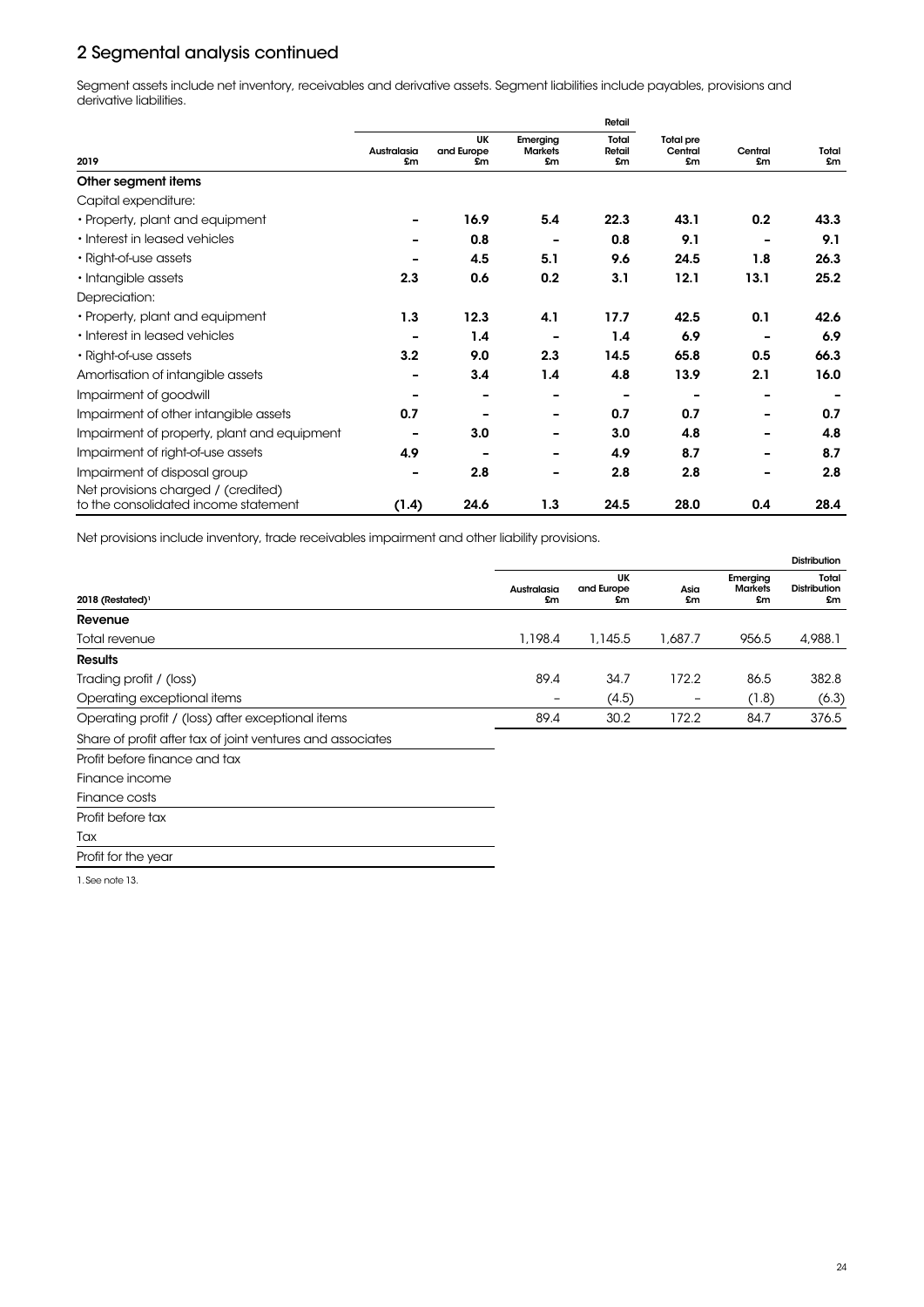|                                                               | Retail                       |                        |                                  |                       |                                   |               |             |
|---------------------------------------------------------------|------------------------------|------------------------|----------------------------------|-----------------------|-----------------------------------|---------------|-------------|
| 2018 (Restated) <sup>1</sup>                                  | Australasia<br>£m            | UK<br>and Europe<br>£m | Emerging<br><b>Markets</b><br>£m | Total<br>Retail<br>£m | <b>Total pre</b><br>Central<br>£m | Central<br>£m | Total<br>£m |
| Revenue                                                       |                              |                        |                                  |                       |                                   |               |             |
| Total revenue                                                 | 382.2                        | 3,057.6                | 849.1                            | 4,288.9               | 9,277.0                           |               | 9,277.0     |
| <b>Results</b>                                                |                              |                        |                                  |                       |                                   |               |             |
| Trading profit / (loss)                                       | (5.8)                        | 17.7                   | 20.2                             | 32.1                  | 414.9                             | (16.3)        | 398.6       |
| Operating exceptional items                                   | $\qquad \qquad \blacksquare$ | (206.6)                | $\overline{\phantom{0}}$         | (206.6)               | (212.9)                           | (10.8)        | (223.7)     |
| Operating profit / (loss) after<br>exceptional items          | (5.8)                        | (188.9)                | 20.2                             | (174.5)               | 202.0                             | (27.1)        | 174.9       |
| Share of profit after tax of joint ventures and<br>associates |                              |                        |                                  |                       |                                   |               | 0.1         |
| Profit before finance and tax                                 |                              |                        |                                  |                       |                                   |               | 175.0       |
| Finance income                                                |                              |                        |                                  |                       |                                   |               | 20.1        |
| Finance costs                                                 |                              |                        |                                  |                       |                                   |               | (82.1)      |
| Profit before tax                                             |                              |                        |                                  |                       |                                   |               | 113.0       |
| Tax                                                           |                              |                        |                                  |                       |                                   |               | (73.6)      |
| Profit for the year                                           |                              |                        |                                  |                       |                                   |               | 39.4        |

1. See note 13.

Net finance costs of £62.0m are not allocated to individual segments and include an exceptional charge of £13.9m which represents a non-recurring correction to the fair value basis of assessment of the Group's Private Placement Loan notes relating to prior periods.

The Group's reported segments are based on the location of the Group's assets. Revenue earned from sales is disclosed by origin and is not materially different from revenue by destination. Revenue is further analysed as follows:

| 2018              | £m      |
|-------------------|---------|
| <b>UK</b>         | 2,892.5 |
| Rest of the world | 6,384.5 |
| Group             | 9,277.0 |
|                   |         |

|                                |                   |                        |            |                                  | <b>Distribution</b>                |  |
|--------------------------------|-------------------|------------------------|------------|----------------------------------|------------------------------------|--|
| 2018 (Restated) <sup>1</sup>   | Australasia<br>£m | UK<br>and Europe<br>£m | Asia<br>£m | Emerging<br><b>Markets</b><br>£m | Total<br><b>Distribution</b><br>£m |  |
| Segment assets and liabilities |                   |                        |            |                                  |                                    |  |
| Segment assets                 | 299.1             | 335.6                  | 359.2      | 380.2                            | 1,374.1                            |  |
| Other current assets           |                   |                        |            |                                  |                                    |  |
| Other non-current assets       |                   |                        |            |                                  |                                    |  |
| Segment liabilities            | (427.9)           | (282.5)                | (430.0)    | (296.6)                          | (1,437.0)                          |  |
| Other liabilities              |                   |                        |            |                                  |                                    |  |
| Net assets                     |                   |                        |            |                                  |                                    |  |

1. See note 13.

Segment assets include net inventory, receivables and derivative assets. Segment liabilities include payables, provisions and derivative liabilities.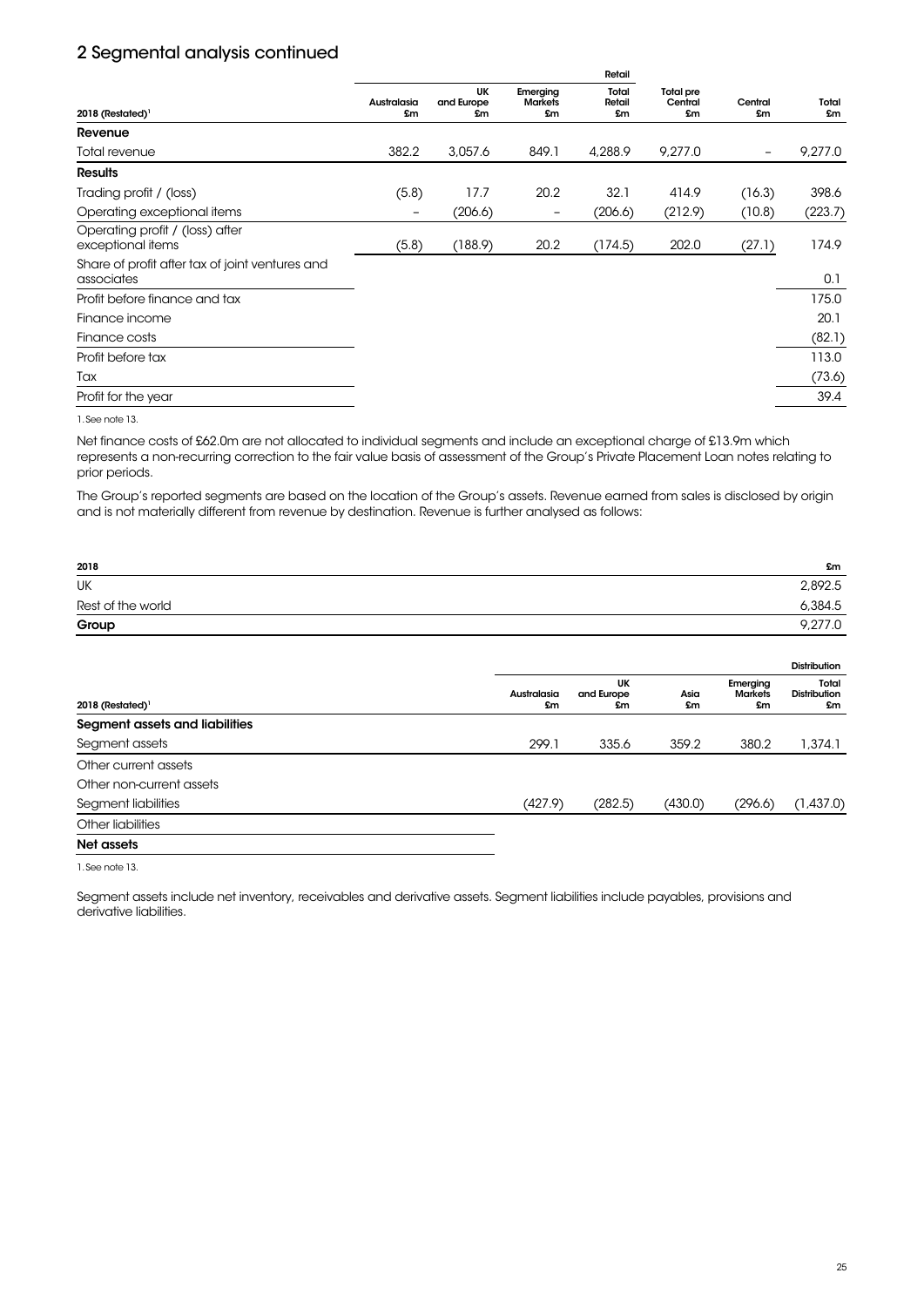|                                                                             |                   |                               |            |                                  | <b>Distribution</b>                |
|-----------------------------------------------------------------------------|-------------------|-------------------------------|------------|----------------------------------|------------------------------------|
| $2018$ (Restated) <sup>1</sup>                                              | Australasia<br>£m | <b>UK</b><br>and Europe<br>£m | Asia<br>£m | Emerging<br><b>Markets</b><br>£m | Total<br><b>Distribution</b><br>£m |
| Other segment items                                                         |                   |                               |            |                                  |                                    |
| Capital expenditure:                                                        |                   |                               |            |                                  |                                    |
| • Property, plant and equipment                                             | 8.7               | 6.3                           | 8.6        | 14.0                             | 37.6                               |
| • Interest in leased vehicles                                               | 1.9               | 0.1                           | 8.0        | 2.4                              | 12.4                               |
| • Right-of-use assets                                                       | 23.2              | 0.7                           | 12.2       | 15.5                             | 51.6                               |
| • Intangible assets                                                         | 3.0               | 4.4                           | 2.5        | 3.6                              | 13.5                               |
| Depreciation:                                                               |                   |                               |            |                                  |                                    |
| • Property, plant and equipment                                             | 3.6               | 3.1                           | 8.6        | 8.0                              | 23.3                               |
| • Interest in leased vehicles                                               |                   | 0.1                           | 3.6        | 0.8                              | 4.5                                |
| • Right-of-use assets                                                       | 8.5               | 4.0                           | 25.1       | 11.3                             | 48.9                               |
| Amortisation of intangible assets                                           | 2.9               | 1.8                           | 2.0        | 1.5                              | 8.2                                |
| Impairment of goodwill                                                      |                   |                               |            |                                  |                                    |
| Impairment of other intangible assets                                       |                   |                               |            |                                  |                                    |
| Impairment of Property, plant and equipment                                 |                   | 4.5                           |            |                                  | 4.5                                |
| Impairment of right-of-use assets                                           |                   |                               |            |                                  |                                    |
| Net provisions charged / (credited)<br>to the consolidated income statement | 2.1               | 4.5                           | 1.6        | 0.6                              | 8.8                                |

1. See note 13.

Net provisions include inventory, trade receivables impairment and other liability provisions.

|                                | Retail            |                        |                                  |                       |             |
|--------------------------------|-------------------|------------------------|----------------------------------|-----------------------|-------------|
| 2018 (Restated) <sup>1</sup>   | Australasia<br>£m | UK<br>and Europe<br>£m | Emerging<br><b>Markets</b><br>£m | Total<br>Retail<br>£m | Total<br>£m |
| Segment assets and liabilities |                   |                        |                                  |                       |             |
| Segment assets                 | 119.3             | 818.0                  | 131.0                            | 1,068.3               | 2,442.4     |
| Other current assets           |                   |                        |                                  |                       | 635.8       |
| Other non-current assets       |                   |                        |                                  |                       | 2,056.0     |
| Segment liabilities            | (114.4)           | (793.2)                | (83.8)                           | (991.4)               | (2,428.4)   |
| Other liabilities              |                   |                        |                                  |                       | (1,344.1)   |
| Net assets                     |                   |                        |                                  |                       | 1,361.7     |

1. See note 13.

Segment assets include net inventory, receivables and derivative assets. Segment liabilities include payables, provisions and derivative liabilities.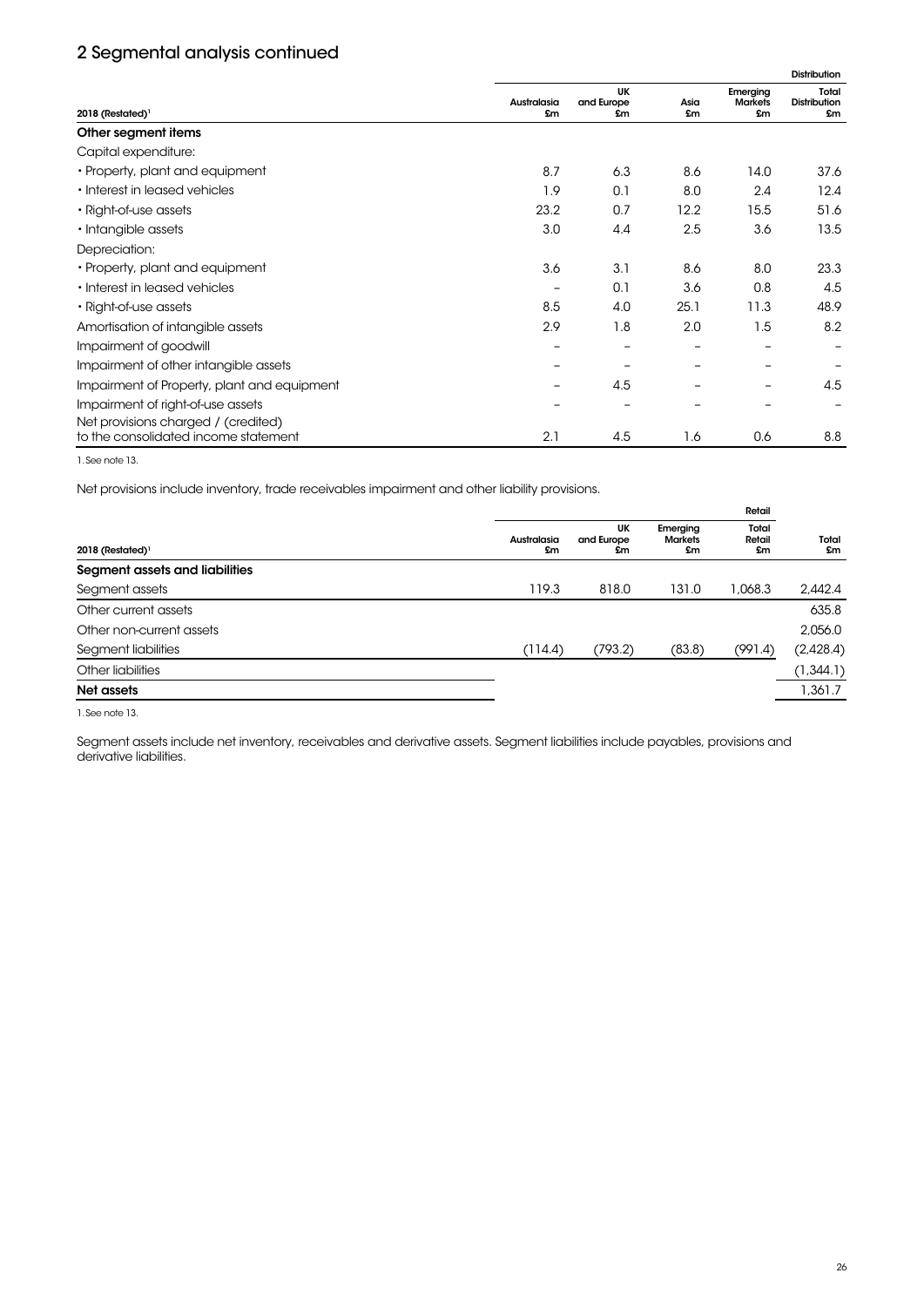|                                             | Retail            |                  |                          |              |                  |               |             |
|---------------------------------------------|-------------------|------------------|--------------------------|--------------|------------------|---------------|-------------|
|                                             |                   | <b>UK</b>        | Emerging                 | Total        | <b>Total pre</b> |               |             |
| 2018 (Restated) <sup>1</sup>                | Australasia<br>£m | and Europe<br>£m | <b>Markets</b><br>£m     | Retail<br>£m | Central<br>£m    | Central<br>£m | Total<br>£m |
| Other segment items                         |                   |                  |                          |              |                  |               |             |
| Capital expenditure:                        |                   |                  |                          |              |                  |               |             |
| Property, plant and equipment               | 0.4               | 48.5             | 3.6                      | 52.5         | 90.1             |               | 90.1        |
| Interest in leased vehicles                 |                   | 6.0              |                          | 6.0          | 18.4             |               | 18.4        |
| Right-of-use assets                         |                   | 22.6             | 5.2                      | 27.8         | 79.4             |               | 79.4        |
| Intangible assets                           |                   | 3.1              | 0.4                      | 3.5          | 17.0             | 16.7          | 33.7        |
| Depreciation:                               |                   |                  |                          |              |                  |               |             |
| Property, plant and equipment               | 1.0               | 15.8             | 3.7                      | 20.5         | 43.8             | 0.1           | 43.9        |
| Interest in leased vehicles                 | -                 | 2.7              |                          | 2.7          | 7.2              |               | 7.2         |
| Right-of-use assets                         | 4.7               | 10.2             | 2.2                      | 17.1         | 66.0             | 0.9           | 66.9        |
| Amortisation of intangible assets           | 0.7               | 3.2              | 1.3                      | 5.2          | 13.4             | 0.8           | 14.2        |
| Impairment of goodwill                      | -                 | 175.0            | $\overline{\phantom{m}}$ | 175.0        | 175.0            | -             | 175.0       |
| Impairment of other intangible assets       | -                 |                  |                          |              |                  |               |             |
| Impairment of property, plant and equipment |                   | 18.7             |                          | 18.7         | 23.2             |               | 23.2        |
| Impairment of right-of-use assets           | 1.3               | 12.9             |                          | 14.2         | 14.2             |               | 14.2        |
| Net provisions charged / (credited)         |                   |                  |                          |              |                  |               |             |
| to the consolidated income statement        | 1.5               | 54.1             | 0.7                      | 56.3         | 65.1             | (2.2)         | 62.9        |

1. See note 13.

Net provisions include inventory, trade receivables impairment and other liability provisions.

### 3 Exceptional items

|                                        | 2019<br>£m | 2018<br>(Restated) <sup>1</sup><br>£m |
|----------------------------------------|------------|---------------------------------------|
| Goodwill impairment                    |            | (175.0)                               |
| Disposal of businesses (see note 10)   | 108.8      |                                       |
| Other asset write-offs and impairments | (21.9)     | (36.1)                                |
| Restructuring costs                    | (8.9)      |                                       |
| Acquisition of businesses              | (2.5)      | (7.2)                                 |
| Other operating exceptional items      |            | (5.4)                                 |
| Total exceptional operating items      | 75.5       | (223.7)                               |
| Exceptional finance costs (see note 5) |            | (13.9)                                |
| Total exceptional items before tax     | 75.5       | (237.6)                               |
| Exceptional tax (see note 6)           | 2.5        | 5.5                                   |
| Total exceptional items                | 78.0       | (232.1)                               |

1. Restated, following adoption of IFRS16, to include a £12.9m impairment of right-of-use assets.

An exceptional operating profit of £108.8m has been recognised related to the disposal of the Group's retail operations in China and the Fleet Solutions business in the UK, together with several retail sites in Australia and the UK.

As a direct result of the Group's optimisation of its retail market portfolio, asset write-offs of £4.9m and impairments of £17.0m, including leasehold improvements and right-of-use assets, and £8.9m of restructuring costs have been incurred, principally following the disposal of several retail sites in the UK and Australia. The restructuring costs incurred comprised headcount reduction and costs associated with exiting certain properties.

During the year exceptional operating costs of £2.5m have been incurred in connection with the acquisition and integration of business, primarily the Krasta Auto business in Lithuania and the Autolider business in South America.

In 2018, a goodwill impairment charge of £175.0m was recognised relating to the UK Retail CGU group. Exceptional items also include asset impairments of £36.1m following an impairment review of certain site-based assets, including right-of-use assets, in the UK and Europe. Exceptional operating costs of £7.2m were incurred in connection with the acquisition and integration of businesses, primarily the Grupo Rudelman business in Central America. Other operating exceptional items of £5.4m represents the cost of equalising Guaranteed Minimum Pensions in the Group's UK pension schemes following a ruling in the High Court in October 2018.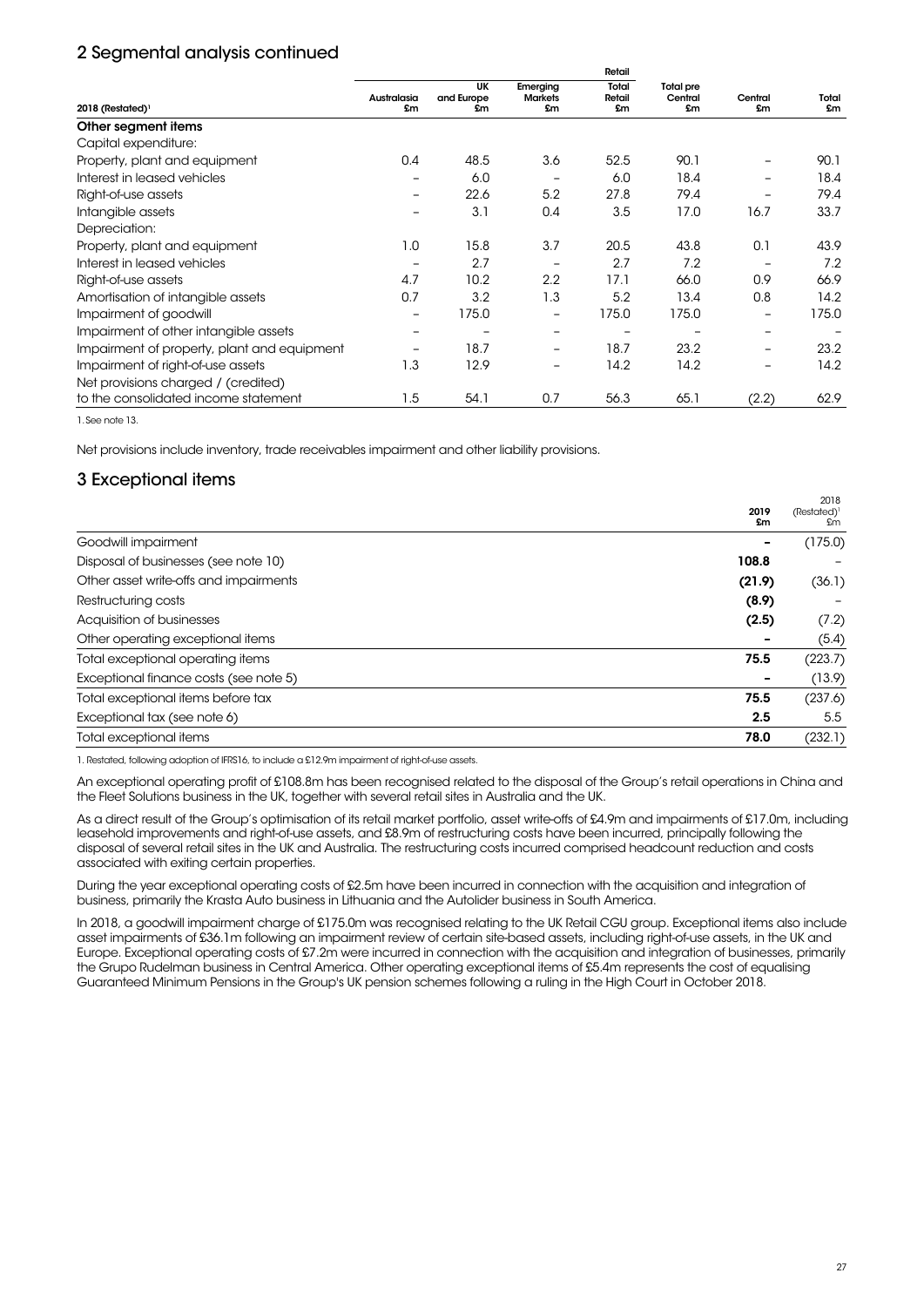### 4 Finance income

|                                                                    | 2019<br>£m | 2018<br>(Restated) <sup>1</sup><br>£m |
|--------------------------------------------------------------------|------------|---------------------------------------|
| Bank and other interest receivable                                 | 17.2       | 12.7                                  |
| Net interest income on post-retirement plan assets and liabilities | 2.7        | 1.7                                   |
| Sub-lease finance income                                           | 0.6        | 0.8                                   |
| Other finance income                                               | 3.6        | 4.9                                   |
| Total finance income                                               | 24.1       | 20.1                                  |

1.See note 13.

# 5 Finance costs

|                                                       |       | 2018                    |
|-------------------------------------------------------|-------|-------------------------|
|                                                       | 2019  | (Restated) <sup>1</sup> |
|                                                       | £m    | £m                      |
| Interest payable on bank borrowings                   | 12.9  | 11.5                    |
| Interest payable on Private Placement                 | 6.9   | 7.1                     |
| Interest payable on other borrowings                  |       | 0.2                     |
| Fair value adjustment on Private Placement            | 3.3   | 17.1                    |
| Fair value gain on cross currency interest rate swaps | (3.4) | (2.6)                   |
| Lease finance costs                                   | 20.0  | 20.8                    |
| Stock holding interest                                | 27.6  | 25.2                    |
| Other finance costs                                   | 4.0   | 3.3                     |
| Capitalised borrowing costs                           | (0.1) | (0.5)                   |
| Total finance costs                                   | 71.2  | 82.1                    |
| Total finance costs are analysed as follows:          |       |                         |
| Finance costs before exceptional finance costs        | 71.2  | 68.2                    |
| Exceptional finance costs                             |       | 13.9                    |

Total finance costs 71.2 82.1

1. See note 13.

Included within finance costs, in 2018, is a fair value adjustment in relation to the Group's Private Placement Loan Notes of £14.5m. Included within this is £13.9m which represents a non-recurring correction to the fair value basis of assessment relating to prior periods. This amount has been reported as an exceptional item in order to provide additional useful information regarding the Group's underlying business performance.

The Group capitalisation rate used for general borrowing costs in accordance with IAS 23 was a weighted average rate for the year of 2.9% (2018 – 2.0%).

### 6 Tax

|                                                 | 2019  | 2018<br>(Restated) <sup>1</sup> |
|-------------------------------------------------|-------|---------------------------------|
|                                                 | £m    | £m                              |
| Current tax:                                    |       |                                 |
| • UK corporation tax                            | 0.1   | 0.1                             |
| • Overseas tax                                  | 78.6  | 80.5                            |
|                                                 | 78.7  | 80.6                            |
| Adjustments to prior year liabilities:          |       |                                 |
| $\cdot$ UK                                      | 4.4   | 0.2                             |
| • Overseas                                      | (2.6) | (1.4)                           |
| Current tax                                     | 80.5  | 79.4                            |
| Deferred tax                                    | (7.4) | (5.8)                           |
| Total tax charge                                | 73.1  | 73.6                            |
| The total tax charge is analysed as follows:    |       |                                 |
| • Tax charge on profit before exceptional items | 75.6  | 79.1                            |
| • Tax credit on exceptional items               | (2.5) | (5.5)                           |
| Total tax charge                                | 73.1  | 73.6                            |

1. See note 13.

Details of the exceptional items for the year can be found in note 3. Not all of the exceptional items will be taxable/allowable for tax purposes. Therefore, the tax credit on exceptional items represents the total of the current and deferred tax on only those elements that are assessed as taxable/allowable.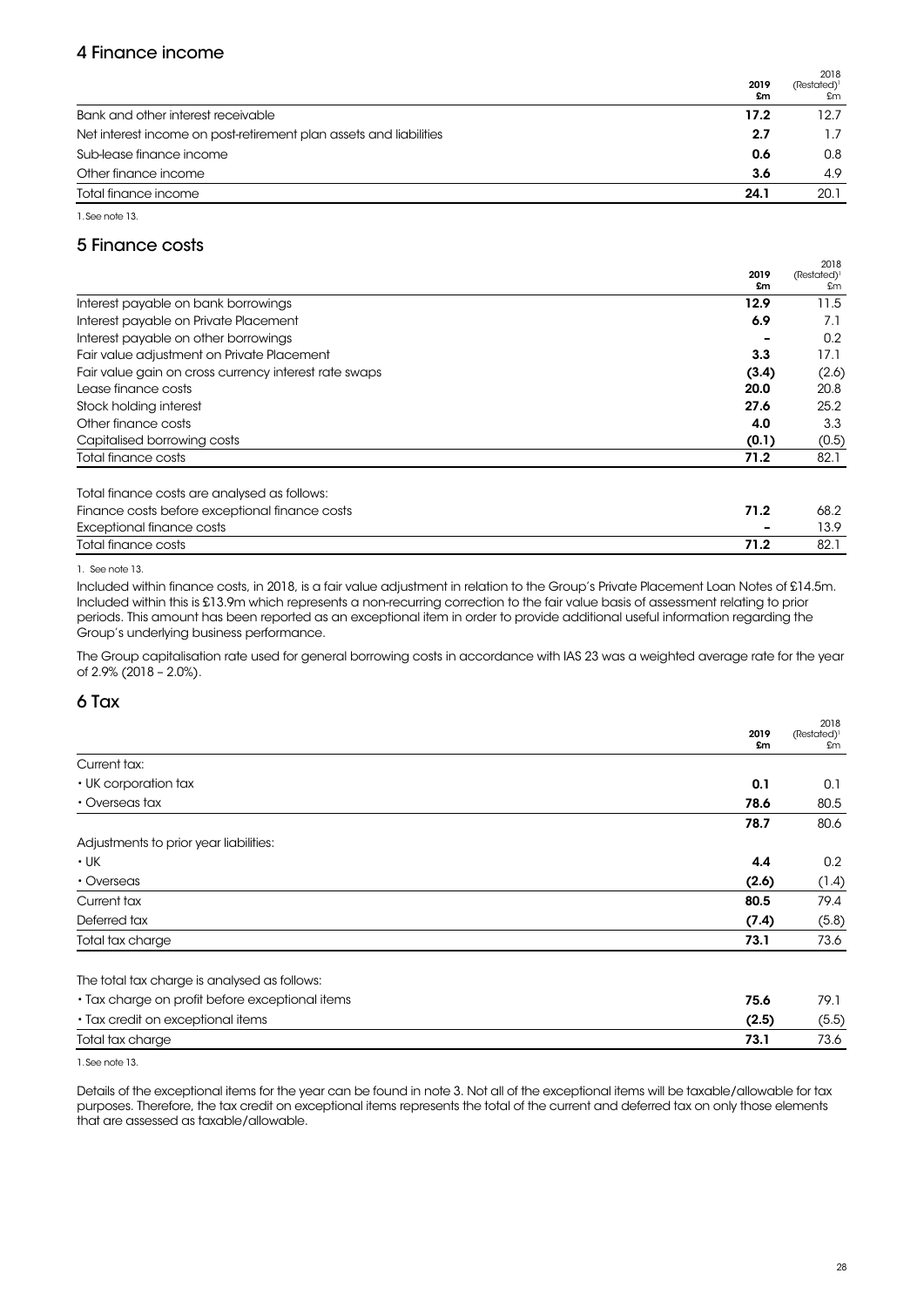# 6 Tax continued

#### **Factors affecting the tax expense for the year**

The effective tax rate for the year after exceptional items is 18.2% (2018 – 65.1% restated). The underlying effective tax rate before the impact of exceptional items is 23.2% (2018 – 22.6% restated). The weighted average tax rate is 20.6% (2018 – 31.0% restated). The weighted average tax rate comprises the average statutory rates across the Group, weighted in proportion to accounting profits and losses.

The table below explains the differences between the expected tax expense at the weighted average tax rate and the Group's total tax expense.

|                                                                                       | 2019   | 2018<br>(Restated) <sup>1</sup> |
|---------------------------------------------------------------------------------------|--------|---------------------------------|
|                                                                                       | £m     | £m                              |
| Profit before tax                                                                     | 401.8  | 113.0                           |
| Profit before tax multiplied by the weighted average tax rate of 20.6% (2018 - 31.0%) | 82.8   | 35.0                            |
| Non-exceptional items                                                                 |        |                                 |
| • Permanent differences                                                               | 5.4    | 8.4                             |
| • Non-taxable income                                                                  | (2.6)  | (4.7)                           |
| • Prior year items                                                                    | (5.5)  | (1.5)                           |
| • Recognition of deferred tax assets                                                  | (0.4)  | (2.5)                           |
| • Tax audits and settlements                                                          | 6.5    | (3.6)                           |
| • Taxes on undistributed earnings                                                     | 2.0    | 2.5                             |
| • Other items (including tax rate differentials and changes)                          | 0.4    | 0.5                             |
| <b>Exceptional items</b>                                                              |        |                                 |
| • Goodwill impairment                                                                 |        | 33.3                            |
| • Acquisition and disposals of businesses                                             | (20.5) | 1.1                             |
| • Exceptional finance costs (see note 5)                                              |        | 2.1                             |
| • Other asset write-offs and impairment                                               | 5.0    | 3.0                             |
| Total tax charge                                                                      | 73.1   | 73.6                            |

#### 1. See note 13.

#### **Factors affecting the tax expense of future years**

The Group's future tax expense, and effective tax rate, could be affected by several factors including; the resolution of audits and disputes, consequences of the European Commission's state aid investigations, changes in tax laws or tax rates, the ability to utilise brought forward losses and business acquisitions and disposals. In addition, a change in profit mix between low and high taxed jurisdictions will impact the Group's future tax expense.

On 25 April 2019, the European Commission published its full decision in relation to its investigation into the "group financing exemption" ('GFE') in the UK's controlled foreign company rules and whether the GFE constituted unlawful State Aid. The Commission concluded that the legislation up until December 2018 does partially represent State Aid. On 12 June 2019 the UK Government brought an action against the Commission to have the judgment annulled. Subsequently a number of UK multinational groups, including Inchcape, applied on their own behalf to have the decision annulled. In view of HMRC's recent statement concerning the European Commission decision published in December 2019 and the assessment subsequently received, the Group has recognised a provision of £5.4m plus interest.

The utilisation of brought forward tax losses or the recognition of deferred tax assets associated with such losses may also give rise to tax charges or credits. The recognition of deferred tax assets, particularly in respect of tax losses, is based upon an assessment of whether it is probable that there will be sufficient and suitable taxable profits in the relevant legal entity or tax group against which to utilise the assets in the future. Judgement is required when determining probable future taxable profits. In the event that actual taxable profits are different to those forecast, the Group's future tax expense and effective tax rate could be affected.

The Group has published its approach to tax on inchcape.com covering its tax strategy and governance framework.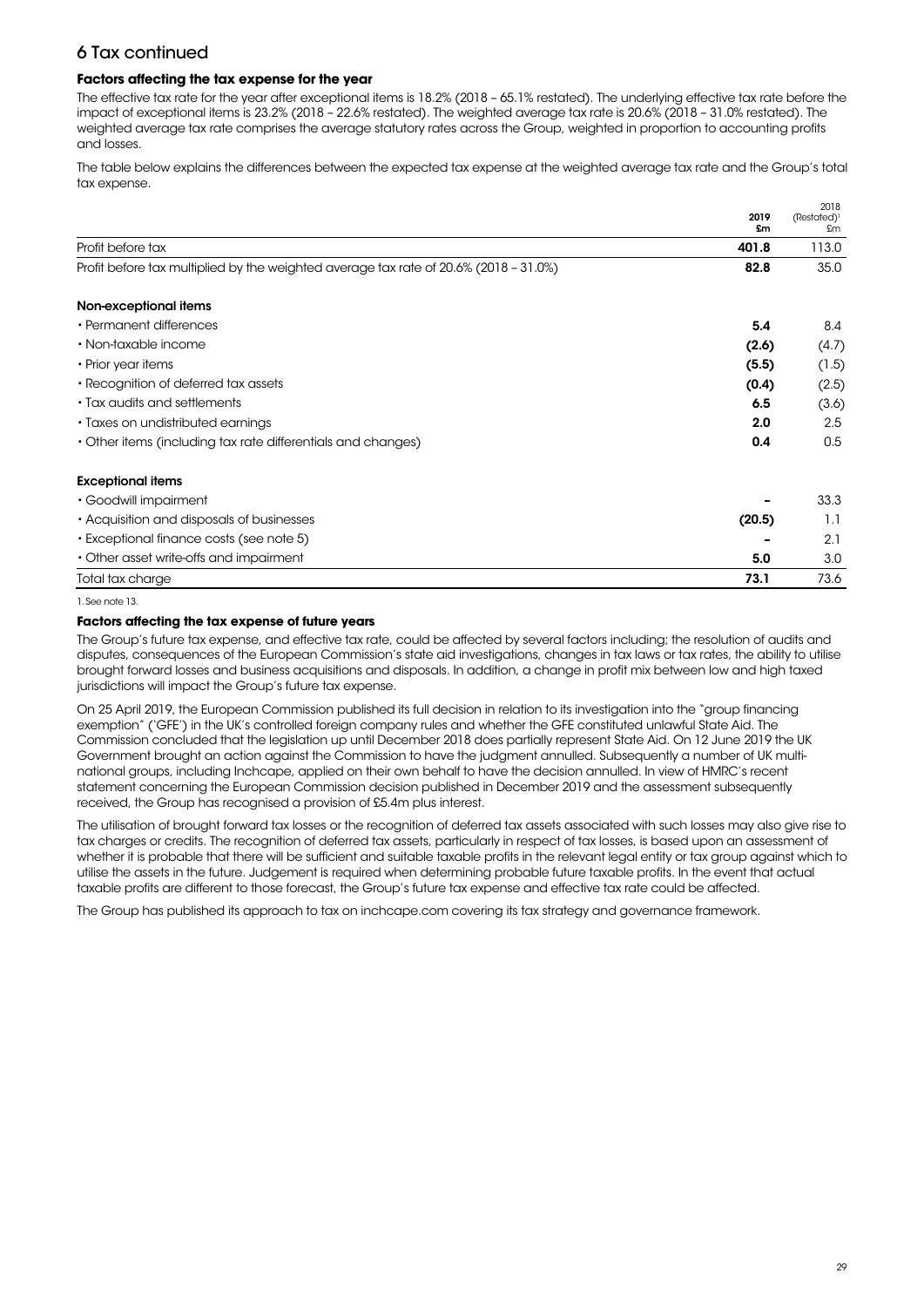# 7 Earnings per share

|                                                                                                                            |                   | 2018                          |
|----------------------------------------------------------------------------------------------------------------------------|-------------------|-------------------------------|
|                                                                                                                            | 2019<br>£m        | (Restated) <sup>1</sup><br>£m |
| Profit for the year                                                                                                        | 328.7             | 39.4                          |
| Non-controlling interests                                                                                                  | (5.8)             | (7.0)                         |
| <b>Basic earnings</b>                                                                                                      | 322.9             | 32.4                          |
| <b>Exceptional items</b>                                                                                                   | (78.0)            | 232.1                         |
| <b>Adjusted earnings</b>                                                                                                   | 244.9             | 264.5                         |
| Basic earnings per share                                                                                                   | 79.0 <sub>p</sub> | 7.8p                          |
| Diluted earnings per share                                                                                                 | 78.4p             | 7.8p                          |
| Basic Adjusted earnings per share                                                                                          | 59.9 <sub>p</sub> | 63.8p                         |
| Diluted Adjusted earnings per share                                                                                        | 59.5p             | 63.4p                         |
| 1. See note 13.                                                                                                            |                   |                               |
|                                                                                                                            | 2019<br>number    | 2018<br>number                |
| Weighted average number of fully paid ordinary shares in issue during the year                                             | 409,513,387       | 415,090,366                   |
| Weighted average number of fully paid ordinary shares in issue during the year:                                            |                   |                               |
| - Held by the Inchcape Employee Trust                                                                                      | (763, 509)        | (611, 860)                    |
| Weighted average number of fully paid ordinary shares for the purposes of basic EPS                                        | 408,749,878       | 414,478,506                   |
| Dilutive effect of potential ordinary shares                                                                               | 2.988.393         | 2,883,558                     |
| Adjusted weighted average number of fully paid ordinary shares in issue during the<br>year for the purposes of diluted EPS | 411,738,271       | 417,362,064                   |

Basic earnings per share is calculated by dividing the Basic earnings for the year by the weighted average number of fully paid ordinary shares in issue during the year, less those shares held by the Inchcape Employee Trust.

Diluted earnings per share is calculated on the same basis as the Basic earnings per share with a further adjustment to the weighted average number of fully paid ordinary shares to reflect the effect of all dilutive potential ordinary shares. Dilutive potential ordinary shares comprise share options and other share-based awards.

Basic Adjusted earnings (which excludes exceptional items) is adopted to assist the reader in understanding the underlying performance of the Group. Basic Adjusted earnings per share is calculated by dividing the Adjusted earnings for the year by the weighted average number of fully paid ordinary shares in issue during the year, less those shares held by the Inchcape Employee Trust.

Diluted Adjusted earnings per share is calculated on the same basis as the Basic Adjusted earnings per share with a further adjustment to the weighted average number of fully paid ordinary shares to reflect the effect of all dilutive potential ordinary shares. Dilutive potential ordinary shares comprise share options and other share-based awards.

### 8 Dividends

The following dividends were paid by the Group:

|                                                                                                                | 2019<br>£m | 2018<br>£m |
|----------------------------------------------------------------------------------------------------------------|------------|------------|
| Interim dividend for the six months ended 30 June 2019 of 8.9p per share<br>$(30$ June 2018 of 8.9p per share) | 36.3       | 36.9       |
| Final dividend for the year ended 31 December 2018 of 17.9p per share<br>(31 December 2017 of 18.9p per share) | 74.2       | 78.3       |
|                                                                                                                | 110.5      | 115.2      |

A final proposed dividend for the year ended 31 December 2019 of 17.9p per share amounting to £71.4m is subject to approval by shareholders at the Annual General Meeting and has not been included as a liability as at 31 December 2019.

The Group has sufficient distributable reserves to pay dividends to its ultimate shareholders. Distributable reserves are calculated on an individual legal entity basis and the ultimate parent company, Inchcape plc, currently has adequate levels of realised profits within its retained earnings to support dividend payments.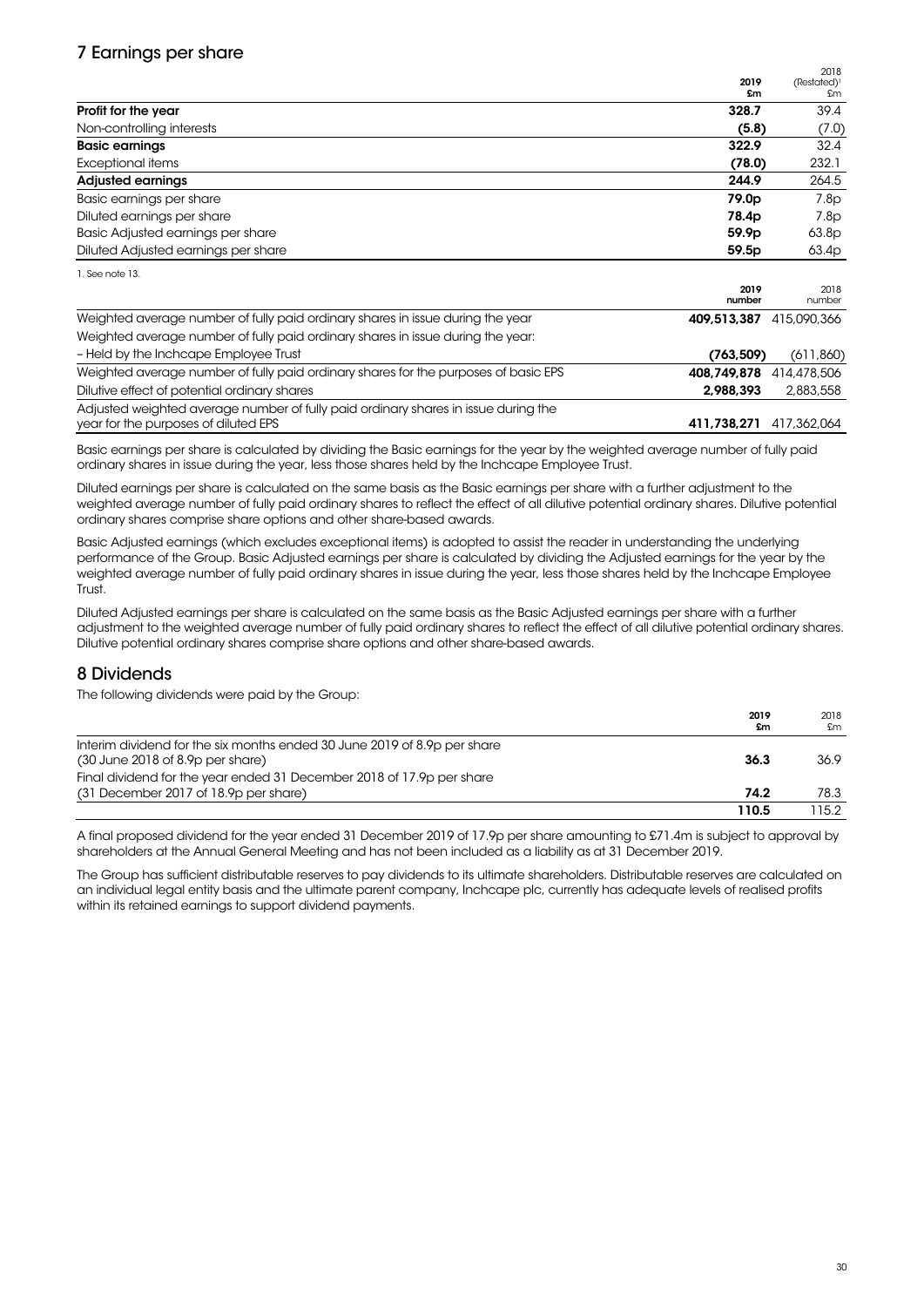# 9 Notes to the consolidated statement of cash flows

### **a. Reconciliation of cash generated from operations**

| gunurarua num uporanum                                                       |         | 2018                    |
|------------------------------------------------------------------------------|---------|-------------------------|
|                                                                              | 2019    | (Restated) <sup>1</sup> |
|                                                                              | £m      | £m                      |
| Cash flows from operating activities                                         |         |                         |
| Operating profit                                                             | 448.6   | 174.9                   |
| Exceptional items (see note 3)                                               | (75.5)  | 223.7                   |
| Amortisation of intangible assets                                            | 16.0    | 14.2                    |
| Depreciation of property, plant and equipment                                | 42.6    | 43.9                    |
| Depreciation of right-of-use assets                                          | 66.3    | 66.9                    |
| Impairment of right-of-use assets (non-exceptional)                          |         | 1.3                     |
| Profit on disposal of property, plant and equipment                          | (4.4)   | (2.1)                   |
| Gain on disposal of right-of-use assets                                      | (0.1)   |                         |
| Share-based payments charge                                                  | 6.1     | 7.5                     |
| Decrease / (increase) in inventories                                         | 94.8    | (41.5)                  |
| Increase in trade and other receivables                                      | (29.4)  | (15.4)                  |
| (Decrease) / increase in trade and other payables                            | (121.5) | 94.6                    |
| Increase in provisions                                                       | 1.7     | 1.0                     |
| Pension contributions less than the pension charge for the year <sup>2</sup> | 2.3     | 21.3                    |
| Decrease in interest in leased vehicles                                      | 7.3     | 2.9                     |
| Payments in respect of operating exceptional items                           | (10.5)  | (10.1)                  |
| Other non-cash items                                                         | 1.6     | (1.3)                   |
| Cash generated from operations                                               | 445.9   | 581.8                   |

1. See note 13.

2. Includes additional payments of £2.8m (2018 – £2.7m) and a return of surplus of £nil (2018 – £16.8m).

#### **b. Net debt reconciliation**

|                                                    |                         | Liabilities from financing activities |                 | Assets                          |                         |
|----------------------------------------------------|-------------------------|---------------------------------------|-----------------|---------------------------------|-------------------------|
|                                                    | <b>Borrowings</b><br>£m | Leases<br>£m                          | Sub-total<br>£m | Cash / bank<br>overdrafts<br>£m | Total<br>net debt<br>£m |
| Net debt at 1 January 2018 (restated) <sup>1</sup> | (333.3)                 | (422.3)                               | (755.6)         | 416.6                           | (339.0)                 |
| Cash flows                                         | (35.6)                  | 64.0                                  | 28.4            | 176.5                           | 204.9                   |
| Acquisitions                                       | (61.2)                  | (12.1)                                | (73.3)          | (152.7)                         | (226.0)                 |
| <b>Disposals</b>                                   |                         |                                       |                 | 13.4                            | 13.4                    |
| New lease liabilities                              |                         | (93.5)                                | (93.5)          |                                 | (93.5)                  |
| Foreign exchange adjustments                       | (4.3)                   | 3.5                                   | (0.8)           | 9.6                             | 8.8                     |
| Net movement in fair value                         | (14.5)                  |                                       | (14.5)          |                                 | (14.5)                  |
| Net debt at 1 January 2019 (restated) <sup>1</sup> | (448.9)                 | (460.4)                               | (909.3)         | 463.4                           | (445.9)                 |
| Cash flows                                         | 197.4                   | 65.7                                  | 263.1           | (214.0)                         | 49.1                    |
| Acquisitions                                       | (22.9)                  | (12.5)                                | (35.4)          | (41.2)                          | (76.6)                  |
| <b>Disposals</b>                                   |                         | 41.8                                  | 41.8            | 230.4                           | 272.2                   |
| New lease liabilities                              |                         | (30.2)                                | (30.2)          |                                 | (30.2)                  |
| Transferred to liabilities held for sale           |                         | 30.1                                  | 30.1            |                                 | 30.1                    |
| Foreign exchange adjustments                       | (1.8)                   | 12.7                                  | 10.9            | (59.4)                          | (48.5)                  |
| Net movement in fair value                         | (0.1)                   |                                       | (0.1)           |                                 | (0.1)                   |
| Net debt at 31 December 2019                       | (276.3)                 | (352.8)                               | (629.1)         | 379.2                           | (249.9)                 |

1. See note 13.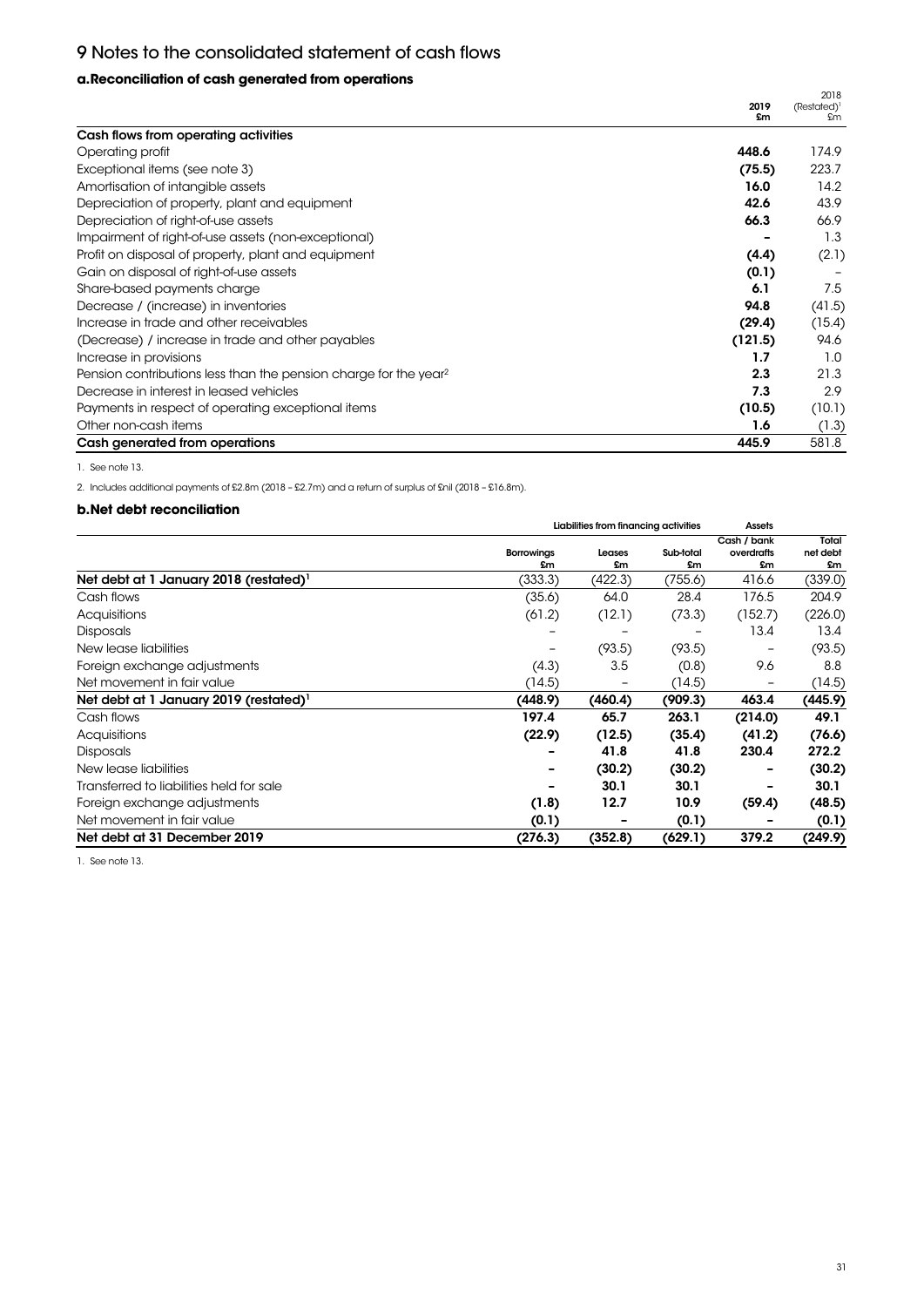# 9 Notes to the consolidated statement of cash flows continued

Net debt is analysed as follows:

|                                                                                         | 2019<br>£m | (Restated) <sup>1</sup><br>£m |
|-----------------------------------------------------------------------------------------|------------|-------------------------------|
| Cash and cash equivalents as per the statement of financial position                    | 423.0      | 589.3                         |
| Borrowings - disclosed as current liabilities                                           | (50.1)     | (417.0)                       |
| Add back: amounts treated as debt financing (see below)                                 | 6.3        | 291.1                         |
| Cash and cash equivalents as per the statement of cash flows                            | 379.2      | 463.4                         |
| Debt financing                                                                          |            |                               |
| Borrowings - disclosed as current liabilities and treated as debt financing (see above) | (6.3)      | (291.1)                       |
| Borrowings - disclosed as non-current liabilities                                       | (270.0)    | (210.0)                       |
| Lease liabilities                                                                       | (352.8)    | (460.4)                       |
| Fair value of cross currency interest rate swaps                                        |            | 52.2                          |
| Debt financing                                                                          | (629.1)    | (909.3)                       |
| Net debt                                                                                | (249.9)    | (445.9)                       |

1. See note 13.

#### **Cash and cash equivalents**

|                                   | 2019<br>£m | 2018<br>£m |
|-----------------------------------|------------|------------|
| Cash at bank and cash equivalents | 321.5      | 370.3      |
| Short-term deposits               | 101.5      | 219.0      |
|                                   | 423.0      | 589.3      |

£88.0m (2018 – £100.1m) of cash and cash equivalents is held in Ethiopia where prior approval is required to transfer funds abroad, and currency may not be available locally to effect such transfers.

### 10 Acquisitions and disposals

#### **a. Acquisitions**

On 31 January 2019, the Group acquired the full share capital of Krasta Auto in Lithuania, an authorised dealer of BMW Group, from Modus Group for a total cash consideration of £16.3m (net of cash acquired). The business was acquired to strengthen the Group's partnership with BMW in Northern Europe. A distribution agreement with a fair value of £19.0m has been recognised at the date of acquisition. The goodwill arising on the acquisition represents intangible assets that do not qualify for separate recognition and the premium paid to complete the Group's consolidation of BMW's representation across the Baltic region. None of the goodwill is expected to be deductible for tax purposes.

On 2 December 2019, the Group acquired the full share capital of Autolider, a distributor of Mercedes-Benz passenger and commercial vehicles in both Uruguay and Ecuador, for cash consideration of £24.9m (net of cash acquired) and contingent consideration with a fair value of £3.9m. A distribution agreement with a provisional fair value of £14.2m has been recognised at the date of acquisition. This business builds further on the Group's presence in Latin America, adding two new markets, and is consistent with the focus on core Distribution capabilities. The goodwill arising on the acquisition represents intangible assets that do not qualify for separate recognition and the Group strengthening its Latin American platform. None of the goodwill is expected to be deductible for tax purposes.

|                                                   | Krasta Auto<br>£m | Autolider <sup>1</sup><br>£m | Total<br>£m       |
|---------------------------------------------------|-------------------|------------------------------|-------------------|
| Assets and liabilities acquired                   |                   |                              |                   |
| Intangible assets                                 |                   | 0.3                          | 0.3               |
| Distribution agreements recognised on acquisition | 19.0              | 14.2                         | 33.2              |
| Property, plant and equipment                     | 0.3               | 9.9                          | 10.2 <sub>1</sub> |
| Right-of-Use assets                               | 6.9               | 4.8                          | 11.7              |
| Tax assets                                        | 0.3               | 1.2                          | 1.5               |
| Inventory                                         | 8.2               | 27.4                         | 35.6              |
| Trade and other receivables                       | 5.9               | 18.7                         | 24.6              |
| Cash and cash equivalents                         | 1.1               | 1.1                          | 2.2 <sub>2</sub>  |
| Trade and other payables                          | (10.4)            | (24.7)                       | (35.1)            |
| Lease liabilities                                 | (7.7)             | (4.8)                        | (12.5)            |
| Provisions                                        | (1.7)             | (2.6)                        | (4.3)             |
| <b>Borrowings</b>                                 | (7.0)             | (15.9)                       | (22.9)            |
| <b>Tax liabilities</b>                            | (3.6)             | (3.7)                        | (7.3)             |
| Net identifiable assets                           | 11.3              | 25.9                         | 37.2              |
| Goodwill                                          | 6.1               | 4.0                          | 10.1              |
| Net assets acquired                               | 17.4              | 29.9                         | 47.3              |
| <b>Consideration comprises</b>                    |                   |                              |                   |
| Cash consideration                                | 17.4              | 26.0                         | 43.4              |
| Contingent consideration                          |                   | 3.9                          | 3.9               |
| <b>Total consideration</b>                        | 17.4              | 29.9                         | 47.3              |

1. The fair values of acquired assets and liabilities are provisional.

2018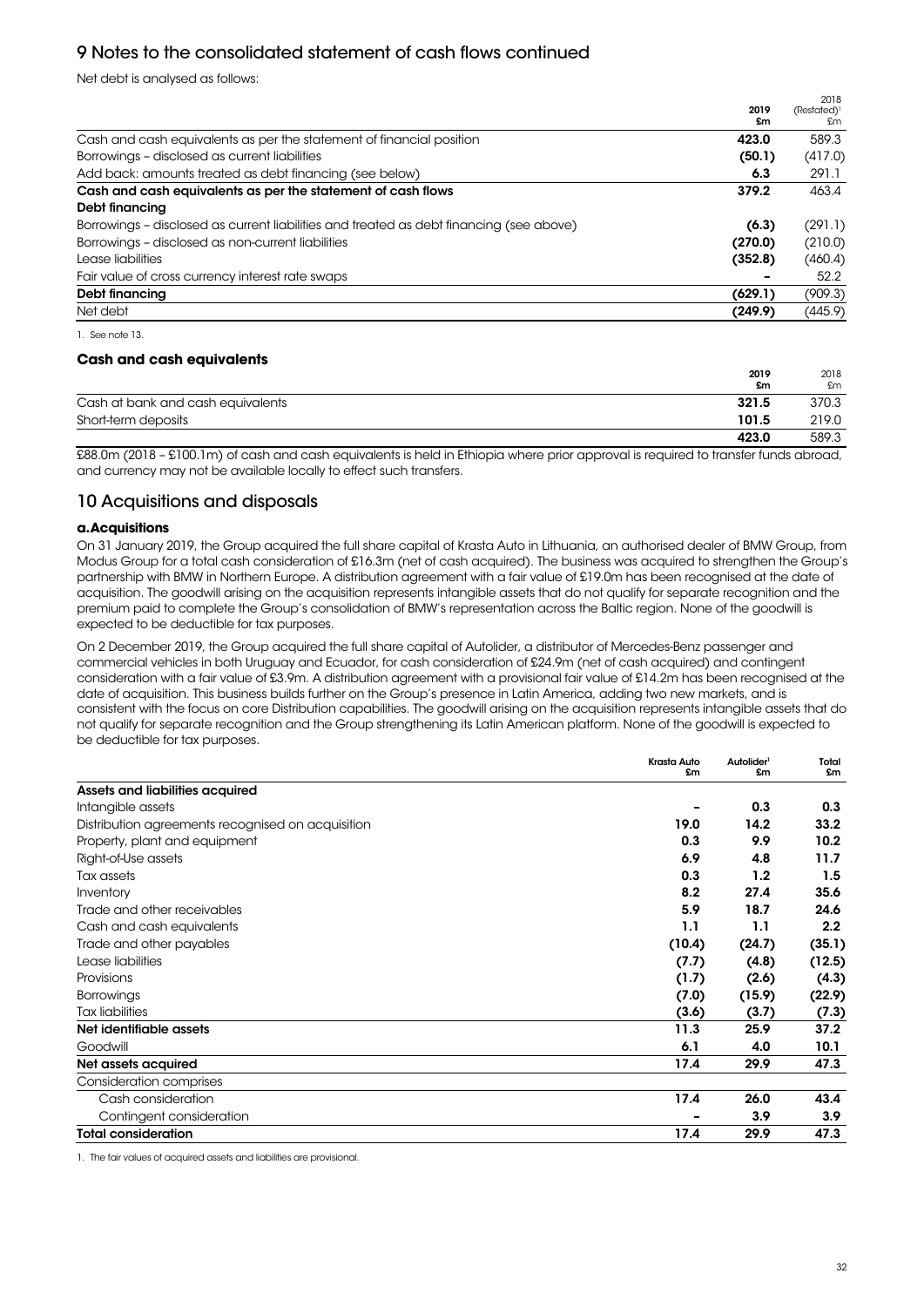| Income statement items                                                             | Total<br>£m |
|------------------------------------------------------------------------------------|-------------|
| Revenue recognised since the acquisition date in the consolidated income statement | 55.9        |
| Profit after tax since the acquisition date in the consolidated income statement   | 0.9         |

If the acquisitions had occurred on 1 January 2019, the Group's approximate revenue and operating profit before exceptional items for the year ended 31 December 2019 would have been £9,469.5m and £376.9m respectively.

|                                                                         | 2019<br>£m | 2018<br>£m |
|-------------------------------------------------------------------------|------------|------------|
| Cash outflow to acquire businesses, net of cash and overdrafts acquired |            |            |
| Cash consideration                                                      | 43.4       | 161.2      |
| Less: Cash acquired                                                     | (2.2)      | (8.5)      |
| Net cash outflow                                                        | 41.2       | 152.7      |

#### **b. Disposals**

|                                                                                  | Australia | Inchcape |                                  |        |         |
|----------------------------------------------------------------------------------|-----------|----------|----------------------------------|--------|---------|
|                                                                                  | Retail    |          | <b>UK Retail Fleet Solutions</b> | China  | Total   |
|                                                                                  | £m        | £m       | £m                               | £m     | £m      |
| Assets and liabilities disposed of                                               |           |          |                                  |        |         |
| Goodwill                                                                         | 29.0      | 5.1      |                                  |        | 34.1    |
| Intangible assets                                                                |           | -        | 0.3                              | 0.1    | 0.4     |
| Property, plant and equipment                                                    | 33.2      | 14.8     | 5.1                              | 12.9   | 66.0    |
| Right-of-use assets                                                              | 1.5       | 20.7     |                                  | 14.1   | 36.3    |
| Tax assets                                                                       | 0.4       |          | 0.8                              | 1.3    | 2.5     |
| Inventory                                                                        | 41.6      | 17.3     | 19.8                             | 15.6   | 94.3    |
| Trade and other receivables                                                      |           | -        | 30.6                             | 15.4   | 46.0    |
| Cash and cash equivalents                                                        |           | -        | 5.8                              | 32.9   | 38.7    |
| Trade and other payables                                                         | (37.1)    | (14.9)   | (43.2)                           | (10.7) | (105.9) |
| Provisions                                                                       |           |          | (2.0)                            |        | (2.0)   |
| Lease liabilities                                                                | (1.5)     | (22.2)   | -                                | (18.1) | (41.8)  |
| Net assets disposed of                                                           | 67.1      | 20.8     | 17.2                             | 63.5   | 168.6   |
| Consideration received and receivable                                            | 72.0      | 24.6     | 100.0                            | 91.9   | 288.5   |
| Disposal costs incurred                                                          | (1.4)     | (3.6)    | (1.9)                            | (6.9)  | (13.8)  |
| Gain on disposal before reclassification of foreign currency translation reserve | 3.5       | 0.2      | 80.9                             | 21.5   | 106.1   |
| Recycling of foreign currency translation reserve                                |           |          |                                  | 2.7    | 2.7     |
| Gain on disposal                                                                 | 3.5       | 0.2      | 80.9                             | 24.2   | 108.8   |

Consistent with our focus on optimal deployment of our capital and maximising returns, the Group agreed the sale of a number of underperforming sites within our Australian retail business. Three retail sites in Australia were sold in December 2019 following on from the sale of three further sites completed in June and August 2019.

In the UK, the Group has optimised its portfolio of retail centres in regions where the Group has a less concentrated presence and is less able to leverage costs efficiently. As a result, seven Volkswagen and Audi sites in the UK were sold in July 2019.

On 12 December 2019, the Group sold its three retail sites in China to Yongda Automobiles Services Holdings Limited for total proceeds of £91.9m, out of which £8.1m is deferred for payment over 12 months.

On 31 December 2019, the Inchcape Fleet Solutions business was sold for cash proceeds of £100m to Toyota Fleet Mobility GmbH.

None of these disposals are material enough to be shown as discontinued operations on the face of the consolidated income statement as they do not represent a separate major line of business or geographical area of operations.

#### **c. 2018 acquisitions and disposals**

In 2018 the Group acquired the full share capital of Grupo Rudelman, an automotive distribution business in Central America focused on Suzuki, for a total cash consideration of £155.5m. The business was acquired to establish the Group's presence in markets with structural growth potential and to expand the partnership with Suzuki in a strategically important region, adjacent to existing South American operations. The goodwill arising on the acquisition represents intangible assets that do not qualify for separate recognition and the premium paid to establish the Group's presence in Panama and Costa Rica in order to provide a platform to deliver growth and returns far quicker than would otherwise have been achievable. None of the goodwill is expected to be deductible for tax purposes.

During the year, the Group also entered into a distribution contract with Jaguar Land Rover to distribute the Jaguar and Land Rover brands in Kenya, acquired one Lexus site in the UK and made a completion payment in relation to the acquisition of BMW operations in Estonia. The total cost of these acquisitions was £5.7m with total goodwill arising on the transactions of £1.5m.

The Group also disposed of its Jaguar Land Rover operations in Shaoxing, China, and a dealership in the UK, generating disposal proceeds of £13.4m.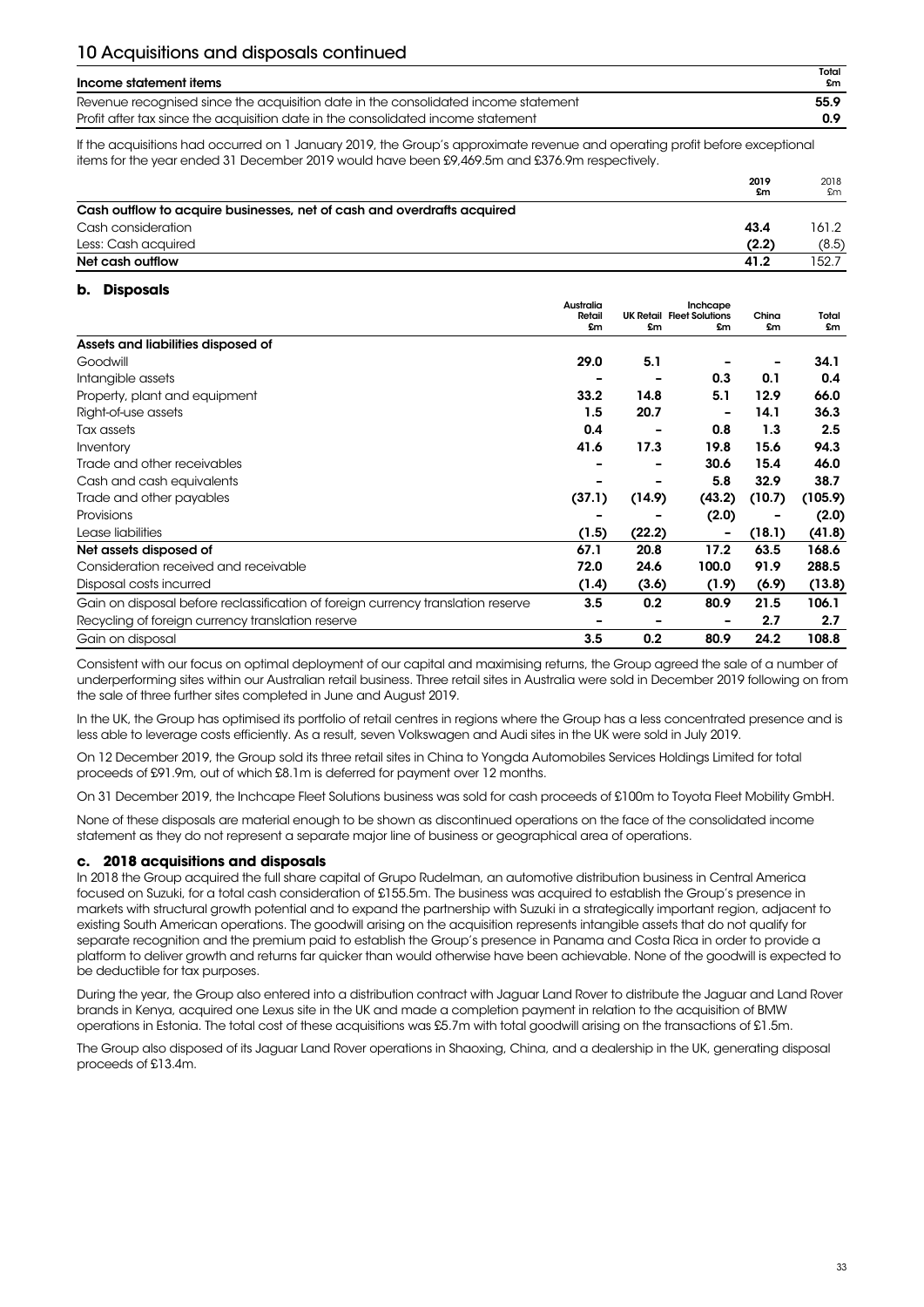# 11 Foreign currency translation

The main exchange rates used for translation purposes are as follows:

|                   | Average rates |        | Year end rates |        |
|-------------------|---------------|--------|----------------|--------|
|                   | 2019          | 2018   | 2019           | 2018   |
| Australian dollar | 1.84          | 1.79   | 1.89           | 1.81   |
| Chilean peso      | 908.04        | 853.58 | 996.59         | 885.33 |
| Ethiopian birr    | 37.39         | 36.92  | 42.42          | 36.06  |
| Euro              | 1.14          | 1.13   | 1.18           | 1.11   |
| Hong Kong dollar  | 10.01         | 10.45  | 10.34          | 9.99   |
| Russian rouble    | 82.96         | 83.14  | 82.13          | 88.48  |
| Singapore dollar  | 1.74          | 1.80   | 1.78           | 1.74   |
| US dollar         | 1.28          | 1.33   | 1.33           | 1.28   |

### 12 Events after the reporting period

The Group has agreed to acquire Daimler's Mercedes-Benz passenger car and private vans distribution operations in Colombia, currently operated by Daimler Colombia S.A.

The Group disposed of two retail sites in the UK in January 2020 and two retail sites in Australia in February 2020.

### 13 Restatement on initial adoption of IFRS 16

The application of IFRS 16 to leases previously classified as operating leases under IAS 17 resulted in the recognition of right-of-use assets and lease liabilities. Provisions for onerous lease contracts have been derecognised and operating lease incentives previously recognised as liabilities have been derecognised and factored into the measurement of the right-of-use assets and lease liabilities. The principal restatements as a result of the initial adoption of IFRS 16 Leases are set out in the following tables. The tables show the adjustments recognised for each individual line item as at 31 December 2018. Line items that were not affected by the changes have not been included. As a result, the sub-totals and totals disclosed cannot be recalculated from the numbers provided.

The impacts on the consolidated income statement are:

|                         | Year to<br>31 Dec 2018<br>£m | IFRS 16<br>£m | Year to<br>31 Dec 2018<br>Restated<br>£m |
|-------------------------|------------------------------|---------------|------------------------------------------|
| Net operating expenses  | (1, 127.0)                   |               | $0.6$ (1,126.4)                          |
| <b>Operating profit</b> | 174.3                        | 0.6           | 174.9                                    |
| Finance income          | 19.3                         | 0.8           | 20.1                                     |
| Finance costs           | (61.6)                       | (20.5)        | (82.1)                                   |
| Profit before tax       | 132.1                        | (19.1)        | 113.0                                    |
| Tax                     | (76.9)                       | 3.3           | (73.6)                                   |
| Profit for the year     | 55.2                         | (15.8)        | 39.4                                     |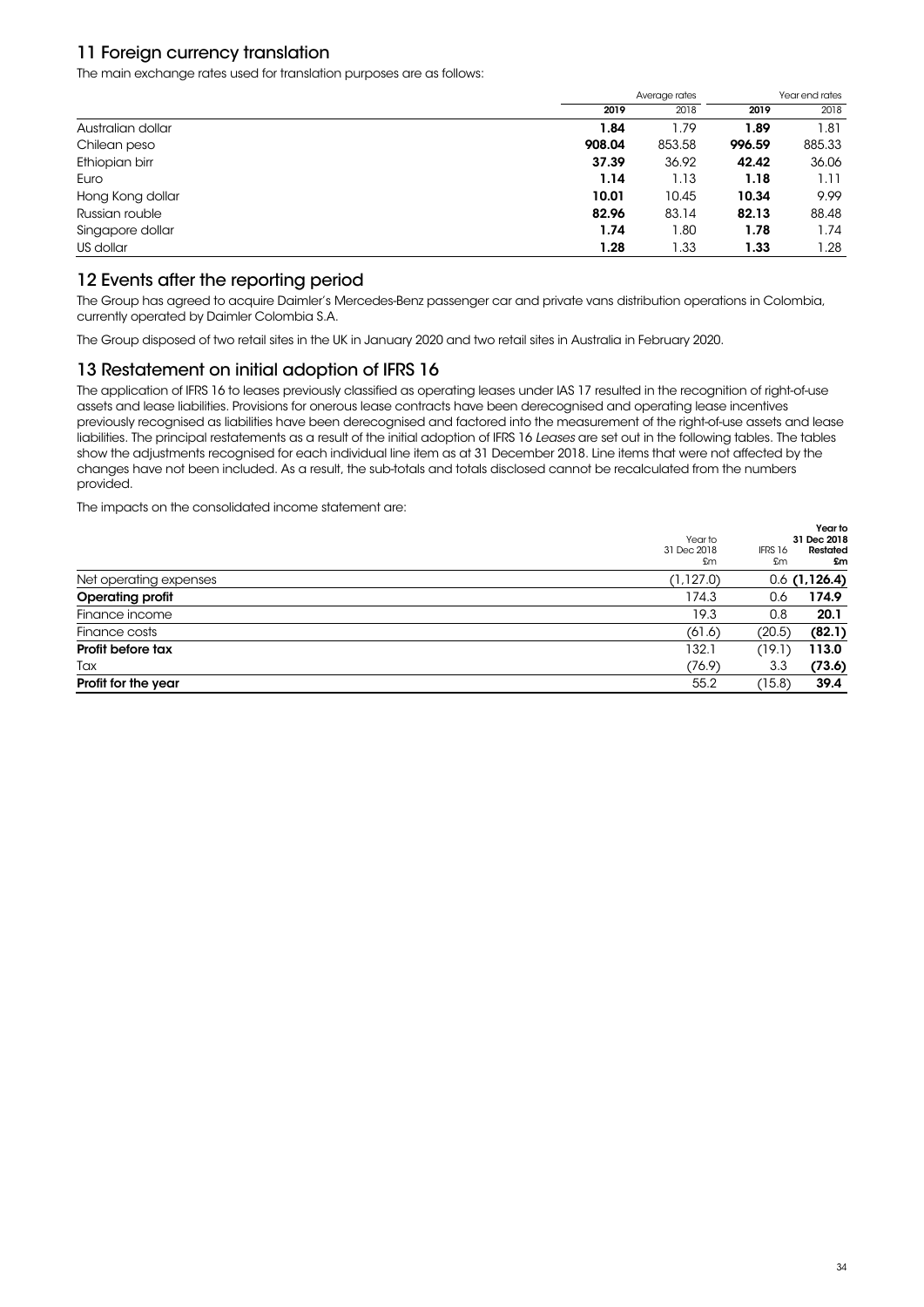# 13 Restatement on initial adoption of IFRS 16 continued

The impacts on the consolidated statement of financial position are:

|                                                              | As at<br>1 Jan 2018<br>£m | IFRS 16<br>£m | As at<br>1 Jan 2018<br><b>Restated</b><br>£m | As at<br>31 Dec 2018<br>£m   | IFRS 16<br>£m | As at<br>31 Dec 2018<br><b>Restated</b><br>£m |
|--------------------------------------------------------------|---------------------------|---------------|----------------------------------------------|------------------------------|---------------|-----------------------------------------------|
| Non-current assets                                           |                           |               |                                              |                              |               |                                               |
| Property, plant and equipment                                | 788.4                     | (0.9)         | 787.5                                        | 822.9                        | (1.2)         | 821.7                                         |
| Right-of-use assets                                          | $\overline{\phantom{0}}$  | 393.2         | 393.2                                        | $\overline{a}$               | 415.2         | 415.2                                         |
| Trade and other receivables                                  | 59.0                      | (16.7)        | 42.3                                         | 70.9                         | (18.5)        | 52.4                                          |
| Deferred tax assets                                          | 36.7                      | 3.2           | 39.9                                         | 30.8                         | 2.5           | 33.3                                          |
| <b>Current assets</b>                                        |                           |               |                                              |                              |               |                                               |
| Trade and other receivables                                  | 465.0                     | (2.2)         | 462.8                                        | 512.8                        | (0.2)         | 512.6                                         |
| <b>Total assets</b>                                          | 4,878.0                   | 376.6         | 5,254.6                                      | 4,736.4                      | 397.8         | 5,134.2                                       |
| <b>Current liabilities</b>                                   |                           |               |                                              |                              |               |                                               |
| Trade and other payables                                     | (2, 234.6)                | (0.3)         | (2, 234.9)                                   | (2,356.5)                    | (0.1)         | (2,356.6)                                     |
| Provisions                                                   | (21.2)                    | (1.0)         | (22.2)                                       | (18.5)                       | (1.8)         | (20.3)                                        |
| Lease liabilities                                            | $\overline{\phantom{a}}$  | (56.4)        | (56.4)                                       |                              | (66.3)        | (66.3)                                        |
| Borrowings                                                   | (534.5)                   | 1.7           | (532.8)                                      | (417.1)                      | 0.1           | (417.0)                                       |
| Non-current liabilities                                      |                           |               |                                              |                              |               |                                               |
| Provisions                                                   | (11.5)                    | 0.3           | (11.2)                                       | (14.5)                       | 0.2           | (14.3)                                        |
| Lease liabilities                                            | $\overline{\phantom{a}}$  | (365.9)       | (365.9)                                      |                              | (394.1)       | (394.1)                                       |
| Deferred tax liabilities                                     | (78.6)                    | 4.8           | (73.8)                                       | (100.7)                      | 8.4           | (92.3)                                        |
| <b>Borrowings</b>                                            | (361.9)                   | 1.4           | (360.5)                                      | (211.7)                      | 1.7           | (210.0)                                       |
| <b>Total liabilities</b>                                     | (3,430.1)                 | (415.4)       | (3,845.5)                                    | (3,320.6)                    | (451.9)       | (3, 772.5)                                    |
| Net assets                                                   | 1.447.9                   | (38.8)        | 1,409.1                                      | 1,415.8                      | (54.1)        | 1,361.7                                       |
| Equity                                                       |                           |               |                                              |                              |               |                                               |
| Other reserves                                               | (83.5)                    | (0.1)         | (83.6)                                       | (76.3)                       | 0.4           | (75.9)                                        |
| Retained earnings                                            | 1,183.5                   | (38.5)        | 1,145.0                                      | 1,141.3                      | (54.3)        | 1,087.0                                       |
| Equity attributable to owners of the parent                  | 1,427.3                   | (38.6)        | 1,388.7                                      | 1,392.3                      | (53.9)        | 1,338.4                                       |
| Non-controlling interests                                    | 20.6                      | (0.2)         | 20.4                                         | 23.5                         | (0.2)         | 23.3                                          |
| Total equity                                                 | 1,447.9                   | (38.8)        | 1,409.1                                      | 1,415.8                      | (54.1)        | 1,361.7                                       |
| The impacts on the consolidated statement of cash flows are: |                           |               |                                              |                              |               |                                               |
|                                                              |                           |               |                                              | Year to<br>31 Dec 2018<br>£m | IFRS 16<br>£m | Year to<br>31 Dec 2018<br>Restated<br>£m      |
| Cash aenerated from operations                               |                           |               |                                              | 501.5                        | 80.3          | 581.8                                         |
| Interest received                                            |                           |               |                                              | 17.1                         | 0.8           | 17.9                                          |
| Interest paid                                                |                           |               |                                              | (44.2)                       | (19.9)        | (64.1)                                        |
| Net cash generated from operating activities                 |                           |               |                                              | 375.7                        | 61.2          | 436.9                                         |
| Receipt of sub-lease receivables                             |                           |               |                                              |                              | 1.0           | 1.0                                           |
| Net cash used in investing activities                        |                           |               |                                              | (238.7)                      | 1.0           | (237.7)                                       |
| Payment of capital element of finance leases                 |                           |               |                                              | (1.8)                        | (62.2)        | (64.0)                                        |
| Net cash generated used in financing activities              |                           |               |                                              | (99.8)                       | (62.2)        | (162.0)                                       |
| Net increase in cash and cash equivalents                    |                           |               |                                              | 37.2                         |               | 37.2                                          |

Refer to Note 1 for details of the change in accounting policies arising from the adoption of IFRS 16.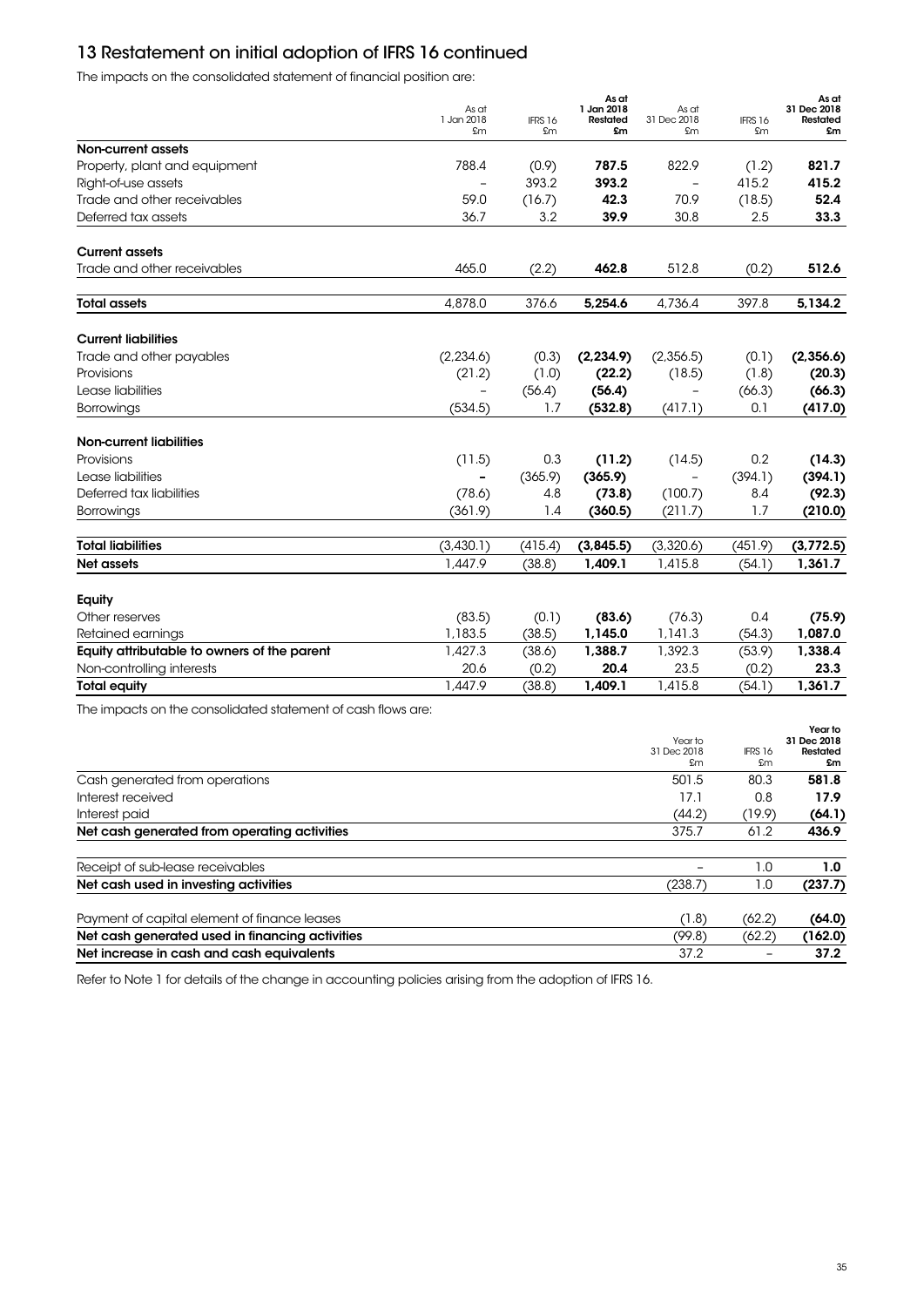### 14 Alternative performance measures

The Group assesses its performance using a variety of alternative performance measures which are not defined under International Financial Reporting Standards. These provide insight into how the Board and Executive Committee monitor the Group's strategic and financial performance, and provide useful information on the underlying trends, performance and position of the Group.

| Performance measure                                        | Definition                                                                                                                                                                                        | Why we measure it                                                                                                                                                                                                                                                            |
|------------------------------------------------------------|---------------------------------------------------------------------------------------------------------------------------------------------------------------------------------------------------|------------------------------------------------------------------------------------------------------------------------------------------------------------------------------------------------------------------------------------------------------------------------------|
| <b>Trading profit</b>                                      | Operating profit (before exceptional items)<br>and unallocated central costs. Refer to note 2.                                                                                                    | A measure of the contribution of the Group's<br>segmental performance.                                                                                                                                                                                                       |
| <b>Operating profit before</b><br><b>Exceptional items</b> | Operating profit before exceptional items.<br>Refer to the consolidated income statement.                                                                                                         | A key metric of the Group's underlying business<br>performance.                                                                                                                                                                                                              |
| <b>Operating margin</b>                                    | Operating profit (before exceptional items)<br>divided by revenue.                                                                                                                                | A key metric of operational efficiency, ensuring that<br>we are leveraging global scale to translate sales<br>growth into profit.                                                                                                                                            |
| Profit before tax &<br>exceptional items                   | Represents the profit made after operating<br>and interest expense excluding the impact of<br>exceptional items and before tax is charged.<br>Refer to consolidated income statement.             | A key driver of delivering sustainable and growing<br>earnings to shareholders.                                                                                                                                                                                              |
| <b>Exceptional items</b>                                   | Items that are charged or credited in the<br>consolidated income statement which are<br>material and non-recurring in nature. Refer to note<br>3.                                                 | The separate reporting of exceptional items helps<br>provide additional useful information regarding the<br>Group's underlying business performance and is<br>consistent with the way that financial performance is<br>measured by the Board and the Executive<br>Committee. |
| Free cash flow                                             | Net cash flows from operating activities, before<br>exceptional cash flows, less normalised net<br>capital expenditure and dividends paid to non-<br>controlling interests.                       | A key driver of the Group's ability to `Invest to<br>Accelerate Growth' and to make distributions<br>to shareholders.                                                                                                                                                        |
| Return on capital<br>employed (ROCE)                       | Operating profit (before exceptional items)<br>divided by the average of opening and closing<br>capital employed, where capital employed is<br>defined as net assets add net debt/less net funds. | A key measure of Ignite (Invest to Accelerate Growth),<br>ROCE is a measure of the Group's ability<br>to drive better returns for investors on the capital<br>we invest.                                                                                                     |
| Net funds / (debt)                                         | Cash and cash equivalents less borrowings and<br>lease liabilities adjusted for the fair value of<br>derivatives that hedge interest rate or currency risk<br>on borrowings. Refer to note 9.     | A measure of the Group's net indebtedness<br>that provides an indicator of the overall balance<br>sheet strength.                                                                                                                                                            |
| Net capital<br>expenditure                                 | Cash outflows from the purchase of property,<br>plant, equipment and intangible assets less the<br>proceeds from the disposal of property, plant,<br>equipment and intangible assets.             | A measure of the net amount invested in operational<br>facilities in the period.                                                                                                                                                                                             |
| <b>Constant currency</b>                                   | Presentation of reported results translated using<br>constant rates of exchange.                                                                                                                  | A measure of underlying business performance which<br>excludes the impact of changes in exchange rates<br>used for translation.                                                                                                                                              |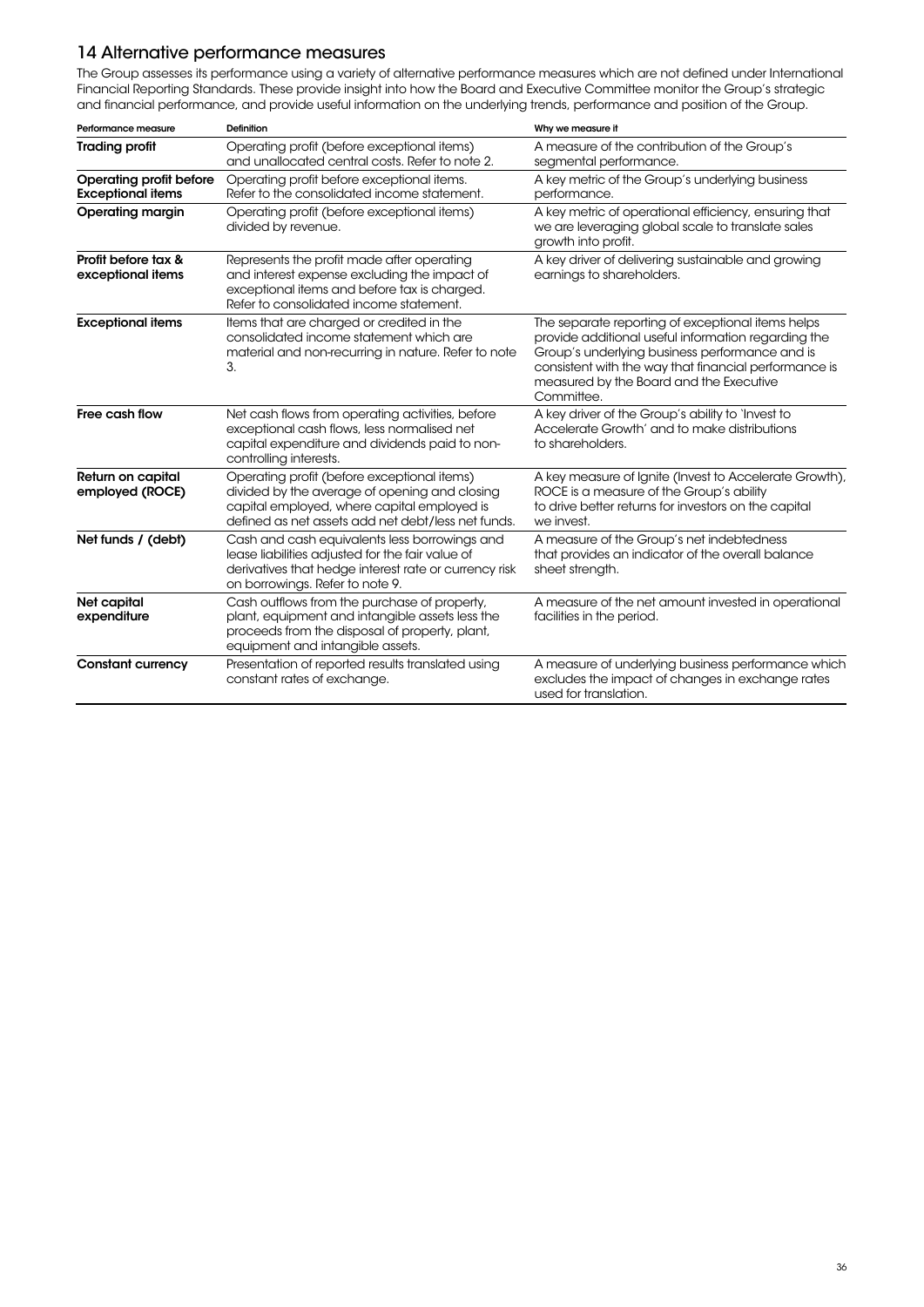# MANAGING OUR RISKS IN A PROFESSIONAL AND CONSISTENT WAY ALLOWS US TO OPERATE WITH 'PEACE OF MIND'.

Inchcape Peace of Mind (iPOM) is our Group-wide risk management and governance framework which focuses on empowering each and every one of our colleagues to consider the risks associated with the decisions they take.

As a Group, we continue to experience an ever-changing, dynamic risk environment where economic, political, environmental, social, legal and technological changes present a complex risk landscape which threatens our ability to achieve our strategic objectives. However, we believe that our diversity of brand portfolio and geographic spread, combined with our strong balance sheet, cost control and risk-aware decision-making processes, make us resilient to all but the most significant and persistent risks.

### Principal risks

The principal risks to achievement of our strategy are:

### Key risks

- Loss of one or more distribution contracts, which individually, or together, account for a material part of the Group's revenue or profits.
- Significant retrenchment of credit available to customers, and/or our independent dealers leads to a reduction in demand for new vehicles.
- Material damage to OEM brand or product reputation, or a major interruption to OEM operations or product supply, negatively impacts vehicle sales.
- Major loss or misappropriation of confidential or sensitive data results in financial penalty and/or reputational damage.
- Failure to achieve sufficient return on investment through our acquisition strategy leads to higher leverage, reduced EPS and/or deterioration of our relationship with our brand partners.
- Growth in new mobility solutions leads to reduction in personal vehicle ownership and reduces overall UIO through greater vehicle utilisation.
- Increased digitisation of the customer relationship threatens our position in the value chain as new entrants, OEMs and/or existing competitors provide alternative, digitally based, routes to market.
- Fluctuations in exchange rates with negative impact on financial performance.
- Major systems failure or other service interruption impacts our ability to service customers and/or operational efficiency.
- Failure to safeguard our customers and employees by not consistently applying EH&S standards across the Group.
- Fraud or error of sufficient scale to materially affect financial performance or reputation.
- Major cyber incident leads to fraud, business interruption or compromise of data.
- Political and social instability leads to economic uncertainty, market interruption and/or threat to safety.
- Changes in legislation, or the way that legislation is applied, directly affect customer demand for certain vehicle types or our ability to generate income from after sales.
- Failure to comply with laws and regulations leads to material financial penalty or reputational damage.
- Failure to attract, retain and develop our people leading to knowledge drain and operational inefficiency.
- Failure to optimise our existing portfolio leads to impact on profitability and inefficient capital allocation.
- Increasing electrification of the drive train reduces demand for our OEM partners product leading to a reduction in revenue.